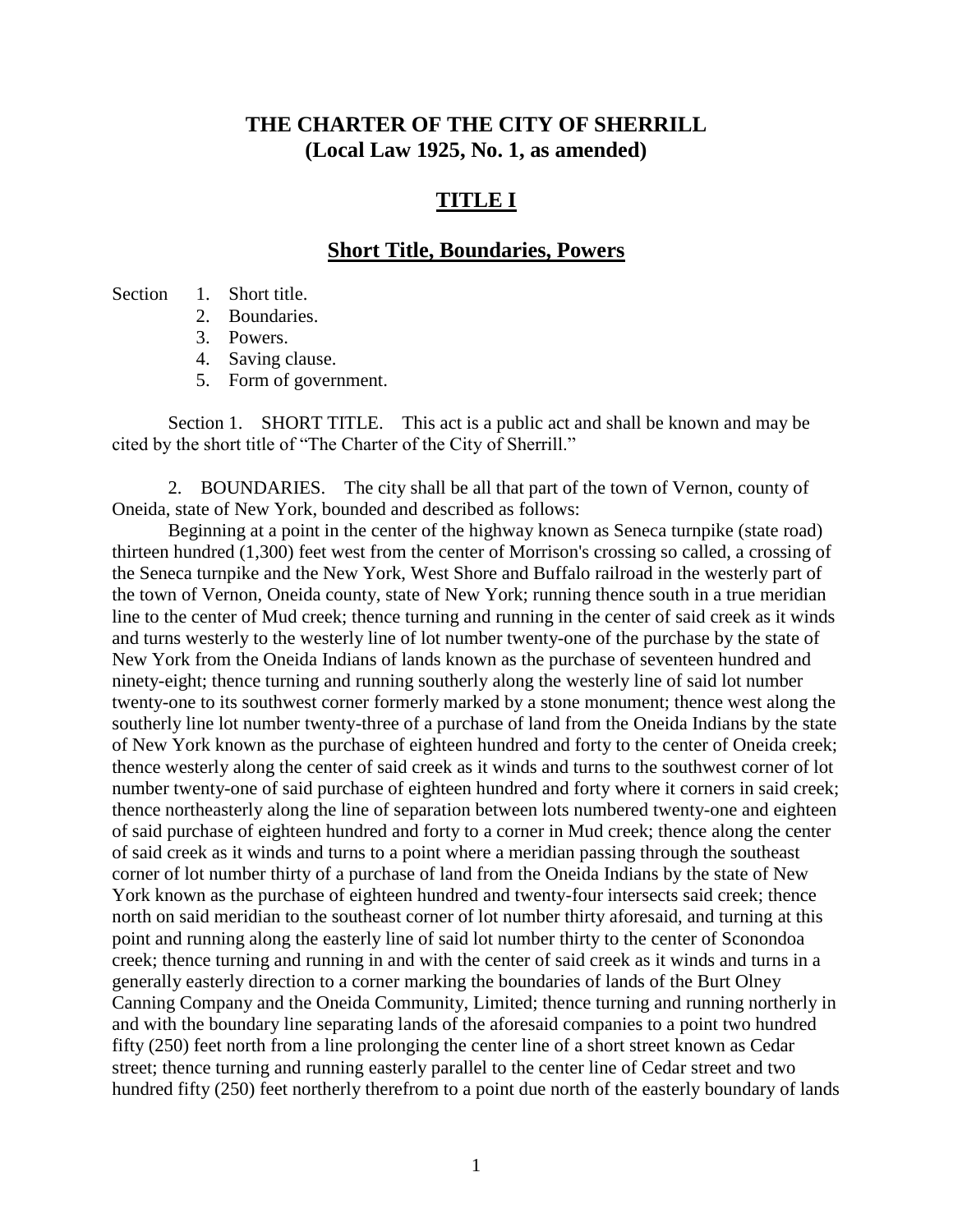of the Oneida Community, Limited, on the east side of Foundry street; thence turning and running south to the northeasterly corner of lands of the Oneida Community, Limited, aforesaid, and in and with the easterly boundary of said lands to the center of Sconondoa creek; thence turning and running in and with the center line of said creek as it winds and turns in an easterly direction to a point due north of the point of beginning; thence turning and running due south to the center of the Seneca turnpike to the point of beginning; also the following described territories:

(a) Beginning at the southwesterly corner of the boundaries of the city of Sherrill, where it corners in Oneida creek, and running thence down the center of said creek as it winds and turns to its junction with Mud creek (so called); thence up the center of said creek as it winds and turns to a point where lands of the New York, West Shore and Buffalo railroad corner in said creek, approximately five hundred (500) feet westerly from the so called Duross under-pass of the Seneca turnpike; thence in an easterly direction along the south side of the right of way of the said New York, West Shore and Buffalo railroad to the intersection of same with the westerly boundary of the city of Sherrill; thence southerly along said boundary to the point of beginning.

(b) Beginning at the southeasterly corner of the boundaries of the city of Sherrill; running thence west along the southerly boundary of said city, to a corner in the center of Oneida creek; thence southerly up the center of said creek as it winds and turns to the junction of a waste water race and said creek, approximately three hundred fifty (350) feet south of the bridge over said creek of New York, Ontario and Western railway; thence easterly up said waste water race to the power canal of the Oneida Community, Limited, and crossing said canal by the shortest line to a corner marking lands of the said Oneida Community, Limited, and lands of Sarah Snell; thence easterly, approximately two hundred (200) feet, and northerly four hundred (400) feet along the boundary between said lands of the Oneida Community, Limited, and said Sarah Snell to a corner; thence easterly approximately four hundred (400) feet along aforesaid boundaries to a corner in the bottom of Parsons gulf (so called), the same being the southwest corner of lands of Marble; thence in an easterly direction up the bottom of said Parsons gulf, being the southerly boundary of said Marble's land to the southeasterly corner thereof; thence north along said Marble's east boundary to the center of the highway from Kenwood park toward Vernon, called locally Hamilton avenue; thence east along the center line of said Hamilton Avenue approximately three rods to the east line of the highway running north, known locally as Betsinger Road; thence north, in the east line of said road to the north line of lands of George Snell; thence east along said Snell's north boundary ten rods to an intersection therewith of a line parallel to the center of Betsinger Road; thence north in said line parallel to the Betsinger road and ten rods therefrom to a point of intersection in Mud creek with the boundary of city of Sherrill at that point; thence west and again south along said boundary of the city of Sherrill to the point of beginning.

(c) Beginning at a concrete monument on the northerly highway boundary of Highbridge Road, said monument marking the southeast corner of premises now or formerly of Donald O. Cobb, Jr. and Janet E. Cobb as described in a deed recorded in the office of the Oneida County Clerk in Liber 2052 of Deeds at Page 742, said point of beginning being further described as the point of intersection of the northerly highway boundary of Highbridge Road and the westerly line of Lot #29 in the Oneida Purchase of 1824; thence, from said point of beginning, N.  $06^{\circ}$  41' 38" W. along said westerly line of Lot #29 a distance of 1451.76 feet to a point on the southerly bounds of premises now or formerly owned by Mark Ellis Roberts and Kathleen Mae Roberts (D.L. 2558, P. 135); thence N.  $68^{\circ}$  43' 23" E. along the southerly bounds of Roberts and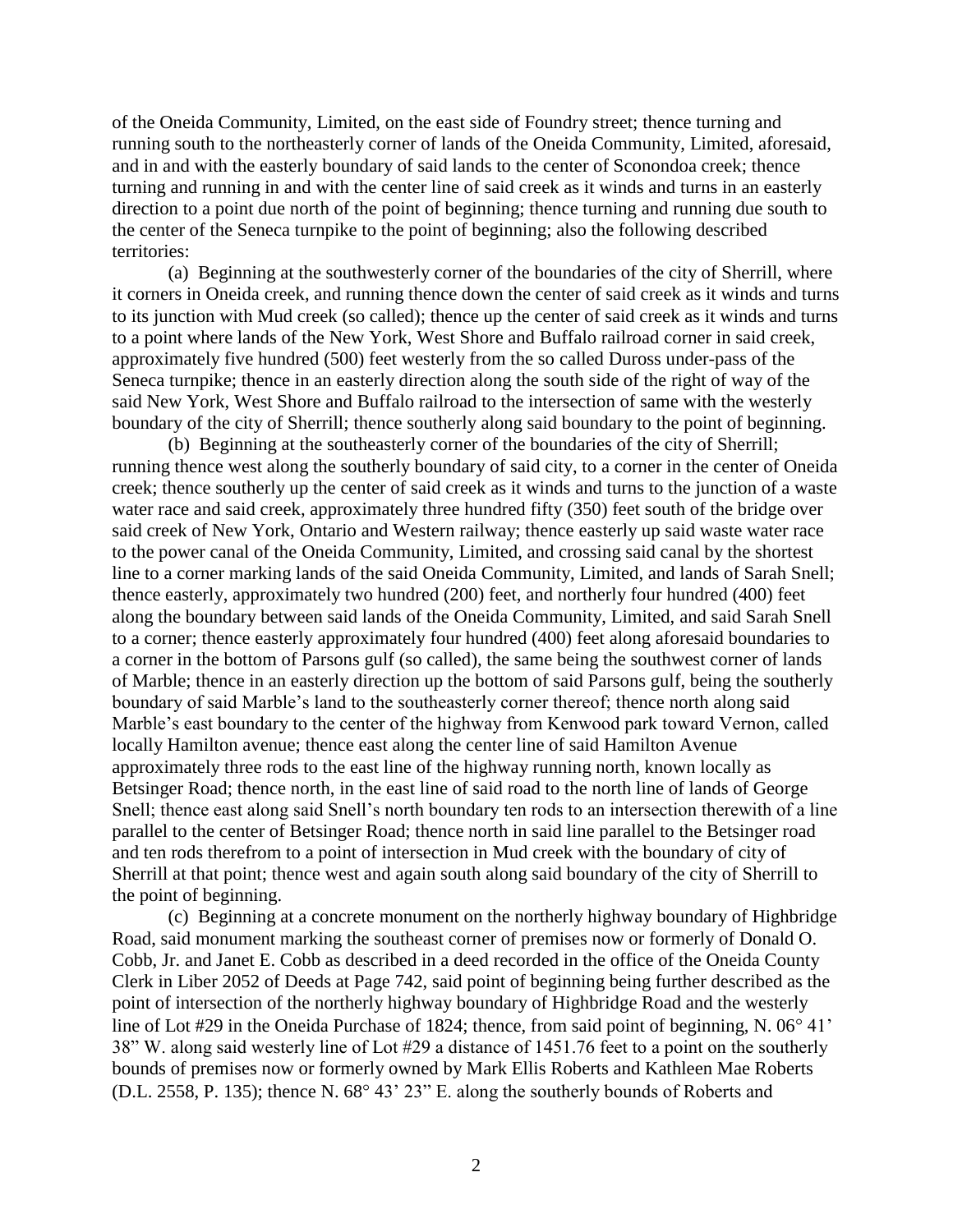continuing along the southerly bounds of premises now or formerly owned by George Wentworth (D.L. 2754, P. 49) a distance of 382.22 feet to a point; thence N.  $84^{\circ}$  30' 23" E., continuing along the southerly line of Wentworth a distance of 393.00 feet to a point; thence N. 69 $^{\circ}$  55' 23" E., 199.00 feet to a point; thence N. 28 $^{\circ}$  07' 23" E., 114.00 feet to a point; thence N. 73° 13' 23" E., 104.50 feet to a point; thence S. 72° 47' 37" E., 62.77 feet to a point on the easterly line of Lot #29 in the Oneida Purchase of 1824 (which line is also the westerly line of the City of Sherrill at this time); thence S.  $01^{\circ}$  01' 01" W. along said westerly line a distance of 1886.06 feet to an iron pin on the northerly highway boundary of Highbridge Road; thence along the northerly highway boundary of Highbridge Road the following courses and distances:

- 1. N.  $81^{\circ}$  29' 03" W., 286.61 feet; thence
- 2. N. 76° 58' 38" W., 290.10 feet; thence
- 3. N.  $81^{\circ}$  39' 38" W., 66.27 feet; thence
- 4. N.  $84^{\circ}$  34' 38" W., 71.60 feet; thence
- 5. S.  $81^{\circ}$  18' 22" W., 245.20 feet to the concrete monument marking the point or place of beginning.

Containing 39.433 acres of land, more or less. (As added by L.L. No. 1, 2000)

(d) Beginning at an iron pin on the southerly highway boundary of New York State Route #5, said iron pin standing at the intersection of the southerly highway boundary of New York State Route #5 with the westerly boundary of the Village of Vernon (Now or Formerly) as described in a Warranty Deed dated November 15, 1933 and filed in the Oneida County Clerk's Office in Liber 939 of Deeds at Page 384; thence S 09˚ 21' 00" W 50.00 feet along the westerly boundary of the Village of Vernon to a point standing on the southerly boundary of the Village of Vernon; thence N 80˚ 48' 11" E 50.00 feet along the southerly boundary of the Village of Vernon to an iron pin standing on the westerly boundary of Michael F. Gaiser and Deborah J. Anderson-Gaiser (Now or Formerly); thence S 09˚ 21' 00" W 517.39 feet along the westerly boundary of Gaiser and the westerly boundary of Thurston (Reputed Owner) to an iron pin; thence S  $62^{\circ}$  44' 40" W  $20.0\pm$  feet to a point standing on the nominal centerline of Taylor Creek; thence southwesterly, westerly, southwesterly, northerly, westerly 773± feet along the nominal centerline of Taylor Creek to a point; thence northerly 414± feet to a point standing on the southerly boundary of Wesley L. and Alice T. Phillips (Now or Formerly); thence N 77°15' 56"  $E$  60 $\pm$  feet along the southerly boundary of Phillips to an iron pin standing on the southerly boundary of Olivia C. DeFazio and Michael J. Bailey (Now or Formerly); thence N 79˚08' 34" E 254.20 feet along the southerly boundary of DeFazio and Bailey and the southerly boundary of Michael D. and Margaret V. Munroe (Now or Formerly) to an iron pin standing on the southerly boundary of Rolfe S. and Barbara M. Freeman (Now or Formerly); thence N 79˚ 59' 02" E 125.00 feet along the southerly boundary of Freeman to an iron pin standing on the easterly boundary of Freeman; thence N 08˚48' 03" E 246.84 feet along the easterly boundary of Freeman to a point standing on the southerly highway boundary of New York State Route #5; thence N 80˚ 48' 11" E 109.52 feet along the southerly highway boundary of New York State Route #5 to the point and place of beginning.

The above described premises containing  $6.46\pm$  acres of land more or less. (As added by L.L. No. 2, 2007)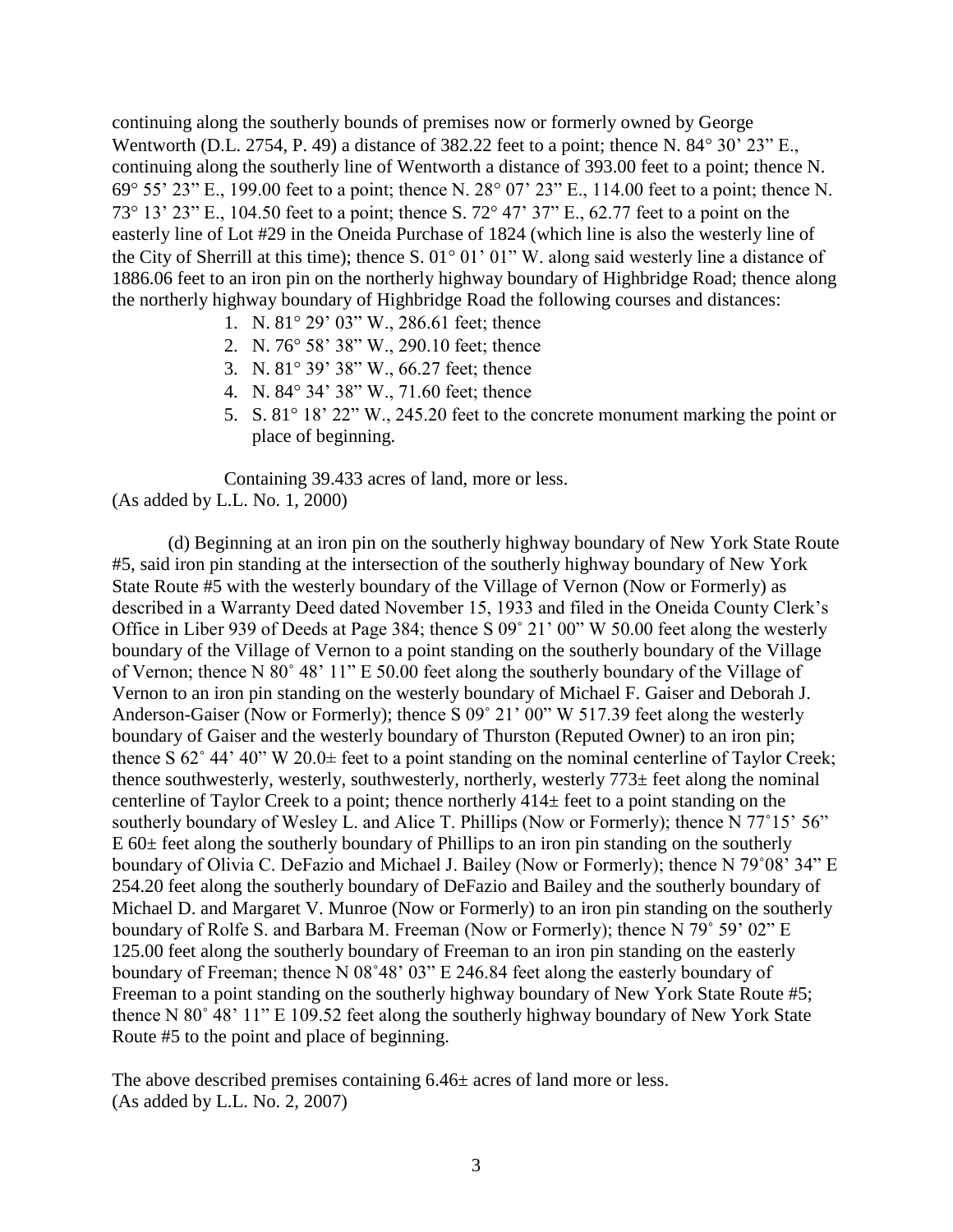(e) Beginning at a point on the centerline of Marble Road, said point standing at the intersection of the centerline of Marble Road with the easterly boundary of Thomas G. Desnoyers (Now or Formerly) as described in a Quit Claim Deed dated October 29, 1990 and filed in the Oneida County Clerk's Office in Liber 2559 of Deeds at Page 129; thence N 16˚14' 00E 706.50 feet along the easterly boundary of Desnoyers to an iron pin standing on the northerly boundary of Desnoyers; thence N 80° 26' 00" W 129.00 feet along the northerly boundary of Desnoyers to an iron pin standing on the easterly boundary of Richard L. and Pamela J. Musacchio (Now or Formerly); thence N 08˚ 44' 30" E 901.99 feet along the easterly boundary of Musacchio to an iron rod standing on the easterly boundary of Daniel H. Stobel and Robin A. Vanderwall (Now or Formerly); thence N 09˚ 26' 44" E 3562.37 feet along the easterly boundary of Stobel and Vanderwall, the easterly boundary of Raymond A. Winterton, Jr. and Linda J. Winterton (Now or Formerly), the easterly boundary of Ted J. and Wanda L. Zinski (Now or Formerly), the easterly boundary of Michael M. and Diane P. Crumb (Now or Formerly), the easterly boundary of Charles A. and Linda J. Ingalls (Now or Formerly), the easterly boundary of Julie A. Stickels (Now or Formerly), the easterly boundary of D. Joseph and Francine Marie Stadmiller (Now or Formerly) and the easterly boundary of John S. Mierek, Jr. Etal. (Now or Formerly) to a point standing on the nominal centerline of Taylor Creek; thence easterly, southerly, easterly, northeasterly, northerly, easterly, southerly, northeasterly, easterly and northeasterly 1176.0± feet along the nominal centerline of Taylor Creek to a point standing on the southeasterly boundary of Meadow View Townhomes, Inc. (Now or Formerly); thence N  $62^{\circ}44'$  40" E 20.0 $\pm$  feet along the southeasterly boundary of Meadow View Townhomes, Inc. to a point standing on the easterly boundary of Meadow View Townhomes, Inc.; thence N 09˚ 21' 00" E 282.46 feet along the easterly boundary of Meadow View Townhomes, Inc. to an iron rod standing on the southerly boundary of Michael F. Gaiser and Deborah J. Anderson-Gaiser (Now or Formerly); thence S 78˚ 10' 58" E 421.85 feet along the southerly boundary of Gaiser to an iron pin standing on the westerly boundary of Gaiser; thence S 11˚ 13' 42" W 381.90 feet along the westerly boundary of Gaiser to an iron rod standing on the southerly boundary of Gaiser; thence N 89˚32' 13" E 576.21 feet along the southerly boundary of Gaiser to an iron rod; thence S 82˚ 33" 08" E 382.56 feet continuing along the southerly boundary of Gaiser to an iron rod standing on the westerly boundary of Norman E. and Agnes M. Graves (Now or Formerly); thence S 09˚ 12' 57" W 2243.48 feet along the westerly boundary of Graves to an iron pin standing on the northerly boundary of Graves; thence N 80˚ 36' 03" W 1355.43 feet along the northerly boundary of Graves and a westerly extension thereof to an iron rod; thence S 09˚11' 39" W 3356.37 feet to an iron pin standing on the northerly boundary of Bernard J. and Jacquelyn E. Bayne (Now or Formerly); thence N 51˚ 08' 44" W 253.92 feet along the northerly boundary of Bayne to an iron pin standing on the northerly boundary of other lands of Myron J. and Minnie Thurston (Now or Formerly); thence N 55˚ 54' 44" W 164.60 feet along the northerly boundary of other lands of Thurston to an iron rod standing on the westerly boundary of other lands of Thurston; thence S 30˚09' 14" W 279.63 feet along the westerly boundary of other lands of Thurston to a point standing on the centerline of Marble Road; thence N 57˚ 09' 16" W 105.10 feet along the centerline of Marble Road to a point; thence N 60˚ 11' 22" W 200.87 feet continuing along the centerline of Marble Road to the point and place of beginning.

The above described premises containing 166.66± acres of land more or less. (As added by L.L. No. 2, 2007)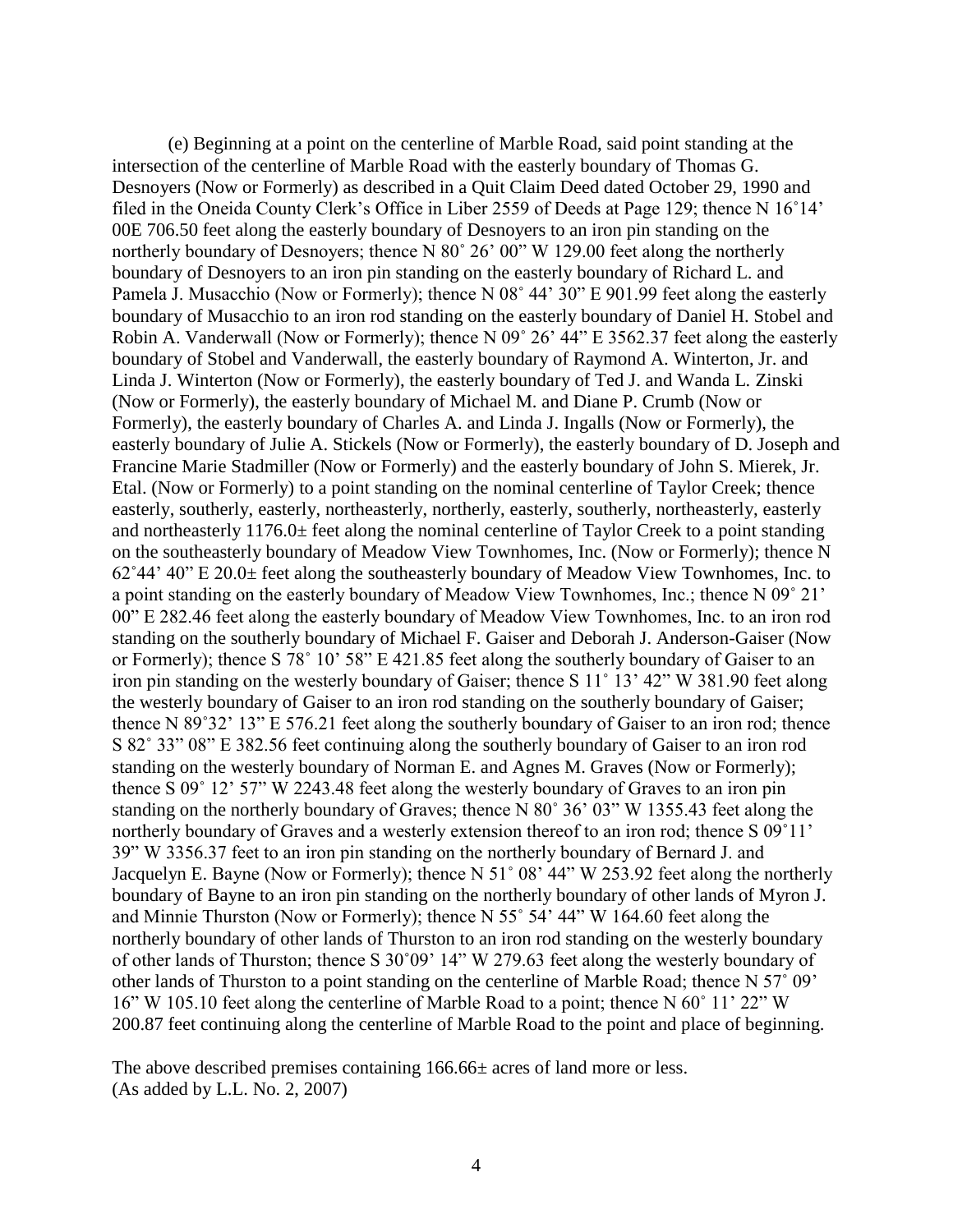f) Beginning at an iron pin on the southerly highway boundary of the Utica-Oneida Castle, Sec. 2, SII 271, (Seneca Turnpike) said point being the northeast corner of the lands of Wesley Phillips (now or formerly) and approximately (295) feet east of the Sherrill City lines; thence

 $N(79° 21'')$  E along the southerly highway boundary (120.0) feet to an iron pin, and the northwest corner of the lands of Florence K. Grower (now or formerly); thence

S. (10˚ 51') W. along the lands of Grower (255.6) feet to an iron pin; thence

Along the northerly property line of Myron Thurston (now or formerly) S  $(79°45')$  W.  $(120.00)$  feet to an iron pin; thence

N. (11° 00') E. along the lands of Wesley Phillips (255.0) feet to the place and point of beginning, containing (0.730) acres of land, more or less.

Being the same premises conveyed by Carmine T. DeVito to Olivia C. DeFazio and Michael J. Bailey by deed dated March 12, 2001 and recorded in the Oneida County Clerk's Office on March 15, 2001 in Liber 2959 of Deeds at Page 648. (As added by L.L. No. 3, 2007)

(g) Beginning at an iron pipe found at the northeast corner of lands now or formerly belonging to Michael D. Munroe (liber 2007, page 551), said pipe being on the south line of New York State Route 5; thence

1) N 84˚ 45' 00" E along said south line a distance of 124.47 feet to an iron pipe found; thence

2) S 13˚ 00" 12" W along a west line of lands now or formerly belonging to Myron J. and Minnie C. Thurston a distance of 253.00 feet to an iron pipe set; thence

3) S 84˚ 11' 11" W along a north line of said Thurston a distance of 125.00 feet to an iron pipe found; thence

4) N 13˚ 01' 43" E along the east line of lands of said Munroe a distance of 254.33 feet to the Point of Beginning, containing in all an area of 0.69 acre.

Being the same premises conveyed by Mary Shooshan to Rolfe S. Freeman and Barbara M. Freeman by deed dated August 7, 1991 and recorded in the Oneida County Clerk's Office on August 9, 1991 in Liber 2597 of Deeds at Page 218. (As added by L.L. No. 3, 2007)

(h) Beginning at an iron pin on the southerly highway boundary of the Utica-Oneida Castle, Section II, S.H. 271, (Seneca Turnpike), said point being the northeasterly corner of the lands of now or formerly Ernest P. Moot, and said point being approximately 415 feet east of the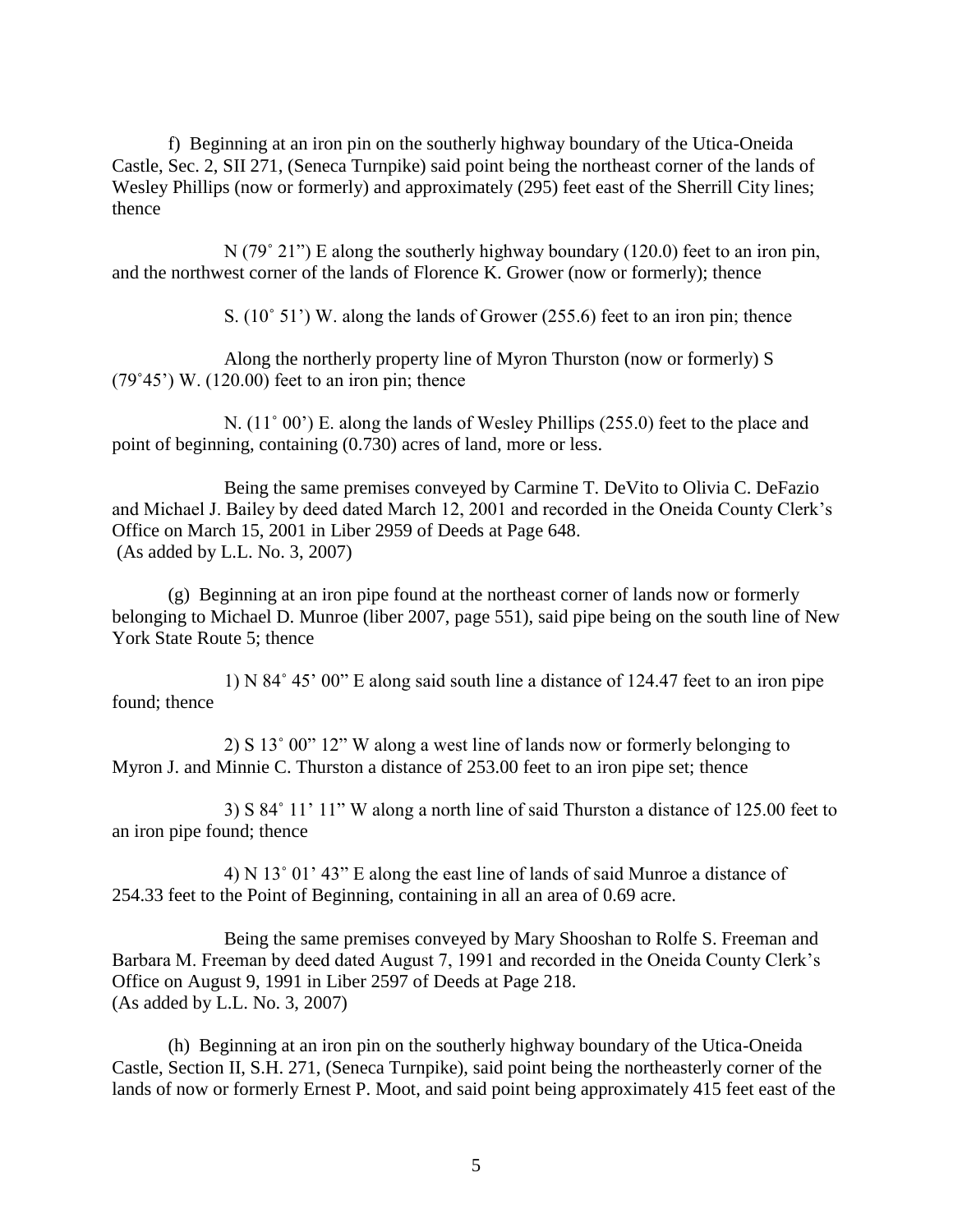Sherrill City Line, thence running South 10˚ 51' W., along the easterly line of said Moot premises 255.67 feet to an iron pipe marking the southeasterly corner of said Moot, thence running North 79˚ 45' E., along an existing fence line 134.2 plus or minus feet to an iron pin; thence running North 9˚ 26' E., 254.22 feet to an iron pin marking the southerly New York State right-of-way line; thence running South 79˚ 21' W., along said southerly right-of-way line 127.4 feet to an iron pin marking the point and place of beginning.

Being the same premises conveyed by Florence K. Grower to Michael D. Munroe and Margaret V. Munroe by deed dated April 20, 1975 and recorded in the Oneida County Clerk's Office on April 25, 1975 in Liber 2007 of Deeds at Page 551.

#### (As added by L.L. No. 3, 2007)

(i) Beginning at a point on the centerline of Kenwood Avenue, said point standing at the intersection of the centerline of Kenwood Avenue with the northerly boundary of Robert G. and Catherine E. Suttmeier (Now or Formerly) as described in a Warranty Deed dated January 30, 1992 and filed in the Oneida County Clerk's Office in Liber 2621 of Deeds at Page 488; thence S0359'50"W 105.21 feet along the centerline of Kenwood Avenue to a point standing on the northerly boundary of Kenwood Station, LLC (Now or Formerly); thence S89°11'16"W 81.25 feet along the northerly boundary of Kenwood Station, LLC to a point; thence S7823'14"W 79.97 feet continuing along the northerly boundary of Kenwood Station, LLC to a point standing on the nominal southerly top of bank of the old Mill Race and the northerly boundary of Kenwood Station, LLC; thence northwesterly  $474\pm$  feet along the nominal southerly top of bank of the old Mill Race and still along the northerly boundary of Kenwood Station, LLC to a point standing on the southerly corner of the dam over Oneida Creek; thence  $N20^{\circ}16'40''E 43.64$  feet along the easterly line of said dam to a point standing on the nominal centerline of Oneida Creek; thence S8121'16"E 293.13 feet along the nominal centerline of Oneida Creek to a point; thence N86°58'05"E 111.88 feet continuing along the centerline of Oneida Creek to a point; thence N61 $\degree$ 31'59"E 47.12 feet to a point; thence N25 $\degree$ 22'20"E 53.02 feet to a point; thence  $N00^{\circ}48'39''W194\pm$  feet still along the centerline of Oneida Creek to a point standing on the line between the City Of Sherrill on the north and the Town Of Vernon on the south; thence northeasterly, easterly, northwesterly, northerly, easterly and southeasterly along aforementioned city and town line to a point standing on the nominal centerline of Gulf Brook (so called) (Parson's Brook); thence  $S03^{\circ}38'55''W$  72.90 feet to a point; thence N88°21'38"W 200.00 feet to a point; thence  $S27^{\circ}50'31''W300.00$  feet to a point; thence  $S03^{\circ}41'51''W763.11$  feet to a point standing on the northerly boundary of Suttmeier; thence N76°32'36"W 400.00 feet along the northerly boundary of Suttmeier to the point and place of beginning.

The above described premises containing  $11\pm$  acres of land more or less. (As added by L.L. No. 6, 2007)

3. POWERS. The citizens of this state who may, from time to time, reside within the territorial limits, as specified in this act, are hereby created a municipal corporation and a city in perpetuity to be known as the City of Sherrill. It may use a corporate seal, may sue and be sued; may acquire property in fee simple; or lesser interest or estate, by condemnation or by purchase,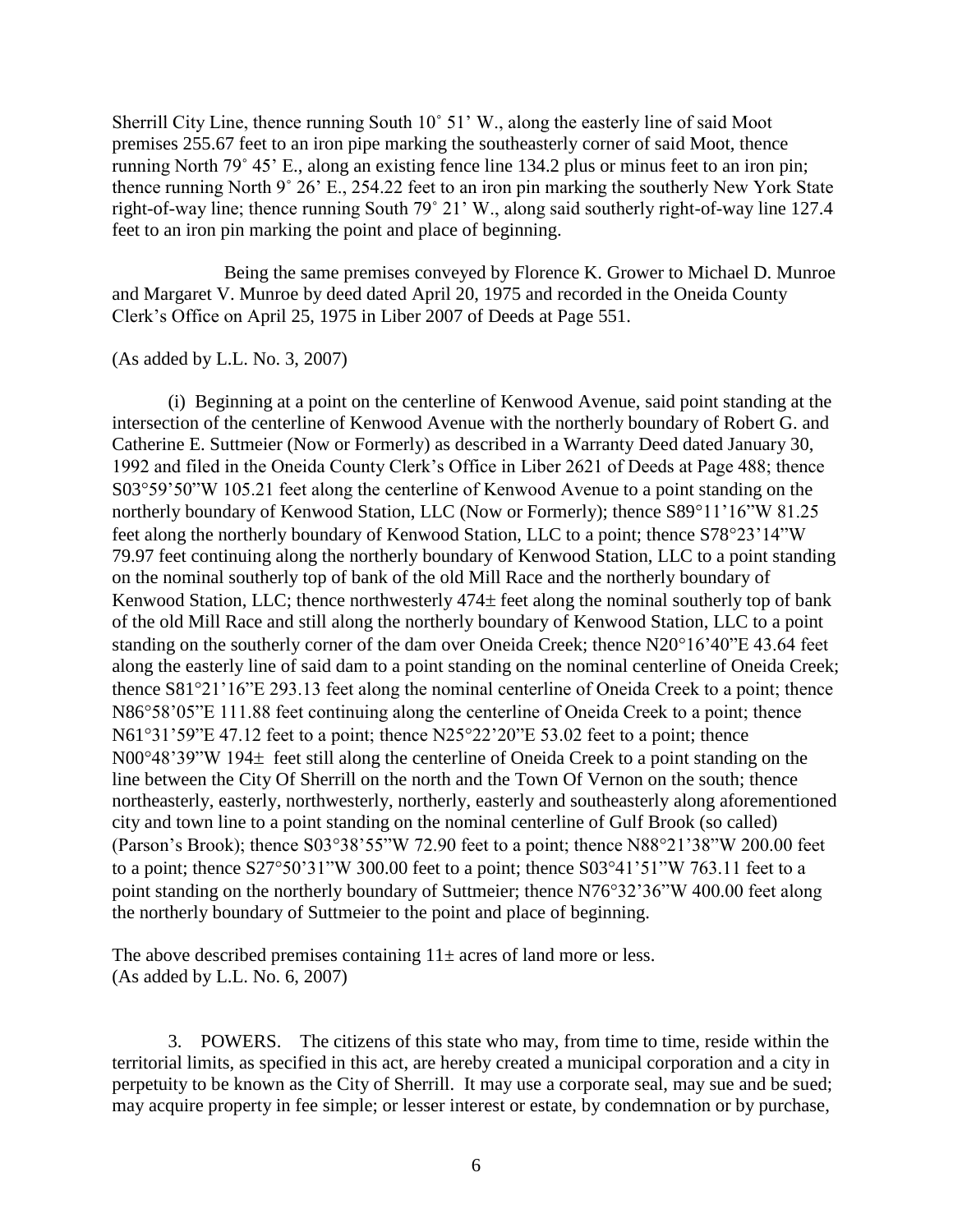gift, devise, lease, or lease with privilege to purchase for any municipal purpose; may sell, lease, hold, manage and control such property, and may make any and all rules and regulations by ordinance or resolution which may be required to carry out fully all the provisions of any conveyance, deed or will, in relation to any gift by bequest, or the provisions of any lease by which it may acquire property; may assess, levy and collect taxes for general city and specific purposes on all the subjects or objects which the city may lawfully tax; may appropriate the money of the city for all lawful purposes; may create, provide for, construct, regulate and maintain all things of the nature of public works and improvements; and prescribe the widths and grades of streets and sidewalks as herein provided; and provide for the numbering of the lots or buildings adjoining the streets; may levy and collect assessments for local improvements; may license and regulate persons, corporations and associations engaged in any business, occupation, profession or trade which it may be necessary or proper to license or regulate to promote the health, morals, safety or general welfare of its inhabitants; may define, prohibit, abate, suppress and prevent all things detrimental to the health, morals, comfort, safety, convenience and welfare of the inhabitants of the city and all the nuisances and causes thereof; may regulate the construction, height and material used in all buildings and the maintenance and occupancy thereof, and establish fire limits and require the erection of fire escapes, may regulate and license the construction of bill boards, signs and similar structures; may regulate and control the use for different purposes of the streets and other public places, may compel the owner or occupants of any premises adjoining any street to construct, maintain and repair sidewalks in front of said premises including the space between the outside limits of the street and the curb, and to erect barriers or safeguards at dangerous places, and to remove snow and ice from such sidewalks and barriers and, in case of failure of such owner or occupant to remove such snow and ice, to assess the cost and expense thereof against such property; may fix the salaries and compensations of all officers and employees; may make and enforce local police, sanitary and other regulations; may establish and maintain a lockup or police station; and may pass such ordinances as may be expedient for maintaining and promoting the peace, good government, welfare, education and amusement of the citizens of the city and for the performance of the functions thereof, and for the purposes of town meetings, general elections, general taxation, the liquor tax law and the relief or support of the poor, the city hereby created shall stand in the same relation to the town of Vernon, the county of Oneida, and the state of New York, as if it were a village incorporated under the general village law of the state of New York.

4. SAVING CLAUSE. Such municipal corporation shall have all the powers and be subject to all the obligations of a city except as inconsistent with the provisions of this act. It is expressly provided that the town officers of the said town, as now provided by the constitution and general laws of the state, shall hereafter continue to exercise the same powers and duties over the property and persons within the territory hereby constituted as the city of Sherrill, unless herein to the contrary expressly provided.

5. FORM OF GOVERNMENT; GENERAL DESCRIPTION. The governing body shall consist of a Commission of five persons who shall be elected at large in the manner herein provided, with power to pass and enforce ordinances and appoint a chief administrative officer to be known as manager and such other officers as are herein provided, and except as herein otherwise provided and not inconsistent herewith, the chairman of the Commission and the Commission are hereby respectively vested with all the powers and authority now or which may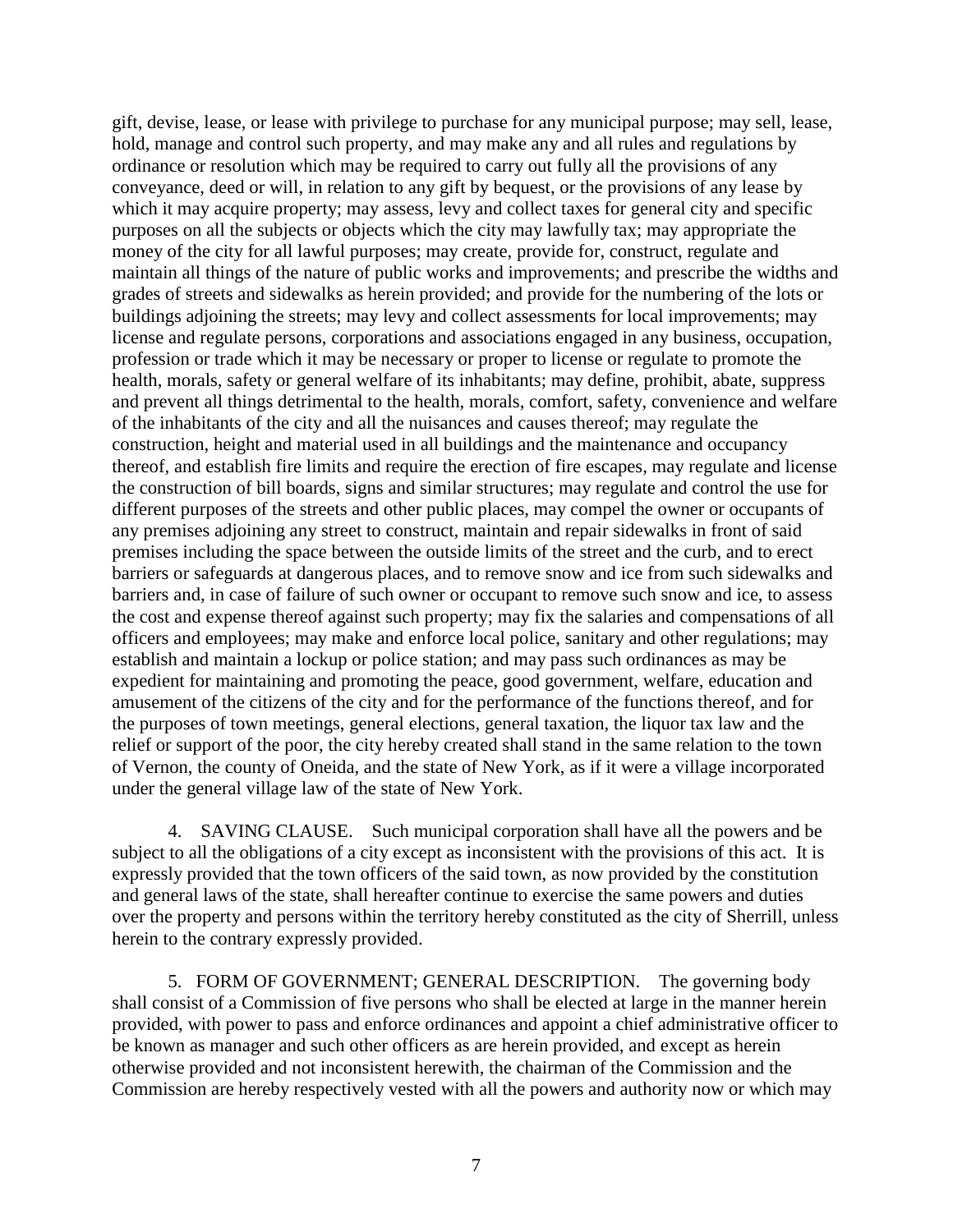be hereafter conferred upon the mayor or common council or other legislative body of cities by general law.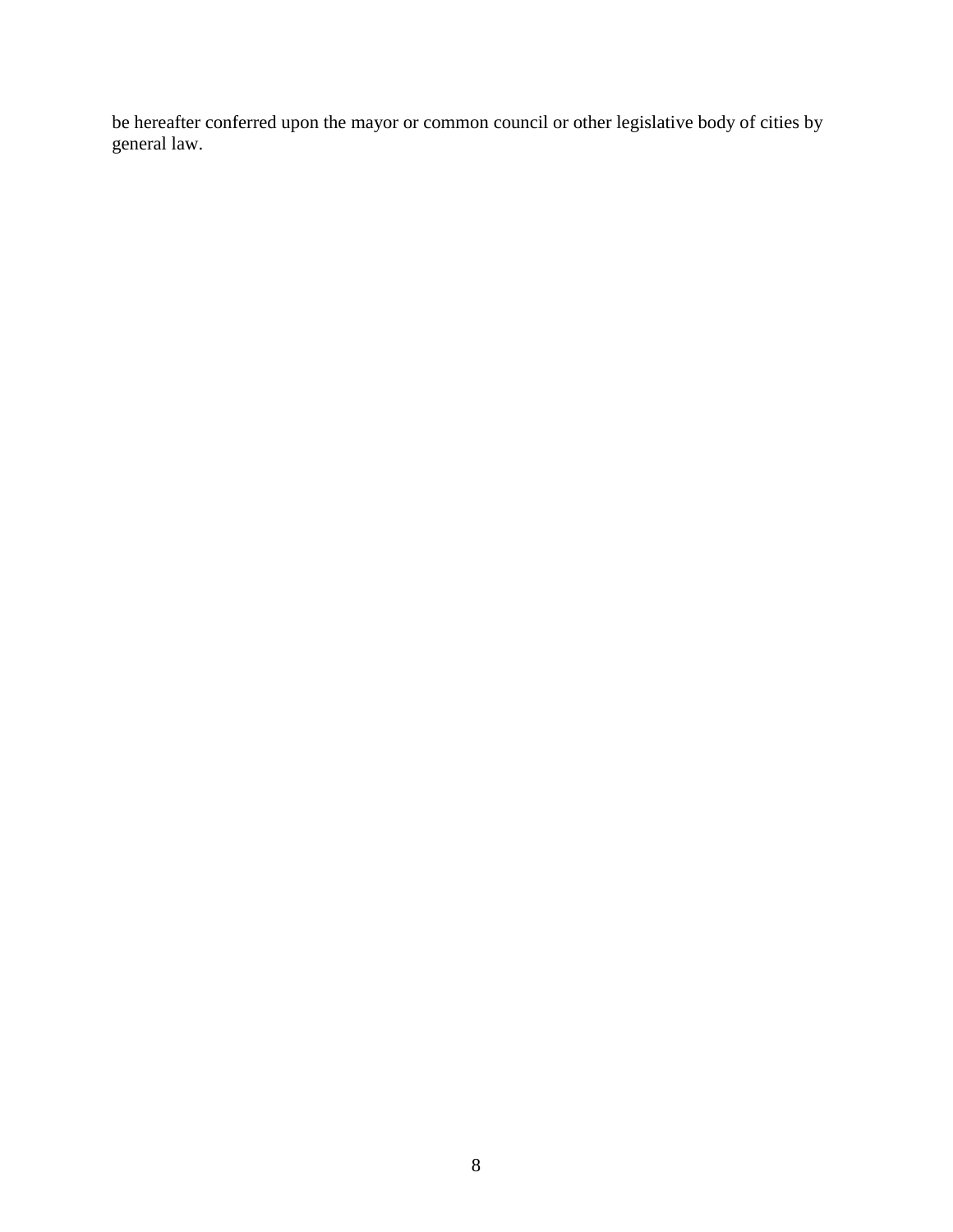# **TITLE II**

## **Elective and Appointive Officers**

Section 10. Commissioners.

- 11. Election of Commissioners.
- 12. Chairman.
- 12-a. Vice Chairman.
- 13. Appointive officers.
- 14. Salary of officers.

10. COMMISSIONERS. Members of the Commission shall be resident electors and taxpayers of the city. In case any Commissioner ceases to be a resident elector and taxpayer of said city, such office shall be vacant.

11. ELECTION OF COMMISSIONERS. (a) The term of office of the commissioners shall be four years and the municipal election shall be held biannually at the same time as the general election in odd numbered years.

(b) Notwithstanding the provisions of subparagraph (a) hereof, the terms of office of the commissioners elected at the 1971 municipal election shall be as follows:

(1) The term of office of the three commissioners-elect receiving the first and second and third highest number of votes shall be four years commencing January 1, 1972.

(2) The term of office of the two commissioners-elect receiving the fourth and fifth highest number of votes shall be two years commencing January 1, 1972.

(3) Starting with the city election of 1973 and in alternate odd numbered years thereafter, two commissioners shall be elected for a four year term.

(4) Starting with the city election of 1975 and in alternate odd numbered years thereafter, three commissioners shall be elected for a four year term. (As amended by L.L. 1971, No. 1)

12. CHAIRMAN. The chairman of the committee, appointed as hereafter provided, shall be known as the mayor of the city of Sherrill.

12-a. VICE CHAIRMAN. The senior-most member of the Commission not to be elected the chairman of the Commission as hereafter provided shall be the vice chairman of the Commission and shall be known as the deputy mayor of the city of Sherrill. For the purposes of this section, seniority shall be determined by the current uninterrupted number of years that such member has served on the Commission. In the event that two or more members of the Commission are equal in seniority, the commissioner that received the highest number of votes at their preceding election shall be deemed vice-chairman. (As amended by L.L. No. 2, 2003)

13. APPOINTIVE OFFICERS. The appointive officers of the city shall be a chairman of the Commission, a city manager, a city clerk, a deputy city clerk who with the city clerk shall act as a collector, a city judge, a city comptroller who may be the same person as the city clerk, a deputy city comptroller, an assessor, a health officer, and inspectors of election, as needed, to be appointed as hereinafter provided. (As amended by L.L. 2002, No. 1)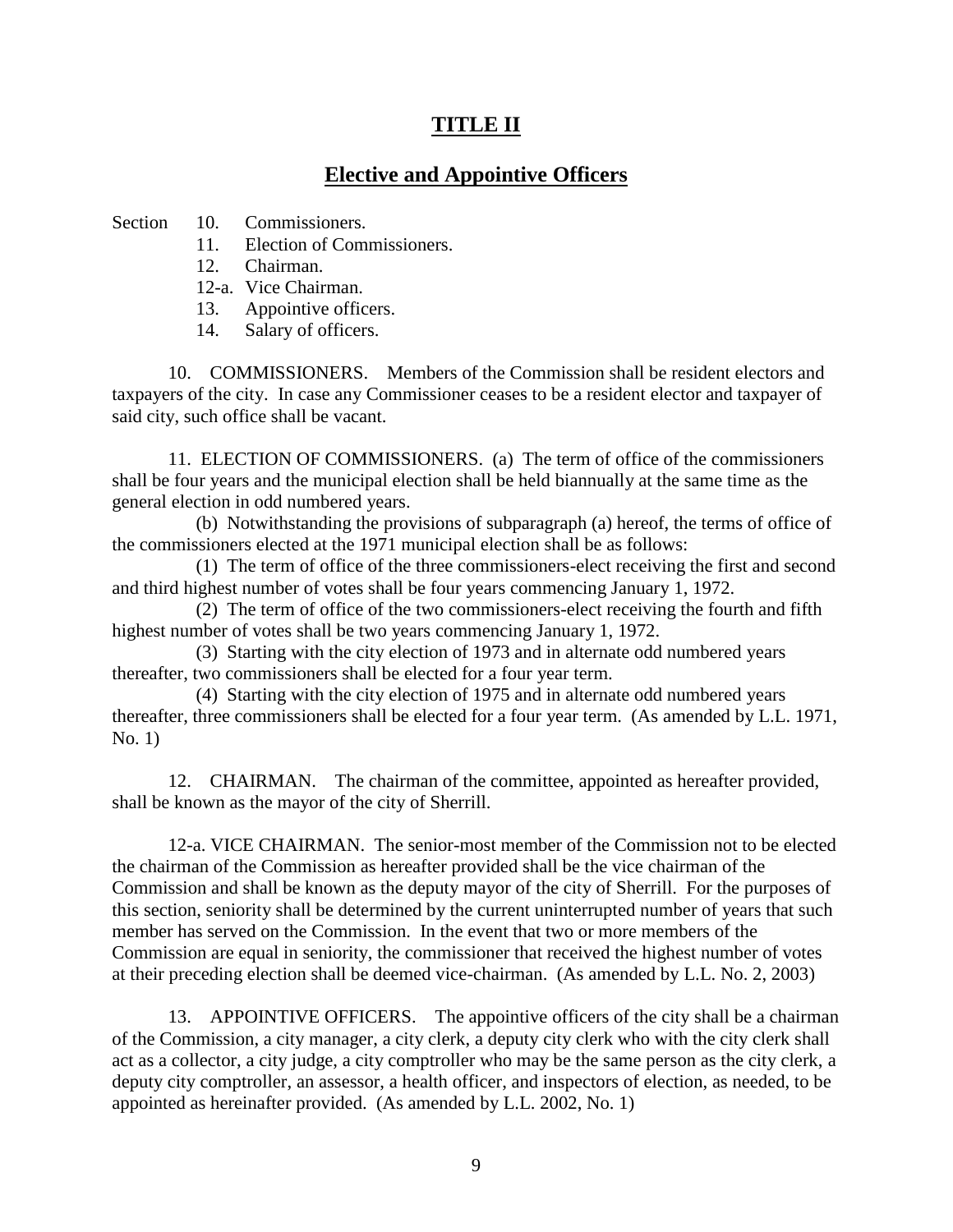14. SALARY OF OFFICERS. The city commissioners, including the chairman shall severally receive a salary of \$1,000.00 a year. The commissioner designated as Mayor shall receive an additional annual salary of \$500.00. All other officers and employees of the City shall receive such a salary and other compensation as may be fixed from time to time by the City Commission. (As amended by L.L. 1969, No. 3; L.L. 1978, No. 1; L.L. 2002, No. 1; L.L. 2009, No. 3)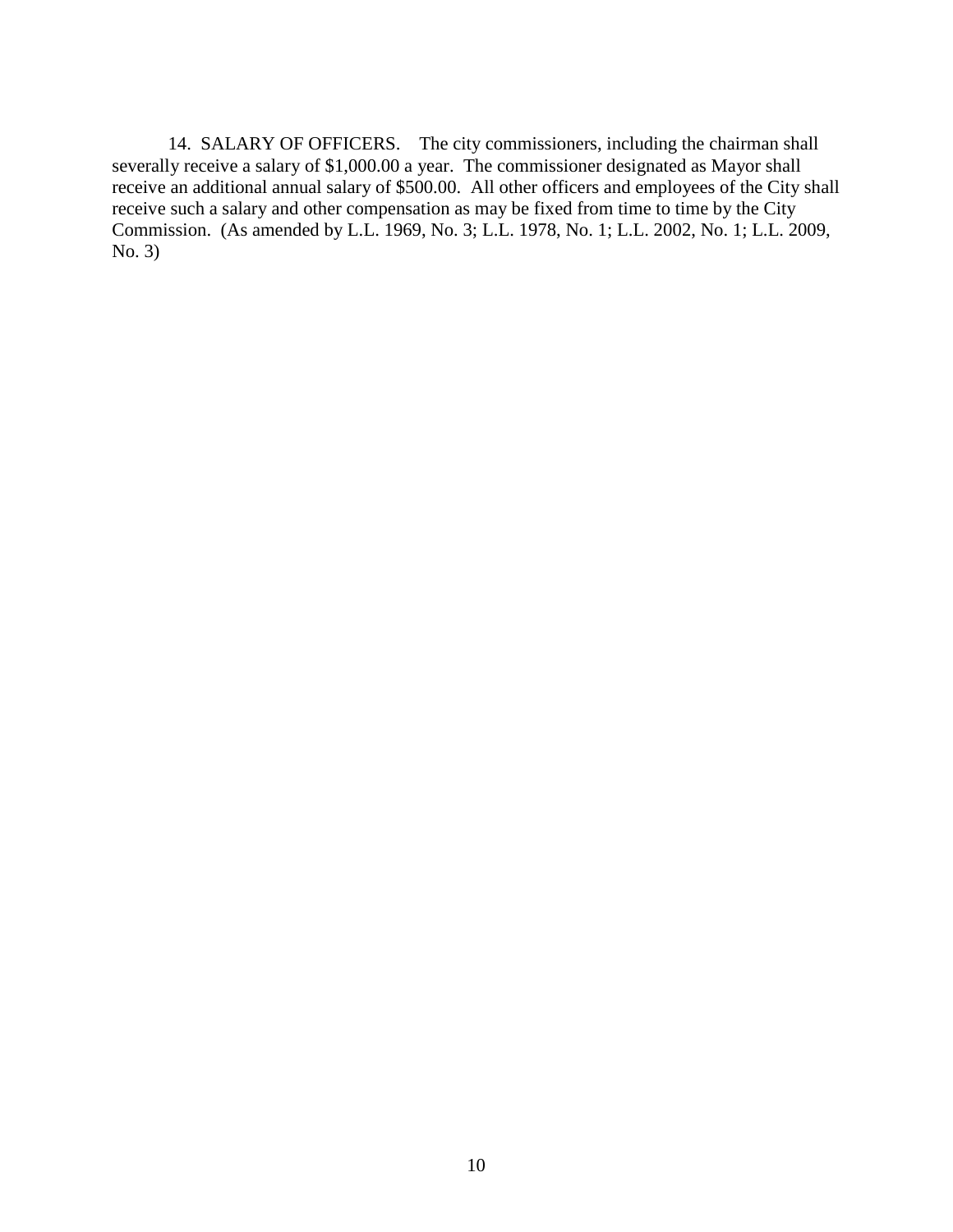## **TITLE III**

### **Organization of Commission and Adoption of Ordinances**

- Section 21. Chairman.
	- 21-a. Vice Chairman.
	- 22. Vacancies in office.
	- 23. Meetings of the commission.
	- 24. Ordinances.
	- 25. Record of ordinances.
	- 26. Violation of ordinances.
	- 27. Restraint of violation.
	- 28. Public hearing on local laws.

21. CHAIRMAN. The members of the Commission, at their first regular meeting held in January following each election of commissioners, shall select from their number a chairman, who shall hold office until December thirty-first of the next odd-numbered year following such election, and shall be known as the mayor of the city of Sherrill. At such meetings if no candidate receives a majority of the vote of the Commission for the office of chairman, the vice chairman shall act as chairman until the Commission shall by majority vote select a chairman. The chairman shall be the presiding officer, except that in his absence and in the absence of the vice chairman, a chairman pro tempore may be chosen. The chairman shall exercise the powers conferred and perform all duties imposed upon him by this act, the ordinances of the city and the general laws of the state. Legal processes directed to the city shall be served on the chairman or the city clerk.

21-a. VICE CHAIRMAN. The vice chairman of the Commission shall act as the chairman during the chairman's absence or inability to perform and during any vacancy in the office of the chairman. The vice chairman shall be determined in accordance with the provisions of section 12-a hereof and shall hold office until December thirty-first of the first year (including the year of his selection) in which an election of commissioners shall occur. (As amended by L.L. No. 2, 2003)

22. VACANCIES IN OFFICE. In the event of a vacancy in the office of chairman, the remaining members of the Commission shall choose his successor from their own number. Whenever a vacancy shall occur or exist in the office of commissioner, except by reason of expiration of term, a majority of the remaining commissioners may appoint a qualified person to fill the vacancy. The person so appointed shall hold office to and including the  $31<sup>st</sup>$  day of December following the next municipal election at which the vacancy could be filled. At such election the vacancy shall be filled for the balance of the term of the last elected holder of the vacant office, and the person so elected shall take office for the first day of January following his or her election. In an election where a vacancy in an unexpired term is filled, the candidate receiving the greatest number of votes shall be deemed elected for the full four year term and the candidate receiving the next greatest number of votes shall be deemed elected for the remainder of the unexpired term. (As amended by L.L. 1971, No. 1)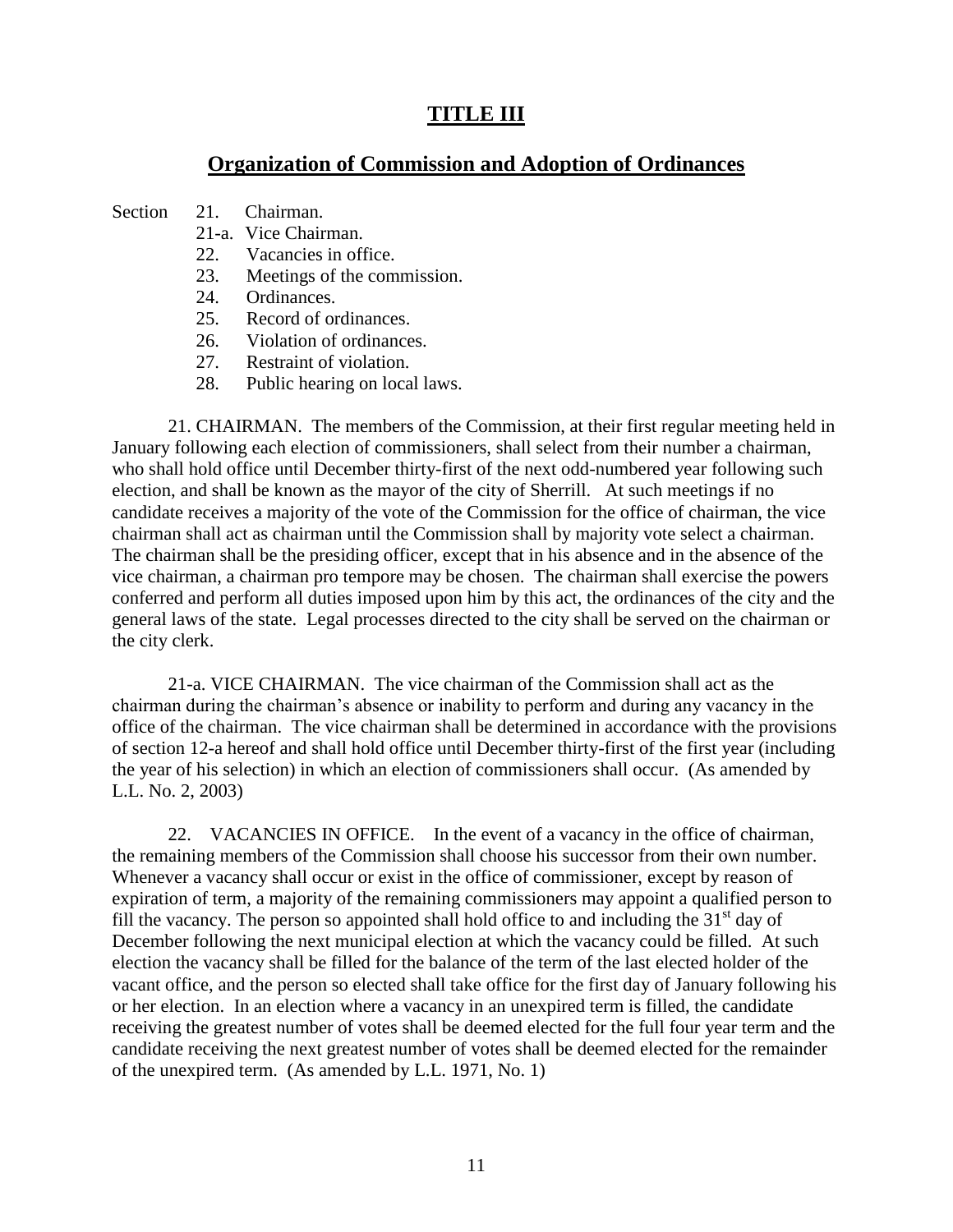23. MEETINGS OF THE COMMISSION. The first meeting of the Commission shall be held at the office of the city clerk in the city of Sherrill not later than the second Monday of January following the general election at seven P.M. The Commission shall annually, by resolution duly adopted during the preceding month of December, fix the date of the first meeting. Thereafter the commissioners shall meet at such time and place as may be prescribed by resolution, except that they shall meet not less than once each month. The chairman, any two members of the Commission, or the manager, may call special meetings of the Commission upon at least twelve hours' written notice to each member of the Commission, duly served on each member of the Commission. All meetings of the Commission shall be public and any citizen shall have access to the minutes and records thereof at all reasonable times. The Commission shall determine its own rules and order of business, and shall keep a journal of its proceedings and a majority shall constitute a quorum to do business but the affirmative vote of a majority of the members of the Commission shall be necessary to adopt any ordinance or resolution; provided, however, that resolutions authorizing the issuance of obligations shall be adopted pursuant to the local finance law.

The vote upon the passage of all ordinances and upon the adoption of resolutions shall be taken by "yea" and "nay" and entered upon the journal. (As amended by L. 1943, Ch. 710; L.L. 2009, No. 3)

24. ORDINANCES. The enacting clause of all ordinances passed by the Commission shall be "Be it ordained by the city commission of the City of Sherrill". The enacting clause of all ordinances submitted by the initiative shall be "Be it ordained by the City of Sherill".\*

The Commission shall duly publish all proposed ordinances, and a notice fixing a time and place within a reasonable time thereafter, at which a public hearing thereon will be held, and that after such hearing the ordinance will be put upon its final passage for adoption or rejection.

All ordinances shall be in effect from the date of their final passage by the Commission, except as otherwise provided therein or by this act. The Commission, may however, by an affirmative vote of not less than four of its members, pass emergency measures to take effect at the time indicated therein. An emergency measure is an ordinance for the immediate preservation of the public peace, property, health or safety, or providing for the usual daily operation of a city department, in which the emergency is set forth and defined in a preamble thereto. Ordinances or resolutions appropriating money may be passed as emergency measures, but no measure making a grant, renewal, or extension of a franchise or other special privilege shall be passed as an emergency measure. (As part repealed by L.L. 1956, No. 3, para. 2)

25. RECORD OF ORDINANCES. Every ordinance upon its final passage shall be filed by the City Clerk in his office. (As amended by L.L. 1961, No. 1)

26. VIOLATION OF ORDINANCES. Any person violating any city ordinance shall be guilty of a misdemeanor or an offense as the Commission may provide therein or by general ordinance that any person guilty of such violation shall be liable to a fine which shall not exceed one thousand dollars in amount, or to imprisonment not to exceed ten days or to both such fine or imprisonment, or such ordinance may provide for a penalty of not exceeding one thousand dollars to be recovered by the city in a civil action. (L.L. No. 2 of 1983; as amended by Local Law No. 1, 1996)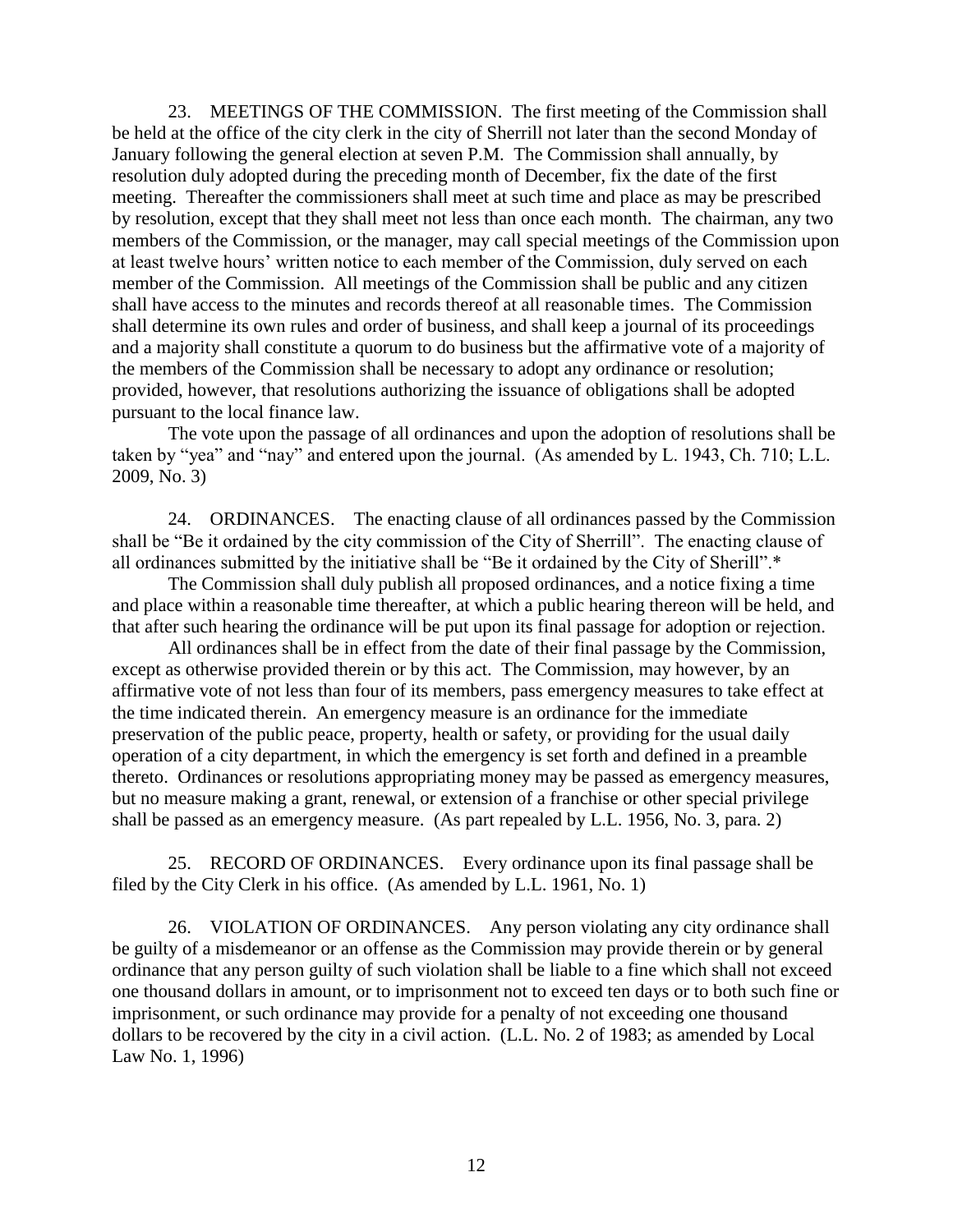27. RESTRAINT OF VIOLATION. The manager when directed by the Commission shall in the name of the city maintain actions or proceedings in a court of competent jurisdiction to restrain the threatened performance of any act contrary to his official orders, directions and decisions, or the city ordinances and to restrain and abate nuisances; and for the purpose of obtaining a temporary injunction in such action no undertaking shall be required.

28. PUBLIC HEARING ON LOCAL LAWS. No local law shall be passed by the Commission until a public hearing has been held thereon before the Commission not less than three days after notice of the time and place of the holding of such public hearing has been published by the City Clerk in the official paper of said City. Such notice in addition to fixing the time and place of such public hearing, shall also contain an abstract of such local law. (As added by L.L. 1956, No. 1)

\*So in original. (City misspelled.)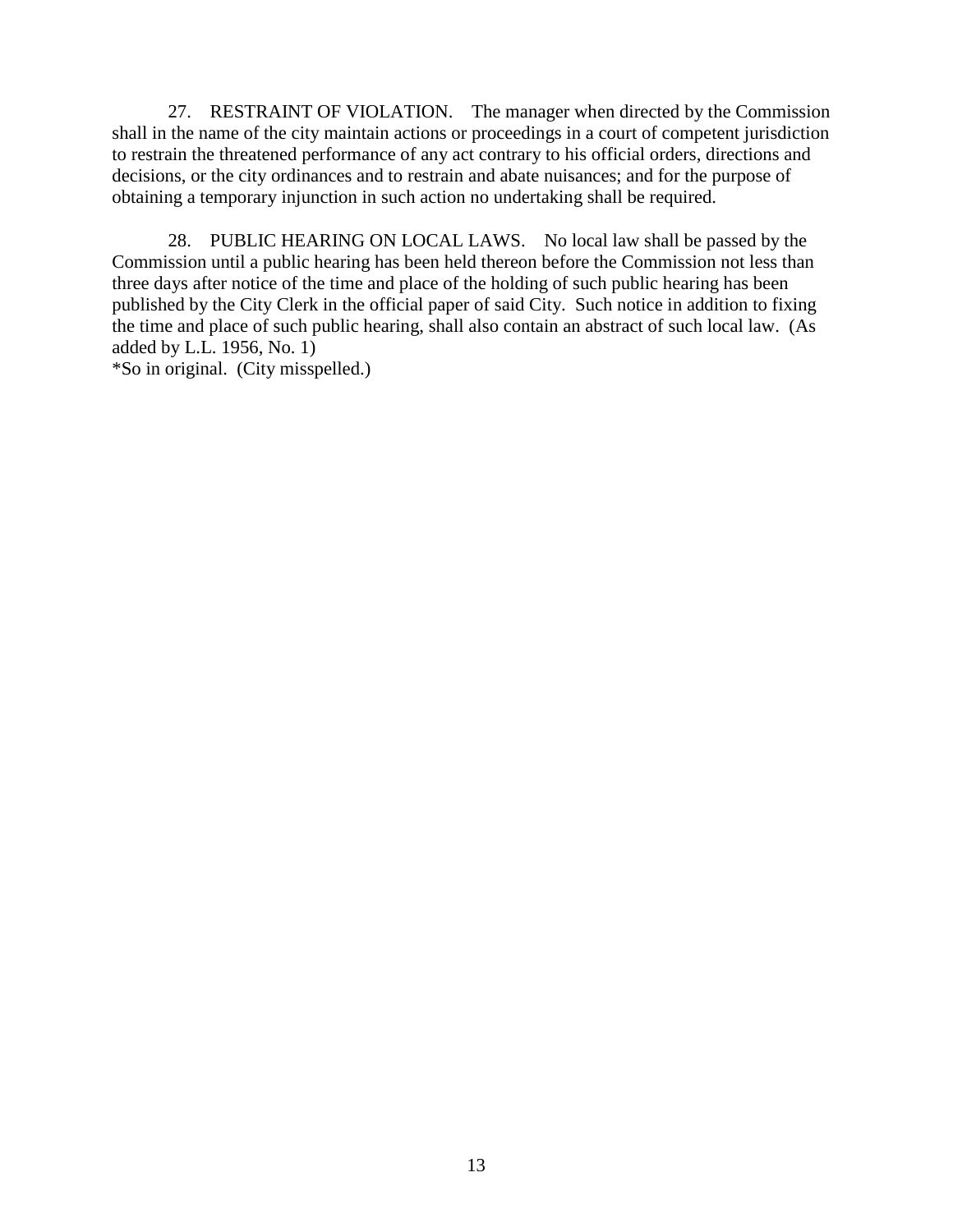# **TITLE IV**

# **Appointive Officers and Duties**

Section 41. Powers and duties of the manager.

41-a. Additional Powers and Duties of City Manager.

42. City Clerk.

43. City Clerk, collector.

44. Special assessments.

45. Deputy Clerk.

46. Assessors.

47. Health officer. (Repealed 2002)

41. POWERS AND DUTIES OF THE MANAGER. The power and duties of the manager shall be:

1. To see that the laws and ordinances are enforced;

2. To appoint and, except as herein provided, remove all directors of departments and all subordinate officers and employees in the departments;

3. To exercise control over all departments and divisions created herein or that may be hereafter created by the Commission;

4. To attend all meetings of the Commission with the right to take part in its proceedings but shall have no vote therein unless he be a member thereof;

5. To recommend to the Commission for the adoption such measures as he may deem necessary or expedient;

6. To keep the Commission fully advised as to the financial condition and needs of the city;

7. To perform such other duties as may be prescribed by this act or be required of him by ordinance or by resolution of the Commission;

8. The manager is authorized, when directed by the Commission to maintain actions in the name of the city, to restrain the threatened performance of any act contrary to his official orders, directions and decisions, or the city ordinances, and to restrain and abate nuisances; and for the purpose of obtaining a temporary injunction in any such action no undertaking shall be required. The manager shall keep an accurate and detailed account and record of all his official acts and transactions.

Salary. The manager shall receive such salary as may be fixed by the commission.

41-a. ADDITIONAL POWERS AND DUTIES OF CITY MANAGER. Pursuant to the powers granted by Section 77-b of the General Municipal Law, there is hereby delegated to the City Manager the power to authorize City officials and employees to attend conventions, conferences of municipal officers or employees and schools for the betterment of municipal government, if believed to be of benefit to the municipality.

Where authorization to attend a convention, conference or school is granted by the City Manager, no claim for expenses shall be audited, allowed or paid unless there shall be attached thereto a travel order or similar document signed by the City Manager authorizing such attendance.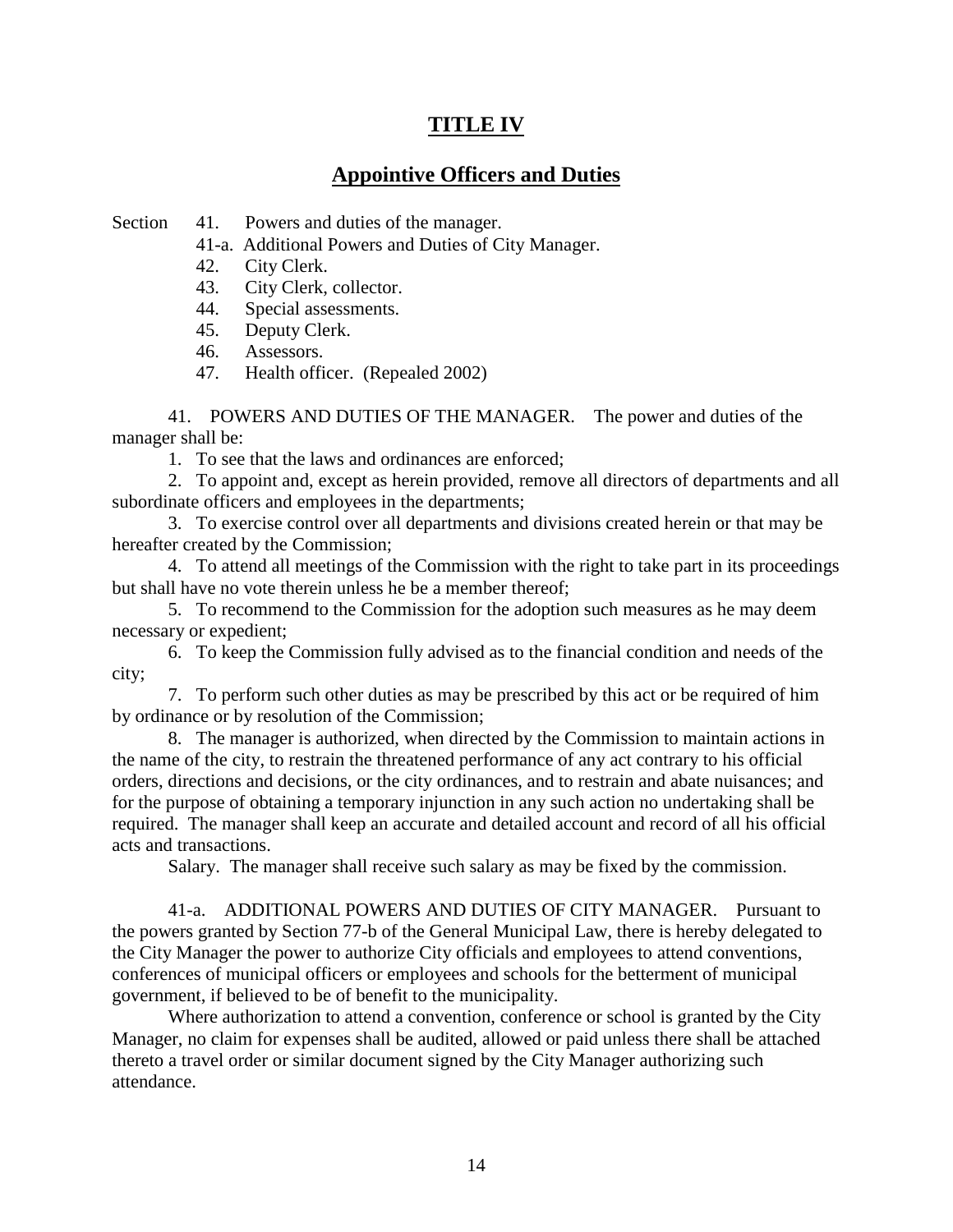The City Manager shall not authorize attendance at such conventions, conferences or schools unless the City Commission has included an appropriation therefor in the annual budget or has otherwise provided funds therefor prior to the granting of such authorization. (As added by L.L. 1959, No. 1.)

42. CITY CLERK. The Commission shall appoint a city clerk who shall hold office during its pleasure, he shall have the custody of and preserve the seal of said city and the city records and keep a journal of the proceedings of the Commission. He shall maintain an office where all books and papers required by law shall be kept and deposited. He shall, upon the payment of the fees provided by law, furnish to any person copies of any record or document in his office certified by him under the seal of the city to be a true copy of such record or instrument. He shall be the registrar of vital statistics in and for the city and shall perform such duties incident to his office as may be required by the Commission or by law.

The city clerk shall issue all licenses required by this act or general law and the fees received therefor shall be paid by him on the first of each month to the city comptroller. (As amended L.L. 1992, No. 3; L.L. 2002, No. 1)

43. CITY CLERK, COLLECTOR. The city clerk shall possess all the powers and perform all duties in and for the said city of a collector of the taxes in towns for the collection and return of taxes in said city, and shall deposit all collections, fees, et cetera, as instructed by the city comptroller. (As amended L.L. 1992, No. 3)

44. SPECIAL ASSESSMENTS. The city clerk shall have charge of the preparation of all special assessments for public improvements, and all other duties connected therewith; the collection of such assessments as are payable directly to the city, and shall pay the same to the director of finance.

45. DEPUTY CLERK. The Commission may appoint a deputy city clerk to assist the city clerk in performance of his duties and in the absence or inability of the city clerk or a vacancy in the office he shall perform the duties of such office.

46. ASSESSORS. The Commission shall appoint an assessor in accordance with the laws of the State of New York and specifically Section 310 of the Real Property Law. (As amended by L.L. 1969, No. 1; L.L. 1956, No. 2; L.L. 2002, No. 1)

47. HEALTH OFFICER. REPEALED BY L.L. 2002, No. 1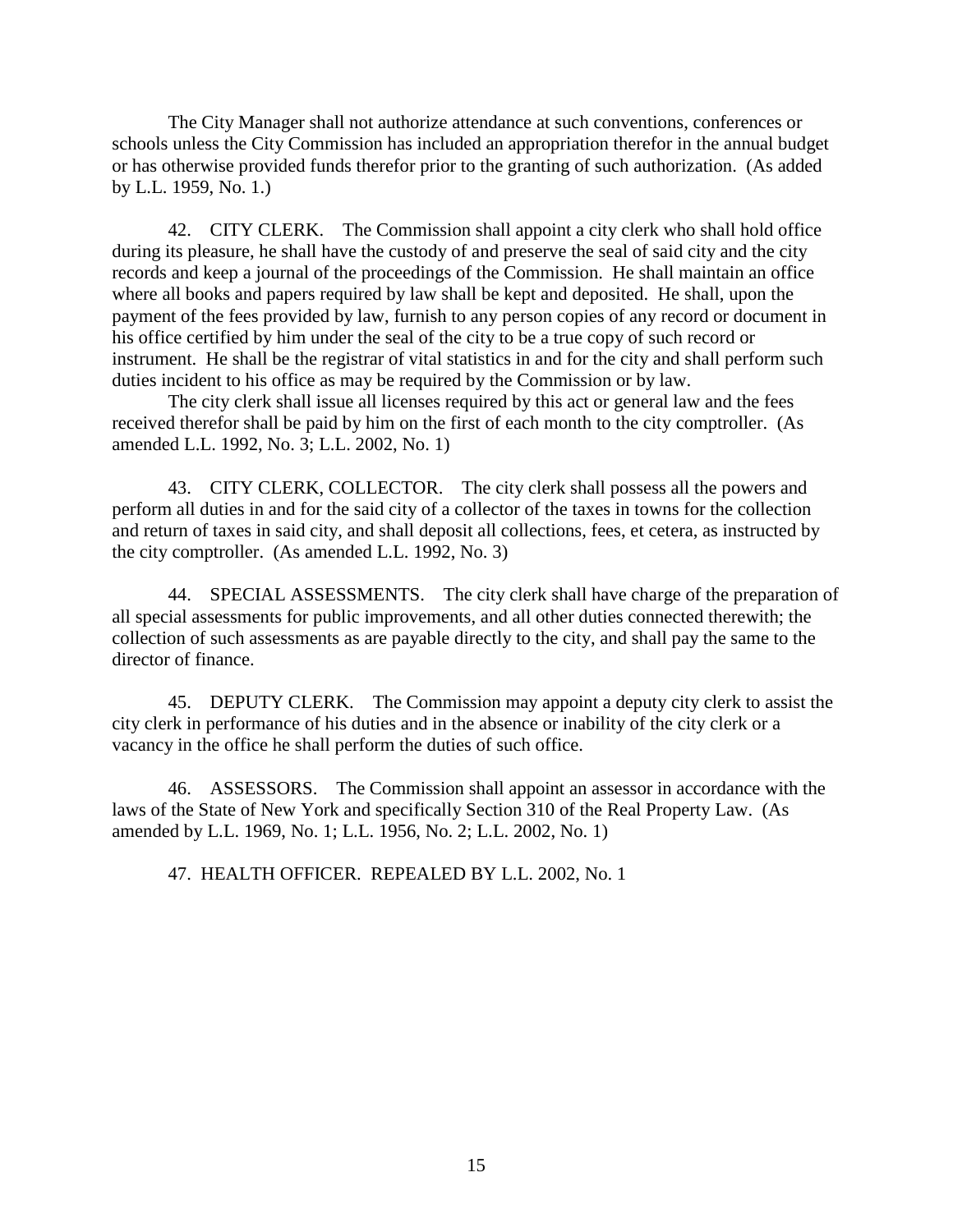# **TITLE V**

## **Department of Finance**

- Section 50. Appointment and duties of director of finance. (Repealed 2002)
	- 51. City comptroller.
	- 51-a. Deputy city comptroller.
	- 52. Accounting procedure.
	- 53. Payment of claims.
	- 54. Sinking funds.
	- 55. Purchasing agent.
	- 56. Certification of funds.
	- 57. Money in the fund.
	- 58. Contracts in excess of one hundred dollars.
	- 59. Bids in excess of estimates.
	- 60. Contracts; when void.
	- 61. Police Investigation Fund (Added L.L. No. 3 of 1989)

50. APPOINTMENT AND DUTIES OF DIRECTOR OF FINANCE. REPEALED BY L.L. 2002, No. 1

51. CITY COMPTROLLER. The city comptroller shall be the chief fiscal officer of the city and shall:

a. Have charge of the administration of all the financial affairs of the city except as otherwise provided in this charter or other provisions of law.

b. Maintain and supervise the general accounting system of the city in accordance with the uniform system of accounts prescribed by the state comptroller.

c. Examine and audit the accounts of all officers of the city and all persons indebted to the city, and certify the condition of such accounts.

d. Have supervision over and be responsible for the issuance of receipts to be used by all offices, departments, boards, bureaus, commissions and agencies of the city. (As amended L.L. 2002, No. 1)

e. Shall keep and have custody of all public moneys of the City, have supervision over and be responsible for the disbursement and deposits of all city funds and shall at all times keep a correct and accurate account of all the moneys received and paid out on behalf of the city. (As amended L.L. 2002, No. 1)

f. Have supervision over and be responsible for the deposit of the city moneys in such a place or in such institution or institutions as the commission may be determine or the provision of any general law may direct. (As added L.L. 2002, No. 1)

g. Have supervision over and be responsible for the payout of money when authorized by the commission upon a warrant and countersigned by their designee. (As added L.L. 2002, No. 1)

h. Submit the annual financial statement of the city to the state comptroller and provide such other statements or reports as may be required from time to time by the city manager, the City Commission or as otherwise prescribed by law.

i. With the assistance of the city manager, prepare the annual city budget.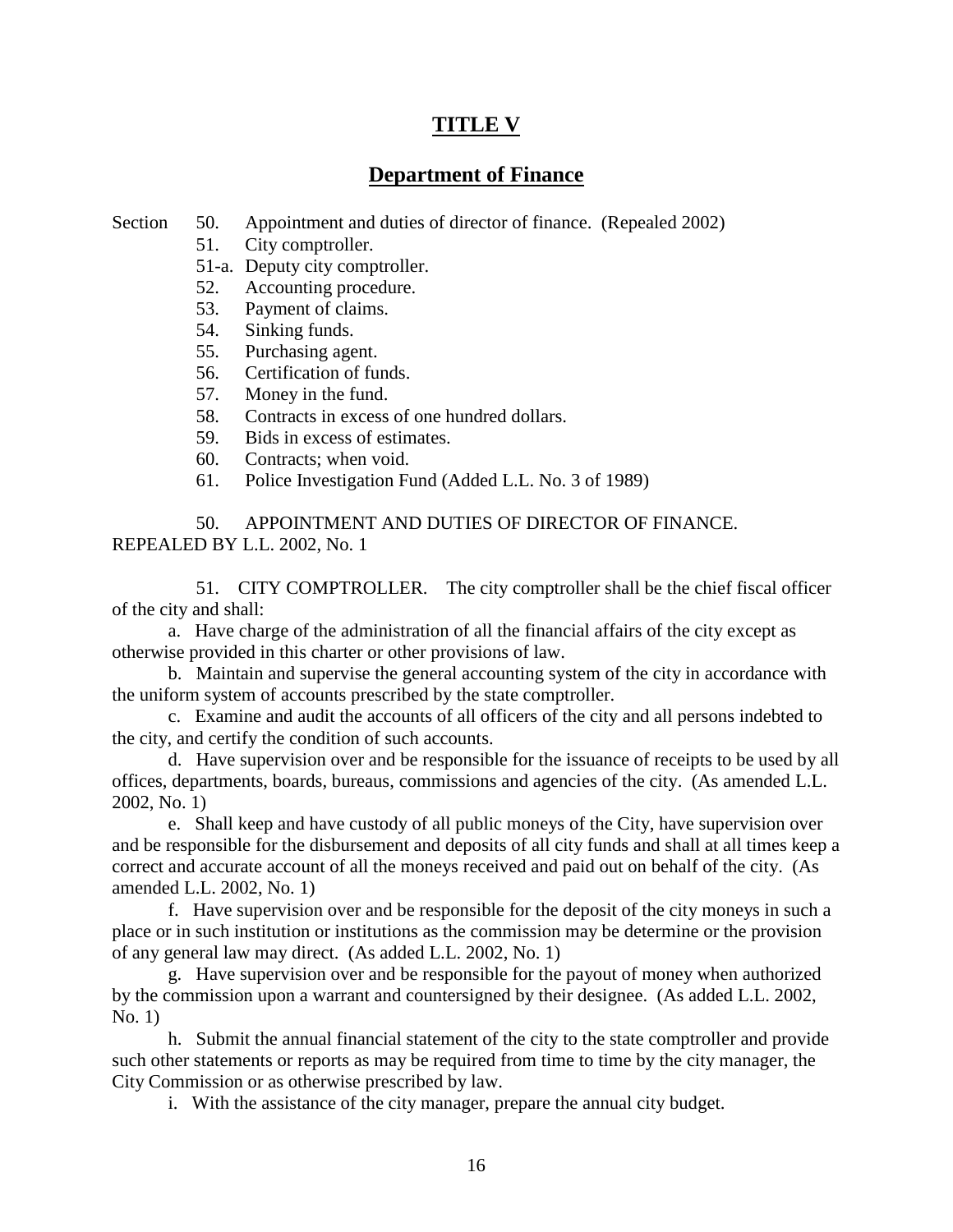j. Perform such other similar and related duties as may be assigned to him by the City Commission. (Added L.L. 1992, No. 3)

51-a. DEPUTY CITY COMPTROLLER. The deputy city comptroller shall assist the city comptroller in the performance of his duties and, in the absence or inability of the city comptroller or vacancy in the office, he shall perform the duties of the city comptroller. (As added L.L. 1992, No. 3, as amended L.L. 2002, No. 1)

52. ACCOUNTING PROCEDURE. Accounting procedure shall be devised and maintained for the city adequate to record in detail all transactions affecting the acquisition, custodianship, and disposition of values, including cash receipts and disbursements; and the recorded facts shall be presented periodically to officials and to the public in such summaries and analytical schedules in detailed support thereof as shall be necessary to show the full effect of such transactions for each fiscal year upon the finances of the city and in relation to each department of the city government, including distinct summaries and schedules for each public utility owned or operated.

53. PAYMENT OF CLAIMS. No warrant for the payment of any claim shall be issued by the city comptroller unless such claim shall be evidenced by a voucher approved by the head of the department for which the indebtedness was incurred and countersigned by the manager. Before issuing such voucher the supplies and materials delivered, or work done, shall be duly inspected and certified to by the head of the proper department or office, or by a person designated by him. (As amended L.L. 1992, No. 3)

54. SINKING FUND. The members of the Commission and the city comptroller shall constitute the sinking fund trustees. The chairman shall be the president and the city comptroller shall be the secretary of the trustees of the sinking fund. The trustees of the sinking shall manage and control the sinking fund in the manner provided by the general laws of the state of New York or by resolution when not in conflict therewith. (As amended L.L. 1992, No. 3)

55. PURCHASING AGENT. The manager shall act as purchasing agent until such time as a purchasing agent be appointed. He shall purchase all supplies for the city.

56. CERTIFICATION OF FUNDS. No contract, agreement or other obligation involving the expenditure of money shall be entered into or be authorized by any officer of the city, unless the city comptroller first certify to the Commission or to the proper officer, as the case may be, that at least the amount required for such contract, agreement, obligation or expenditure, be drawn, and not appropriated for any other purpose, which certified shall be filed and immediately recorded. The sum so certified shall not thereafter be considered unappropriated until the city is discharged from the contract, agreement or obligation. (As amended L.L. 1992, No. 3)

57. MONEY IN THE FUND. All moneys actually in the treasury to the credit of the fund from which they are to be drawn, and all moneys applicable to the payment of the obligation or appropriation involved, that are anticipated to come into the treasury before the maturity of such contract, agreement or obligation, from taxes or assessments, or from sales or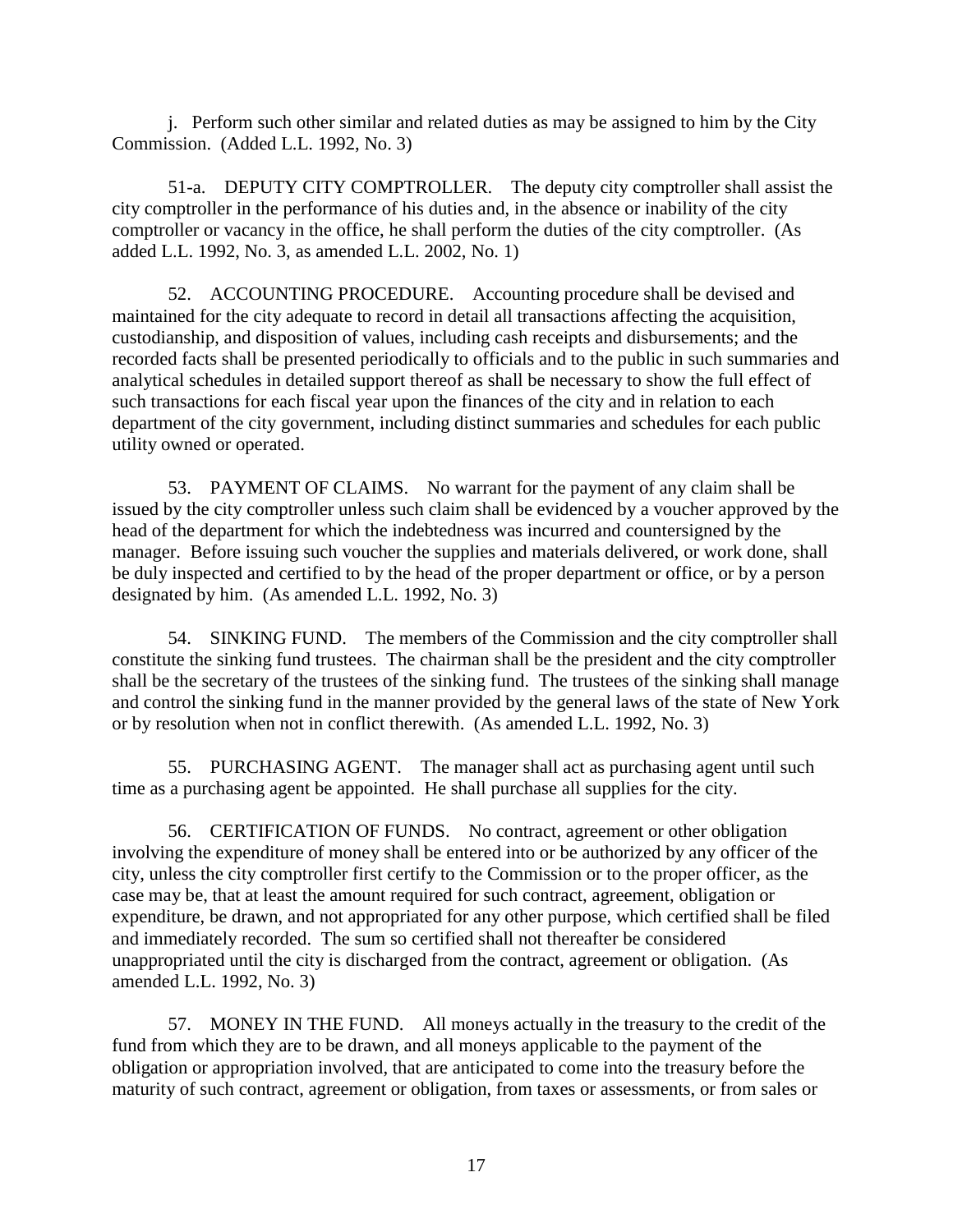services, products or by-products or from any city undertaking, fees, charges, accounts and bills receivable or other credits in the process of collection, and all moneys applicable to the payment of such obligation or appropriation, which are to be paid into the treasury prior to the maturity thereof, arising from the sale or lease of lands or other property, and moneys to be derived from lawfully authorized bonds or notes shall, for the purpose of such certificate, be deemed in the treasury to the credit of the appropriate fund and subject to such certification. (As amended by L. 1943, Ch. 710)

58. CONTRACTS IN EXCESS OF ONE HUNDRED DOLLARS. No contract involving an expenditure in excess of one hundred dollars shall be awarded except upon the approval of the manager and the Commission.

59. BIDS IN EXCESS OF ESTIMATE. In no case shall contracts be let (either as a whole, or which aggregate, if bids for part of the work are taken) which exceed the estimate for the improvement contemplated by more than one per centum of the amount of such estimate.

60. CONTRACTS; WHEN VOID. All contracts, agreements or other obligations entered into and all ordinances passed, resolutions and orders adopted, contrary to the provisions of the preceding sections, shall be void.

61. POLICE INVESTIGATION FUND. There is hereby created a petty cash fund to be known as the "Police Investigation Fund." The amount of such fund shall not exceed one thousand dollars, and the fund shall be subject to audit. Expenditures from the said fund may be authorized by the city manager and shall be used solely to advance funds to members of the city police department for use by them in the undercover purchase of illegal drugs and/or other contraband in connection with one or more criminal investigations. Upon audit of vouchers, such fund shall be reimbursed from the appropriate budgetary item or items in an amount equal to the amount audited and allowed. The city clerk shall immediately notify the city comptroller in writing of the disallowance of any such voucher or any portion of any such voucher, stating the amount in each case disallowed. Any of such voucher or any portion of any such voucher as shall be disallowed upon audit shall be the personal liability of the police officer receiving the expenditure from the said fund, and such police officer shall forthwith reimburse such fund in the amount of the disallowance. If such reimbursement has not been made by the time of the first payment of salary to such official after the disallowance of any such voucher or any portion of any such voucher, the amount of such disallowances shall be withheld by the city comptroller from such salary payment and, if necessary, subsequent salary payments, and paid into such fund until an amount equal to the amount of such disallowances has been repaid to such fund. The city comptroller may at any time require the city manager to account for the moneys in such fund, except that neither the city manager nor any member of the city police department shall be required to disclose the name of any individual from whom illegal drugs and/or contraband were purchased with such funds or any of the details of such purchase as might jeopardize any ongoing investigation while such investigation is pending, but upon conclusion of the investigation by arrest or otherwise, such names and/or other details as the city comptroller deems reasonably necessary for audit purposes may be required to be given. The police investigation fund shall be subject to the provisions of section 60 of the city charter, but shall be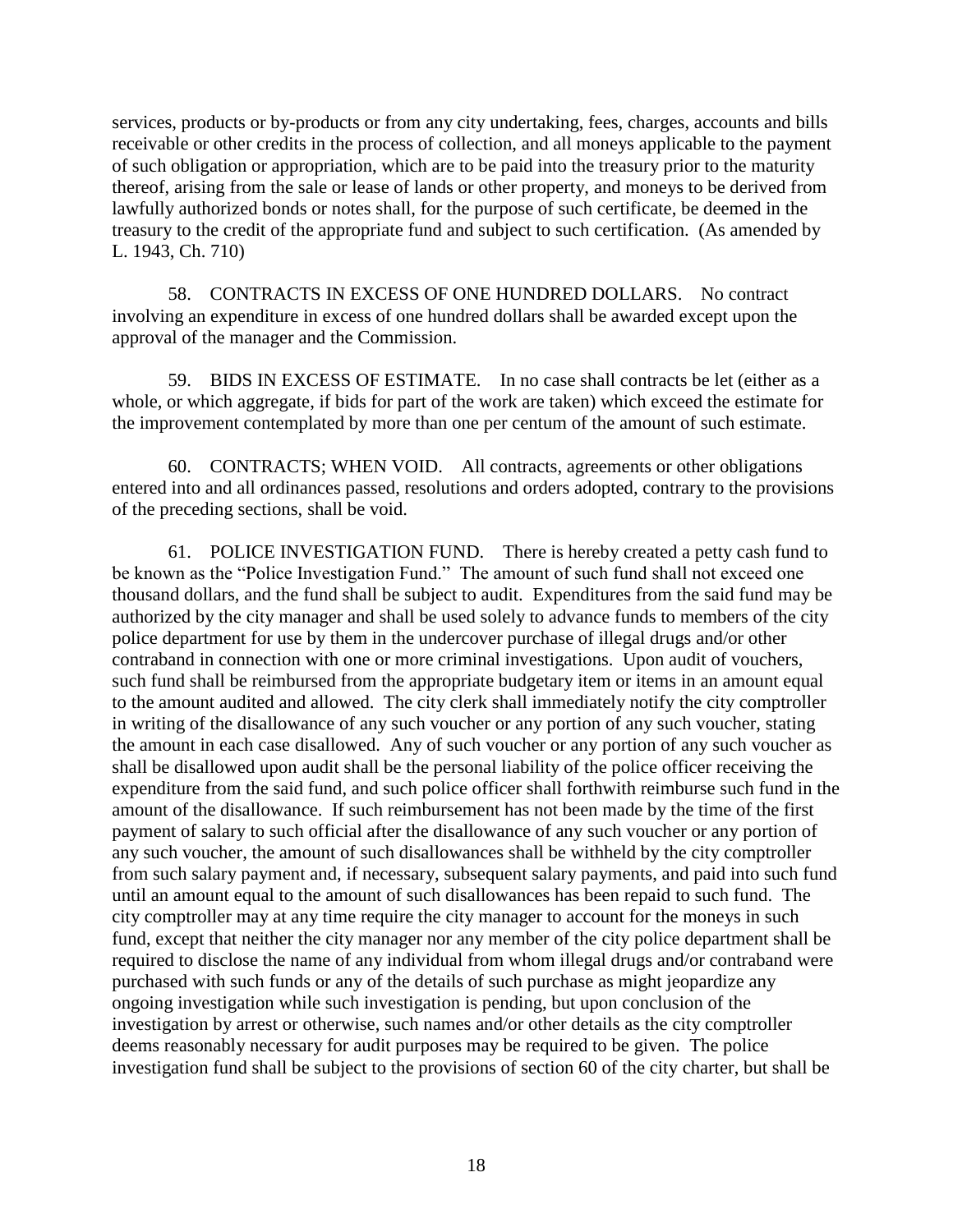exempt from the provisions of section 58 of the city charter. (As amended L.L. 1989, No. 3; as amended L.L. 1992, No. 3, as amended L.L. 2002, No. 1)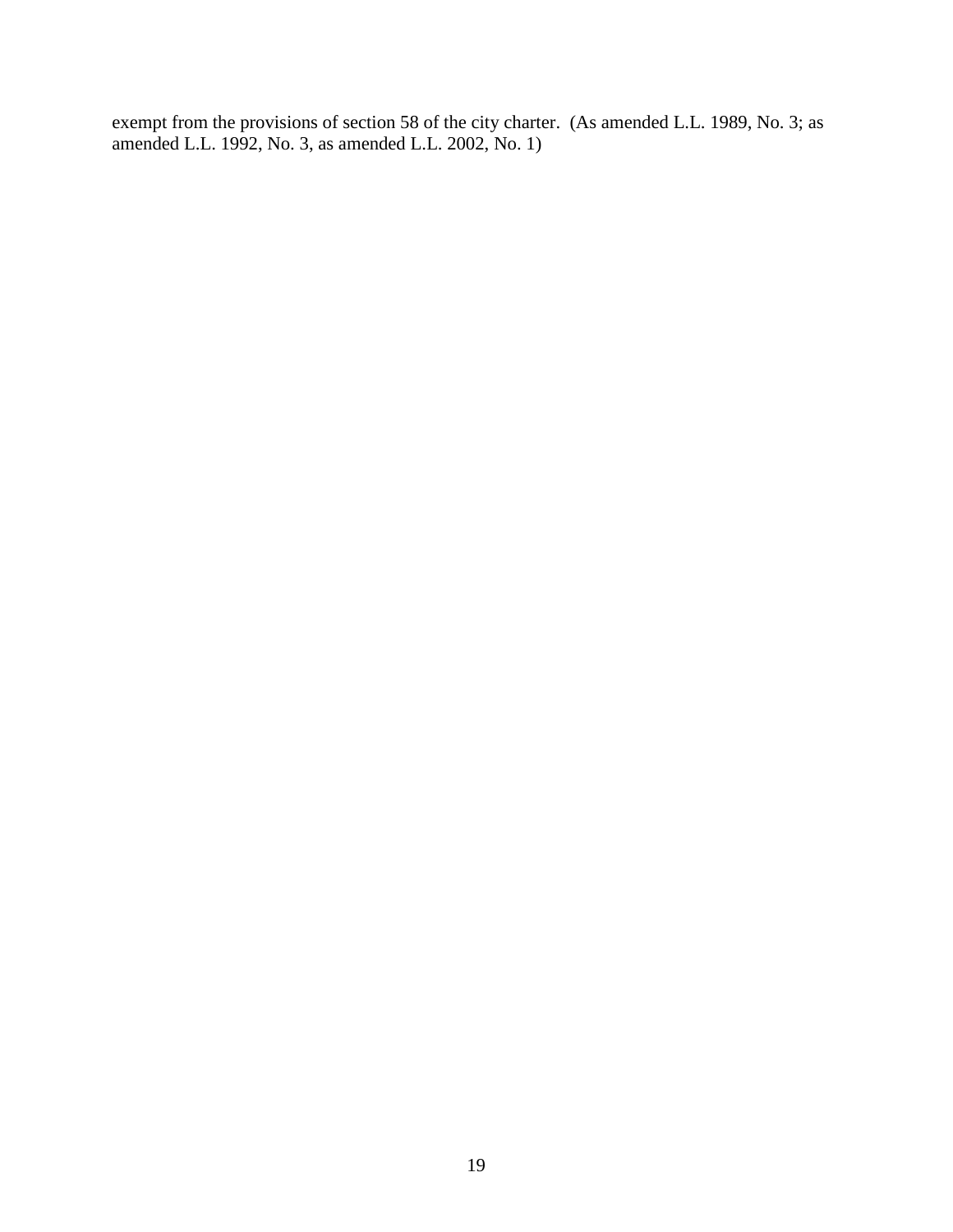## **TITLE VI**

# **Officers – General Provisions**

Section 70. Oath of office.

- 71. Interested in no city contracts. (Repealed 1997)
- 72. No favors to city employees.
- 73. Misdemeanor. (Repealed 1997)
- 74. Bonds of city officials.
- 75. Civil service commission.

70. OATH OF OFFICE. All officers provided for in this act shall, before entering upon the duties of their offices, take and file with the city clerk the constitutional oath of office, and each city clerk, deputy city clerk, city judge and acting city judge shall also file with the clerk of Oneida county a certificate of his appointment and a constitutional oath office subscribed by him.

71. INTERESTED IN NO CITY CONTRACTS. (Repealed Local Law No. 1, 1997)

72. NO FAVORS TO CITY EMPLOYEES. No commissioner, officer or employee of the city shall accept any frank, free ticket, pass or service directly or indirectly from any person, firm or corporation upon terms more favorable than are granted the public generally. Any violation of the provisions of this section shall be a misdemeanor.

It may be provided by resolution that such prohibition of free service shall not apply to policemen or firemen in uniform or wearing their official badges, nor to any pass, free ticket or service furnished by any corporation to its employees.

73. MISDEMEANOR. (Repealed Local Law No. 1, 1997)

74. BONDS OF CITY OFFICIALS. The city clerk and deputy city clerk, if any, shall severally, on assuming the duties of their offices, give a bond with a surety company as surety, to be approved by the Commission in the penal amount of at least five thousand dollars but not to exceed fifty per cent of the estimated taxes and revenues payable to the city during each year, which amount shall be determined by resolution of the Commission. Such bond shall be executed in duplicate, one shall be filed with the chairman of the Commission and the other shall be filed by the chairman with the Oneida county clerk. The Commission may by resolution determine that any other officer or employee of the city shall give a similar surety bond in an amount to be fixed and determined by the Commission, which bond shall be executed and filed in the same manner as the bond of the city clerk.

75. CIVIL SERVICE COMMISSION. The Commission may at any time, if in their judgment it is necessary, or if so ordered by the state civil service commission, appoint a city civil service commission who shall hold office and perform the duties provided for by the general civil service law.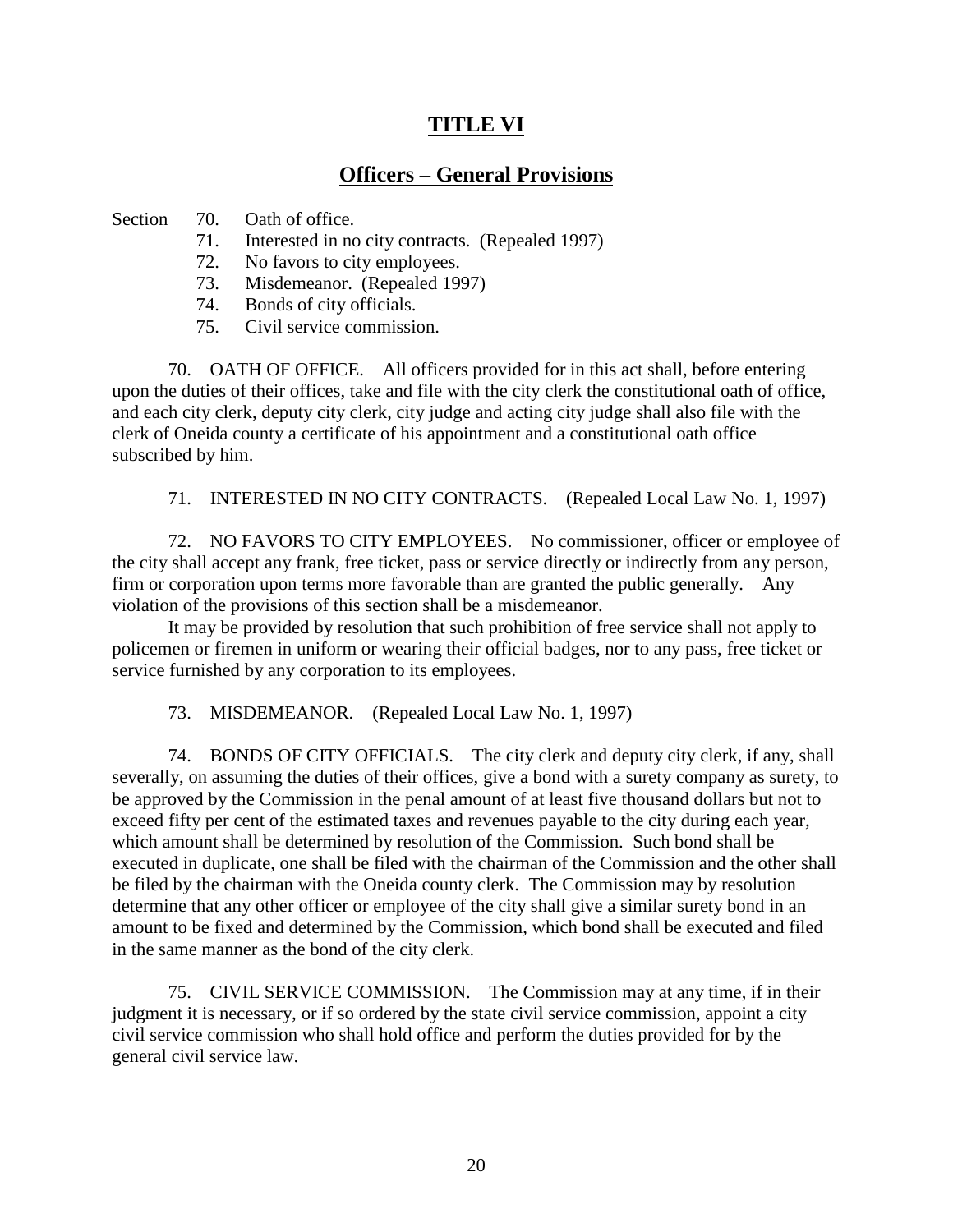# **TITLE VII**

## **Franchises and Public Utilities**

### Section 80. Grant.

- 81. Renewals.
- 82. No exclusive grant.
- 83. Conditions.
- 84. Extensions.
- 85. Consents.
- 86. Regulations.

80. GRANT. The Commission may by ordinance grant permission to any individual, company or corporation to construct and operate a public utility in the streets and public grounds of the city and every original franchise, or grant or renewal for inter-urban or street railways, gas or waterworks, electric light or power plants, heating plants, telegraph or telephone systems or other public service utilities within said city must be authorized or approved by four-fifths vote of the Commission. No franchise ordinance shall be considered an emergency measure. No original franchise or renewal shall be granted or extended for more than fifty years from the date of the passage of the ordinance, granting such franchise or renewal.

81. RENEWALS. The Commission may, by ordinance, renew any grant for the construction or operation of any utility, at its expiration, subject to the fifty-year limitation hereinbefore provided.

82. NO EXCLUSIVE GRANT. No exclusive franchise or renewal shall ever be granted and no franchise shall be renewed before one year prior to its expiration.

83. CONDITIONS. The Commission may in any ordinance granting or renewing any franchise to construct and operate a public utility, prescribe the manner in which the streets and public grounds shall be used and occupied, any other terms and conditions conducive to the public interest, and may reserve to the city the right to terminate the same at stated times and to purchase all the property of the utility in the city and elsewhere (as may be provided in the ordinance or resolution making the grant or renewal) used in or useful for the operation of the utility, at a price either fixed in the ordinance, or to be fixed in the manner provided by the ordinance making the grant or renewal of the grant. Upon the acquisition by the city of the property of any utility, by purchase, all grants or renewals in connection therewith shall at once terminate.

84. EXTENSIONS. The Commission may, by ordinance, grant to any individual, company or corporation operating a public utility, the right to extend the appliances and service of such utility. All such extensions shall become a part of the aggregate property of the utility, and shall be subject to all the obligations and reserved rights in favor of the city applicable to the property of the utility by virtue of the ordinance providing for its construction and operation. The right to use and maintain any such extension shall expire with the original grant of the utility to which the extension was made or any renewal thereof.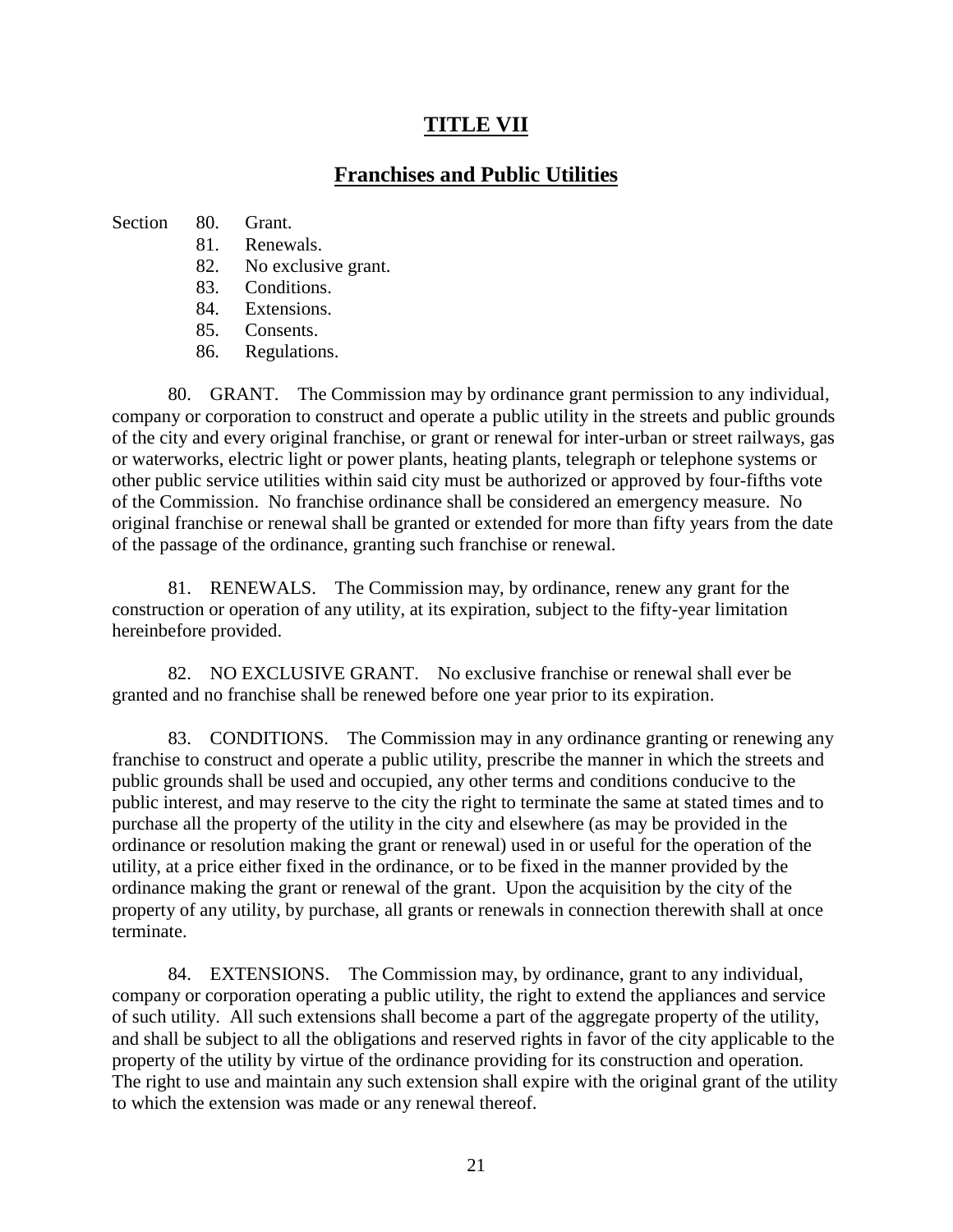85. CONSENTS. No consent of the owner of property abutting on any highway or public ground shall be required for the construction, extension, maintenance or operation of any public utility by original grant or renewal, unless such public utility is of such character that its construction or operation is an additional burden upon the rights of the property owners in such highways or public grounds.

86. REGULATIONS. The Commission shall at all times control the distribution of space in, over, under or across all streets or public grounds occupied by public utility fixtures. All rights granted for the construction and operation of public utilities shall be subject to the continuing right of the city Commission to require such reconstruction, relocation, change or discontinuance of the appliances used by the utility in the streets, alleys, avenues and highways of the city, as shall in the opinion of the Commission be necessary in the public interest.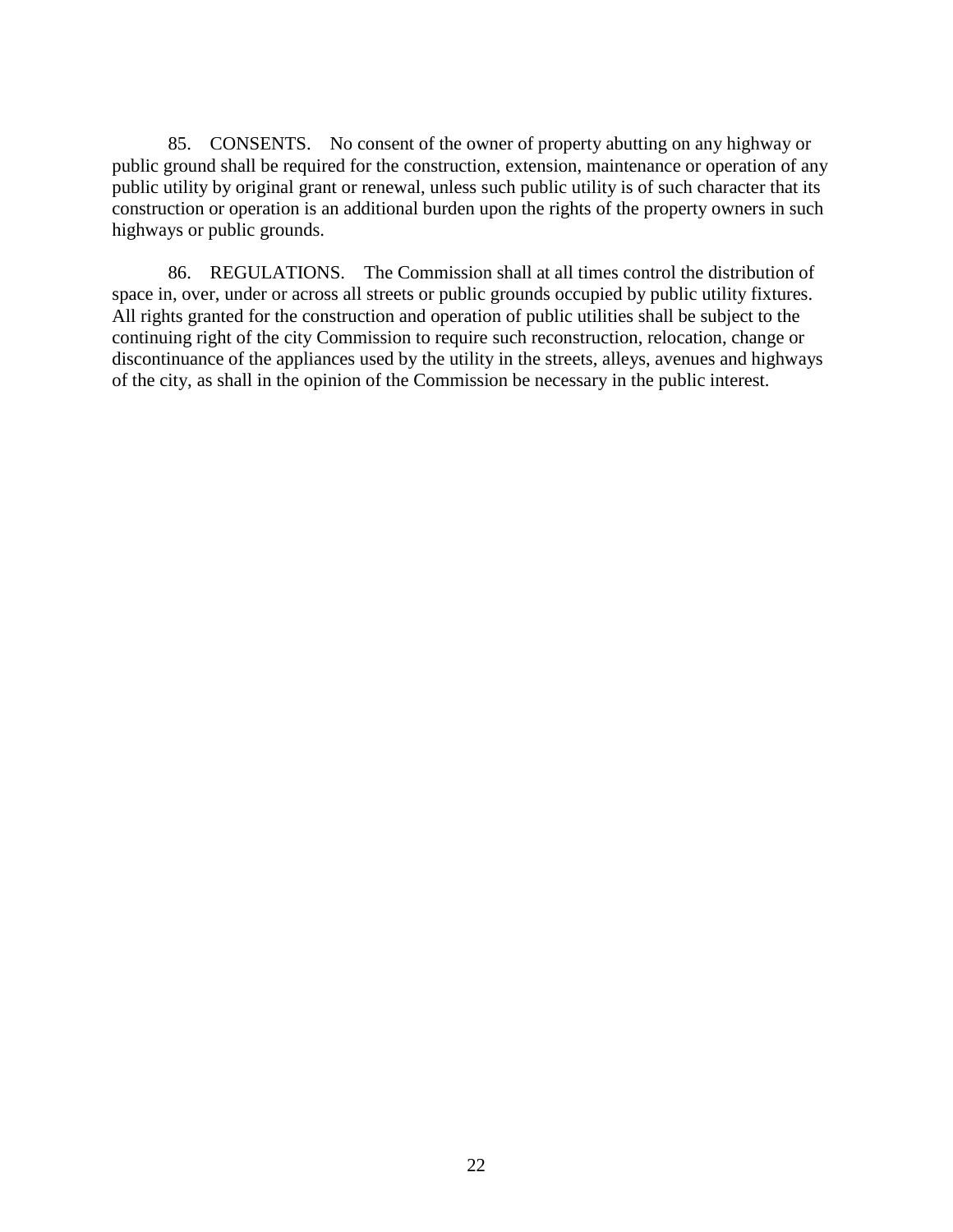### **TITLE VIII**

### **General City Taxation and Assessments**

Section 90. Assessors.

- 90-a Valuation date and taxable status date.
- 91. Assessment roll.
- 92. City clerk shall extend assessment.
- 93. City clerk to collect taxes.
- 94. Tax notice.
- 94-a 94-i. Procedure generally.
- 95. Delinquent taxes relaid.
- 96. Taxes lien on property.
- 97. Foreclosure of lien.
- 98. Evidence or validity of tax roll.

90. ASSESSORS. The city assessors shall perform all the duties required of them by this act in relation to assessment of property in said city, and to that end they shall possess all the powers and authority and perform all the duties of and proceed in the same manner as town assessors, except as herein provided. (As amended by Local Law No. 1, 2001)

90-a. VALUATION DATE AND TAXABLE STATUS DATE. All real property in the City of Sherrill shall be assessed according to its condition and ownership as of March 1, and shall be valued as of the preceding first day of January. (As added by L.L. 1975, No. 2., As amended by L.L. 1985, No. 4).

91. ASSESSMENT ROLL. When the assessor has completed his assessment and on or before the first day of May in each year, he shall deliver the same to the city clerk in whose custody it shall remain until grievance day.

The assessor shall give the notice prescribed by the general statutes for the assessment in towns except that the notice instead of stating "assessment roll has been left with one of the commissioners" shall state that it has been left with the city clerk. After publication of the notice and until the third Tuesday of May, the city clerk shall make the assessment roll available for public inspection.

The commission shall have power to examine and correct said assessment roll in the same manner as the board of supervisors may by law examine and correct town assessment rolls, and shall possess all the powers in relation to said city assessment rolls, and the levying of city taxes which the board of supervisors enjoys by virtue of the general statutes. (As amended by L.L. 1985, No. 4; as amended by Local Law No. 1, 2001)

92. CITY CLERK SHALL EXTEND ASSESSMENTS. After the adoption by the commission of the annual appropriation ordinance the city clerk shall, on or before the last day of January next thereafter, apportion and extend upon the original assessment roll made during the then fiscal year or upon a copy thereof duly certified by him to be a copy of such original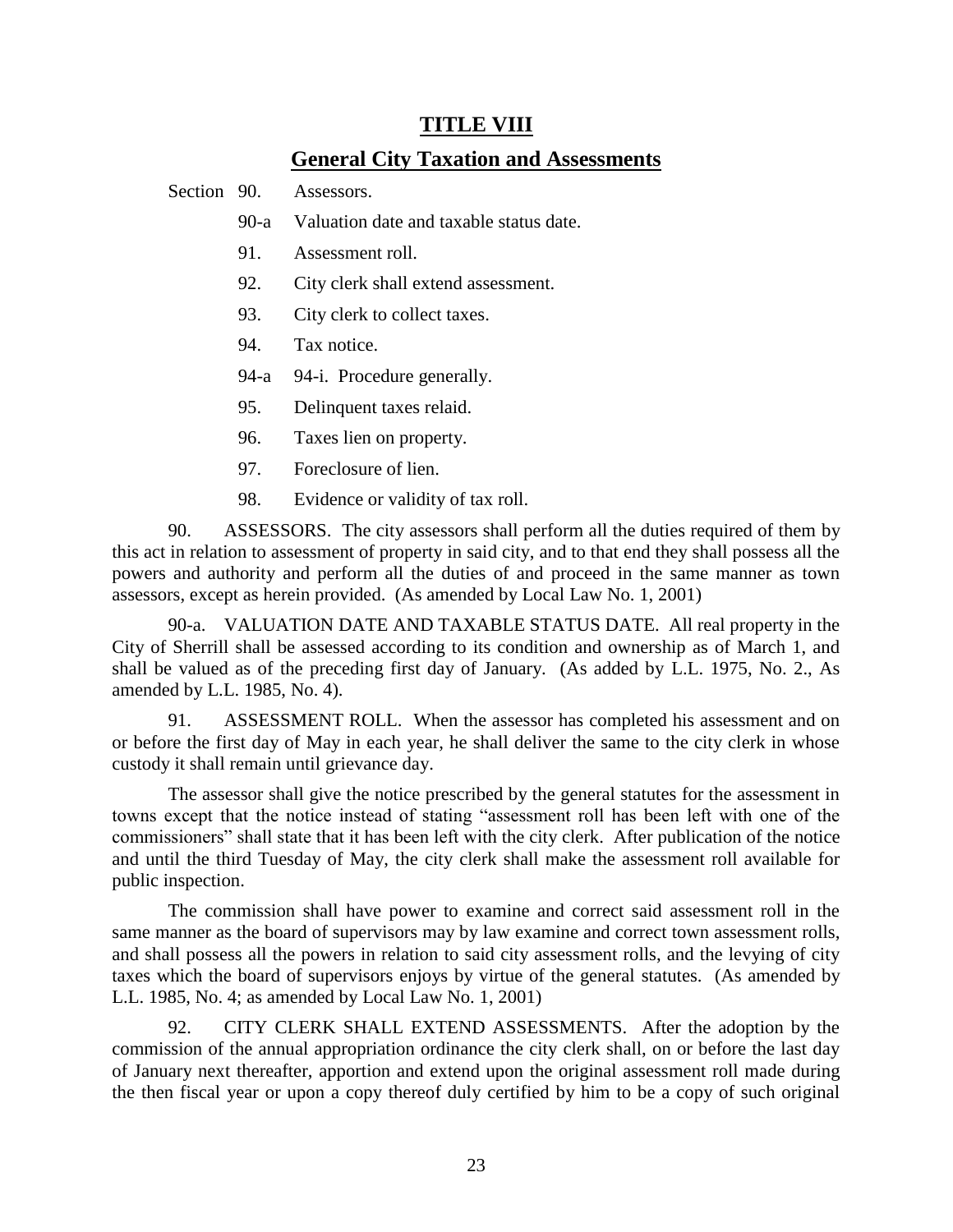assessment-roll and of the whole thereof, the moneys so appropriated over and above the amount of the estimated income in revenue of the city from all sources other than taxation and present the same to the commission. (As amended by Local Law No. 1, 2001)

93. CITY CLERK COLLECT TAXES. The commission shall cause its warrant to be attached to such tax roll, signed by the chairman and majority of the commission under their seals and seal of the city authorizing and directing the city clerk to collect such taxes; such tax roll shall be delivered to the city clerk for collection on or before the first day of March next thereafter. (As amended by Local Law No. 1, 2001)

94. TAX NOTICE. Immediately upon receiving such tax roll and warrant the city clerk shall cause to be duly published a notice stating that he has received such tax roll and warrant and that such taxes may be paid to him at his office within thirty days from the first publication of such notice without fee, that the said taxes may be paid during the next sixty days after the expiration of the first thirty days with a payment of a fee of two cents upon the dollar of tax and that after the expiration of ninety days from the first publication of such notice such tax will become delinquent and will bear interest at the rate of twelve per centum per annum and that a fee of five cents on a dollar of tax will be collected thereafter. The city clerk shall proceed to collect such taxes in the same manner as town collectors, except as herein otherwise provided. (As amended by L.L. No. 1, 2001; L.L. 2009, No. 3)

94-a. NOTICE OF UNPAID TAXES; DEMAND OF PAYMENT. If any such tax shall remain unpaid after the expiration of ninety days from the first publication of the notice specified in section ninety-four of this act, the city clerk shall forthwith serve or cause to be served upon the property owner against whom such tax remains charged a written notice requiring him to pay the same to the city clerk within ten days of the service of such notice. Such notice shall describe the real property for which such tax remains unpaid, and may be served upon any such property owner personally or by depositing it in a post office, properly enclosed in a postpaid wrapper, directed to him at his reputed place of residence. It shall not be necessary to make any other demand of payment of said tax. (As amended by Local Law No. 1, 2001)

94-b. SALE OF REAL PROPERTY FOR UNPAID TAXES. Whenever any such tax, penalty or interest, or any part of either of them, shall remain unpaid on the first day of August, and the commission shall not direct the collection of the same by foreclosure, it may direct that the city clerk proceed to advertise and sell the property upon which the same was imposed for the payment of such tax, penalty or interest, or the part remaining unpaid, and the expense of such sale, as hereinafter prescribed, shall also be made a charge upon said property. (As amended by Local Law No. 1, 2001)

94-c. NOTICE OF SALE OF REAL PROPERTY FOR TAXES. At least six weeks immediately prior to the day of sale, the city clerk shall serve or cause to be served upon the owner of the property to be sold a written notice containing a description of such property and specifying the time and place of sale. Such notice may be served upon the owner of such property personally or by depositing it in a post office, properly enclosed in a postpaid wrapper, directed to him at his reputed place of residence. Additionally, the city clerk shall cause to be published a notice of such sale containing a description of the property to be sold and specifying the time and place of sale, in the official newspapers of the city, once a week for at least six consecutive weeks, immediately prior to the day of sale, and shall also post such notice of sale in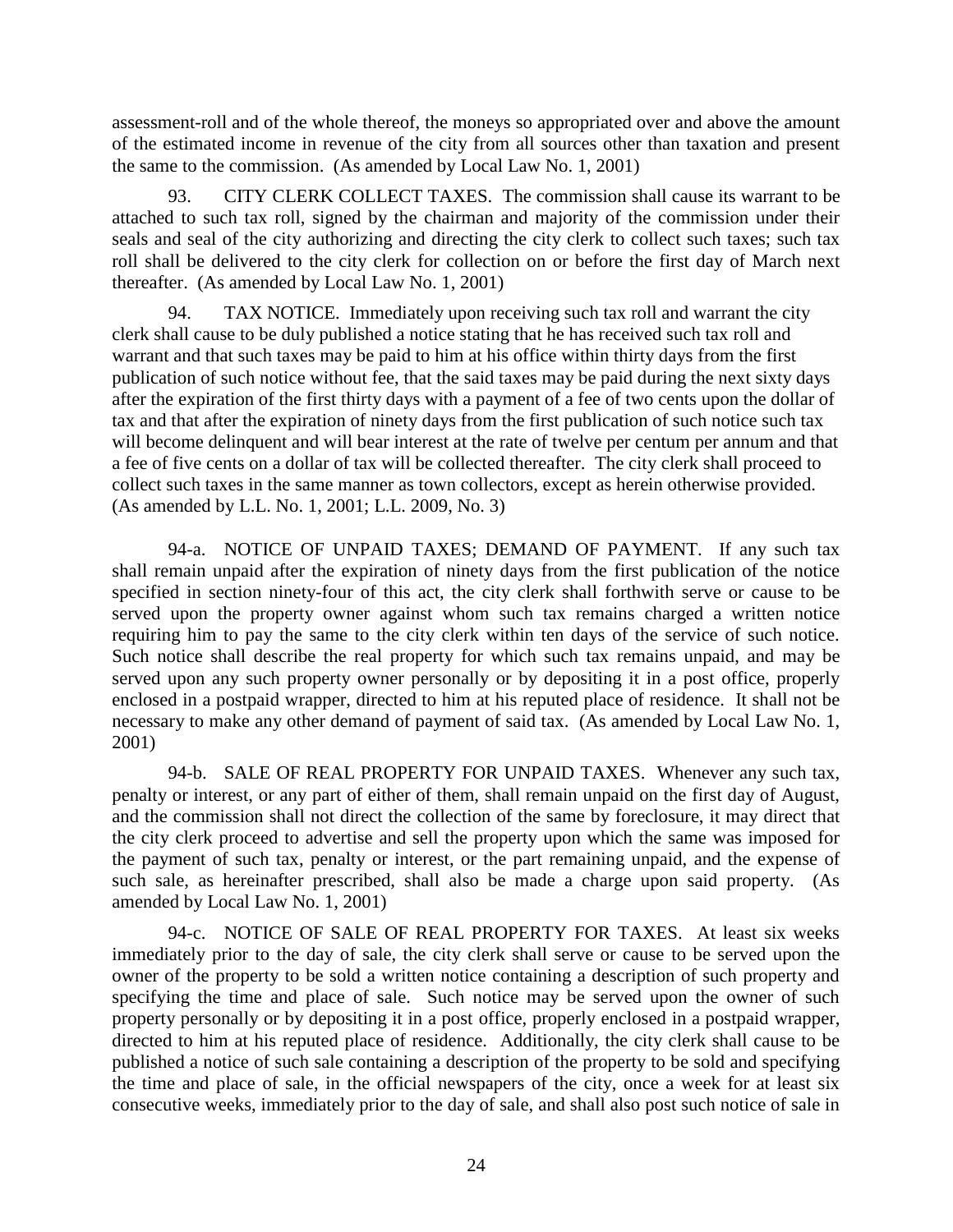at least three public places in the city at least forty-two days before the day of sale. On the day of sale named the city clerk shall commence the sale of such property, and shall continue such sale from day to day until the whole thereof shall be sold. Before the sale the owner of any parcel of property, or his representatives, or any person interested therein, may avoid the sale thereof by paying the tax or taxes to the city clerk with all accrued interest, fees, additions and expenses. (As amended by Local Law No. 1, 2001)

94-d. MANNER OF CONDUCTING SALE OF REAL PROPERTY FOR TAXES. Each parcel of property shall be sold at public auction to the highest bidder. The purchasers on such sale shall pay the amounts of their respective bids to the city clerk immediately after each parcel shall be struck off. In case a purchaser shall fail to pay the amount of his bid, as herein prescribed, the city clerk shall forthwith offer the parcel for sale again, and proceed as though it had not been struck off. Should there be no bid of the amount due on any parcel to be sold, then the city clerk shall bid in the same for the city, and the city is hereby authorized to acquire said parcels, and the commission shall have the care and control of all such parcels and may lease or sell and convey the same. As soon as practicable after the sale the city clerk shall prepare and execute in duplicate, as to the parcel sold, a certificate of such sale, describing the parcel purchased by a brief general description of the location, boundary and estimated quantity thereof, and stating the fact of the sale, the name of the purchaser, the sum paid therefor, the amount due thereon at the time of sale, the name of the person or persons against whom such tax was assessed and the name of the reputed owner thereof. One of the said duplicates shall be delivered to the purchaser, or, in case the parcel was struck off to the city, then it shall be retained by the city clerk. The city clerk shall deliver the other duplicate certificate to the clerk of the county of Oneida, who shall file said certificate in his office and record the same in a book to be kept in said clerk's office for that purpose, and shall index the certificate in the name of the person to whom the parcel was assessed, the name of the reputed owner thereof, and in the name of the purchaser in the same book and manner as deeds are required by law to be indexed. The county clerk shall be entitled to receive a fee established pursuant to applicable law for each certificate so filed and recorded, which fee shall be paid by the city clerk and shall be a part of the expenses of the sale of the parcel. If for any cause the city clerk shall be unable to attend at the time and place of sale, the city manager of said city may conduct the sale with the same force and effect as though made by the city clerk. (As amended by Local Law No. 1, 2001)

94-e. DISPOSITION OF PROCEEDS OF SALE. The proceeds of the sale of each parcel, other than those struck off to the city, shall be applied to the payment of the expenses of the sale as herein provided, and the extinguishment of the tax, penalty or interest for which it was sold, and if there shall be any residue, the city clerk shall hold the same until the owner of the real property at the time of the sale shall redeem them from the sale as herein provided, and the city clerk shall pay such owner the surplus. In all other cases the city clerk shall hold the same until after the period of redemption shall have expired and then he shall pay such surplus, and the person or persons entitled thereto shall be ascertained in the same manner and by the same proceedings as in the case of surplus on statutory foreclosure of a mortgage on real property. In case any taxes shall be assessed and levied on real property which has been sold for taxes, subsequent to such sale, and before the redemption thereof or conveyance thereof to the purchaser and the same shall be unpaid, the city clerk may deduct the amount thereof from any surplus in his hands of the sum bid for the same, if there be any surplus; if there be no surplus or the same shall be insufficient to pay such taxes, the person redeeming shall pay the same,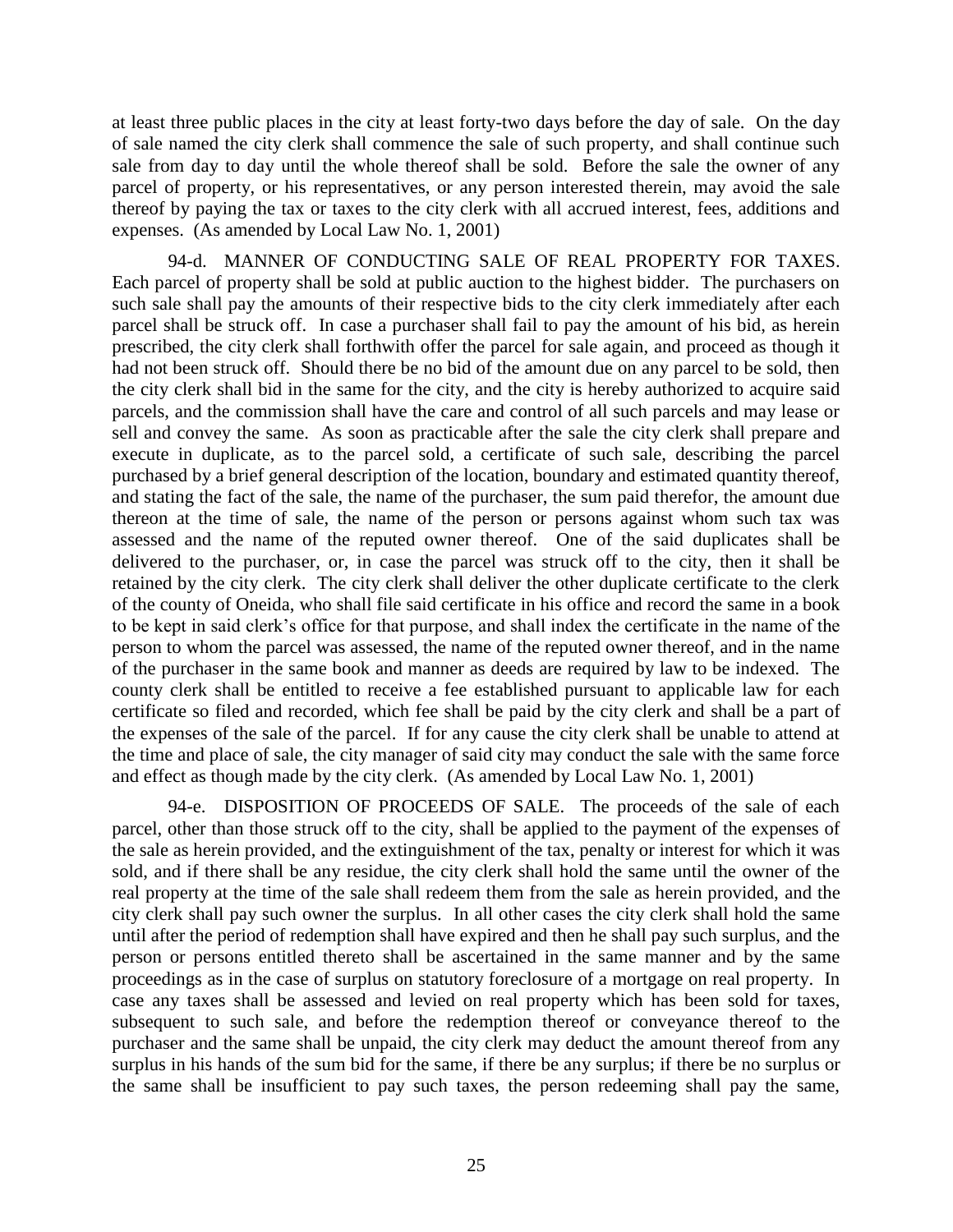otherwise the purchaser shall pay the same before he shall receive his conveyance of the same. (As amended by Local Law No. 1, 2001)

94-f. REDEMPTION OF REAL PROPERTY. The owner of, or any person interested in or having a lien upon, any parcel so sold, may redeem the same from such sale at any time within two years by paying to the city clerk for the use of the purchaser or his assigns; or, if they shall have been redeemed by any person other than the owner thereof, then for the use of such person, the sum mentioned in the certificate as having been bid for the property, with interest thereon at the rate of ten per centum per annum from the day of the sale, together with any tax or assessment upon said parcel or any part thereof that the said purchaser or assigns or persons before redeeming shall have paid between the day of sale and the day of redemption, with interest at the rate of ten per centum per annum upon such tax or assessment from the time of payment. The time during which such redemption may be made shall not commence to run against infants or incompetent persons until the termination of their disabilities. In case of the redemption of any property sold for taxes, as herein provided, by the person who was the owner thereof at the time of the sale, the city clerk shall give such owner a receipt for the amount paid by him to effect such redemption, and on the production thereof by such owner to him, the county clerk shall cancel the certificate of sale by proper entry at the foot of the record of such certificate in his office. (As amended by Local Law No. 1, 2001)

94-g. NOTICE OF REDEMPTION. At least two years immediately prior to the expiration of the time for the final redemption of any parcels of real property so sold, the city clerk shall serve or cause to be served upon the owner of such property a written notice which shall describe the property so sold, show the date when the sale took place, and show the last day for the redemption of the property not already redeemed by the owner, without other or further description. Such notice may be served upon the owner of such property personally or by depositing it in a post office, properly enclosed in a postpaid wrapper, directed to him at his reputed place of residence. Additionally, at least three months before the expiration of the time for the final redemption of any property so sold, the city clerk shall commence the publication of the notice of redemption from such sale, which shall describe the property so sold, show the date the sale took place, and show the last day for the redemption of the property not already redeemed by the owner, without other or further description, and such notice shall be published at least twice in the three months, in the official newspaper of the city. Three months before the expiration of the time for the final redemption, a copy of such notice shall also be served upon the owner of such property personally or by depositing it in a post office, properly enclosed in a postpaid wrapper, directed to him at his reputed place of residence. If the property is unoccupied, a copy of such notice shall also be posted on the premises, at least twenty days before the expiration of such time for final redemption. The publication and service of such notice shall bar and preclude any and all persons except the purchaser on such sale, or his assigns, or the person finally redeeming, from claiming any interest in or lien upon such property or any part thereof, in case the said property shall not be redeemed from such sale hereinbefore provided. (As amended by Local Law No. 1, 2001)

94-h. CONVEYANCE OF REAL PROPERTY SOLD FOR TAXES. If any parcel so sold shall not be redeemed as herein provided, the city clerk, immediately after the expiration of the said two years, shall execute and deliver to the purchaser, his heirs or assigns, or to the city or its assigns, or to the persons finally redeeming, as the case may be, a conveyance of the real property so sold, which conveyance shall vest in the grantee an estate in fee, subject only to the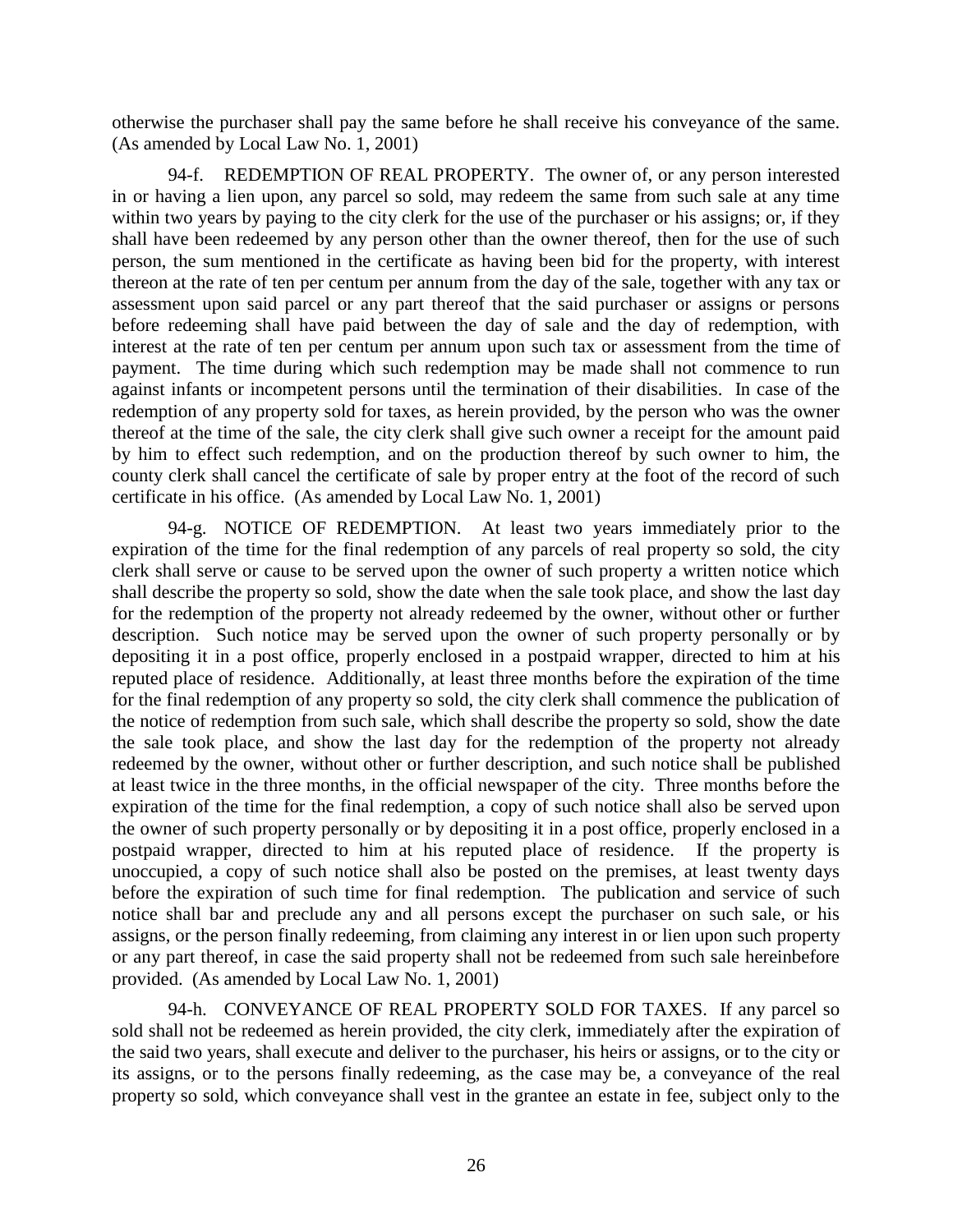liens, if any, of unpaid taxes or assessment thereon. The city clerk executing such conveyance shall be entitled to demand and receive from the grantee a fee, which shall be determined from time to time by resolution of the city commission, for preparing every such conveyance, but all purchases made for the city in any year shall be included in one conveyance, and no fee shall be charged therefor. Every such conveyance shall be executed by the city clerk and the execution thereof shall be acknowledged before some officer authorized to take and certify acknowledgment of instruments for record in said county, and such conveyance shall be conclusive evidence that the sale and subsequent proceedings were regular and presumptive evidence that all the previous proceedings were regular and according to law. Any such conveyance may be recorded in like manner and with like effect as any other conveyance of real property. The said grantee or his assigns, or the city or its assigns, as the case may be, shall be entitled to have and possess the granted property from and after the execution of such conveyance, and may cause the occupants of such property to be removed therefrom and the possession thereof delivered to them in the same manner and by the same proceeding and by and the same officer as in the case of the tenant holding over after expiration of his term without permission of his landlord. (As amended by Local Law No. 1, 2001)

94-i. POWER OF COMMISSION AS TO VOID ANY ERRONEOUS ASSESSMENT. The commission of the city may, at its discretion, release, discharge, remit or compute any portion of taxes assessed or levied against any person or real property for any error, irregularity or omission in the levying of said taxes, or in any of the proceedings related to the same. In case any assessment shall remain unpaid on account of any irregularity, omission or error in assessment authorized by this act, or the laws in force when such tax was levied, or in case of error in the description of the property or of the owner or occupants, the commission may, in its discretion, or upon the application of any person interested, proceed to correct such irregularity, omission or error, or cancel, remit or commute such tax, or cause the amount so unpaid to be reassessed upon the property, the assessment against which remains unpaid, or upon the owner or occupant thereof; and the commission is hereby authorized and empowered to make such reassessment upon giving ten days' personal notice thereof to the owner, agent or occupant of the property against which the amount remains unpaid. The commission may direct the city clerk to correct any irregularity, omission or error, and such reassessment or correction shall have the same effect as if the said assessment had been properly made. But the commission shall not alter any valuation made by the assessors. Any omission to comply with the provisions of this act in making an assessment or levying a tax, or creating a lien, shall not render such assessment or the tax levied thereunder or the assessment made or lien created thereby void, but shall be treated as an irregularity merely, and it shall be the duty of any and all courts in case it shall appear that such irregularity exists to direct the same to be corrected or amended or the omission supplied, if possible. In case any tax or assessment shall be void, or has failed for want of jurisdiction or for any irregularity, mistake or inadvertence in levying or assessing the same, the commission shall have the power, and it shall be the commission's duty to cause the same to be reassessed in a proper manner. Any sum paid thereon shall be credited upon the tax so assessed, and if the sum paid shall exceed the amount so reassessed, the excess shall be refunded to the person entitled thereto. (As amended by Local Law No. 1, 2001)

95. DELINQUENT TAXES; RELAID. In case such tax shall remain uncollected at the time of making the next general assessment roll thereafter, such tax with interest as aforesaid may be relaid from time to time if the commission so directs until it is finally paid. Any delinquent tax so relaid shall be designated upon the tax roll as delinquent, giving the date when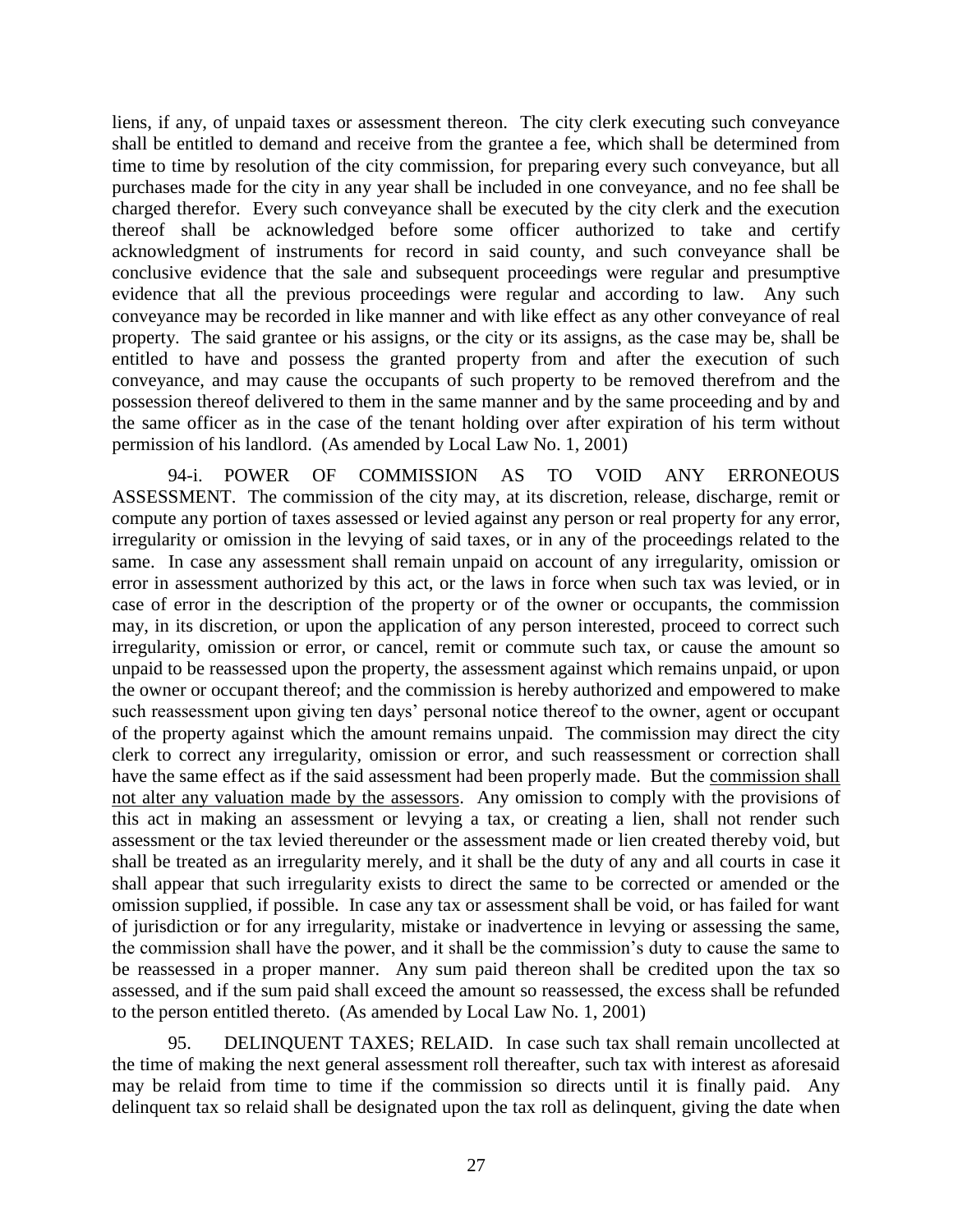the same became delinquent, and interest thereon as aforesaid shall be collected from the date it first became delinquent. (As amended by Local Law No. 1, 2001)

96. TAXES LIEN ON REAL PROPERTY. All taxes and assessments for or on account of or by reason of the ownership of real property, including those levied by special assessment, shall be a lien upon the same from the time of completing the tax roll therefor and such lien shall be prior and superior to all other liens and encumbrances, except general, and school taxes. (As amended by Local Law No. 1, 2001)

97. FORECLOSURE OF LIEN. Any such tax or assessment may be recovered in an action brought by the city against any person liable therefor, or such lien may be foreclosed in the manner provided by law for the foreclosure of a mortgage upon real property by action, and different tax liens upon the same property may be joined in one action, and in an action for the enforcement of the lien thereof, in case the lien shall be established, the same proceedings shall be had as regards the property upon which such lien is established, as in actions for the foreclosure of a mortgage containing a power of sale. In the event that foreclosure does not fully satisfy the full amount of such tax or assessment, the balance of such tax or assessment may be recovered in an action brought by the city against any person liable therefor. (As amended by Local Law No. 1, 2001)

98. EVIDENCE OF VALIDITY OF TAX ROLL. In any action to foreclose any such lien, or to recover any such tax or assessment, the assessment or tax roll shall in all cases be presumptive evidence of the validity and amount of such lien and the right of recovery of the amount of such tax or assessment and interest. (As amended by Local Law No. 1, 2001)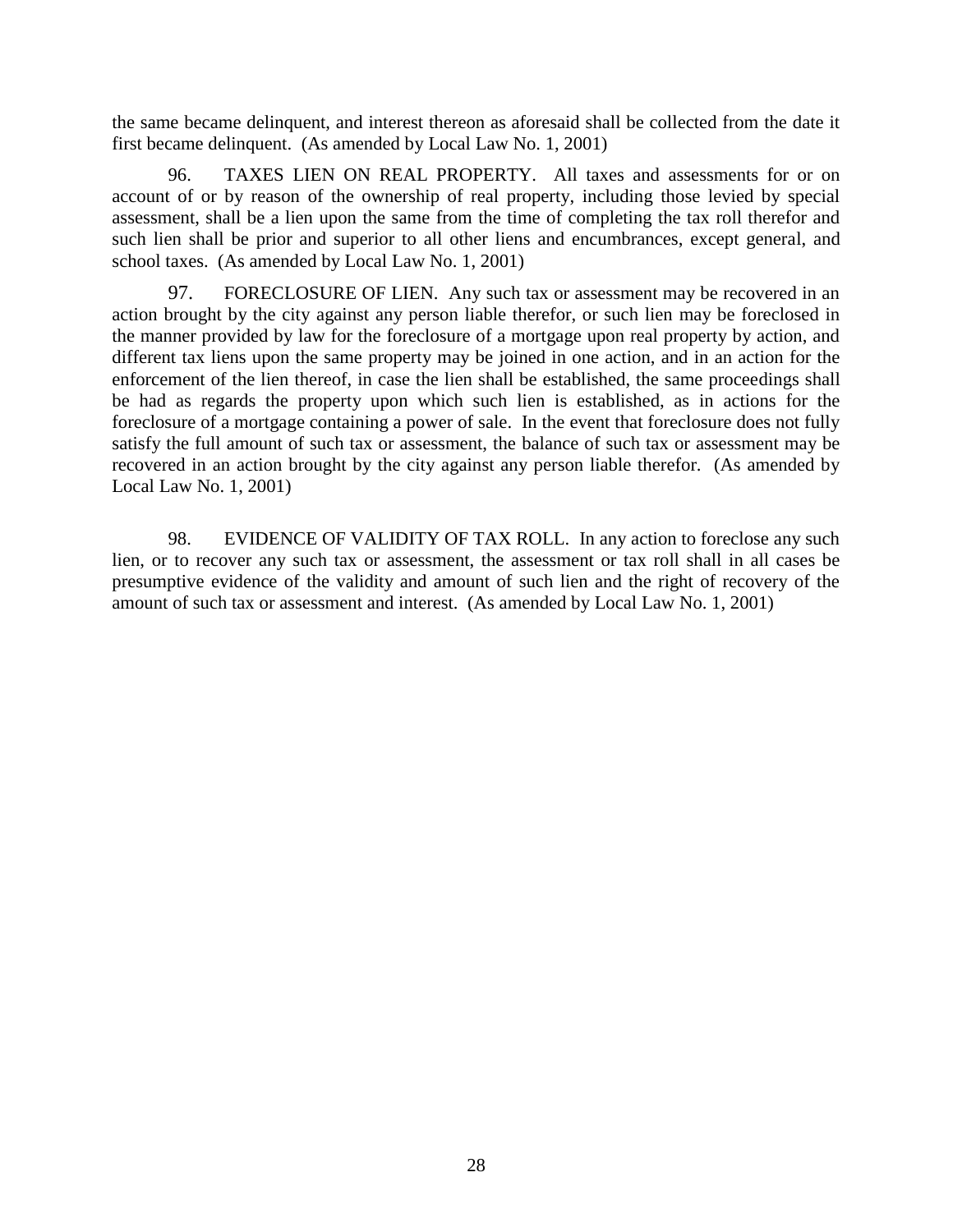# **TITLE IX**

# **Local Streets, Highways and Improvements**

- Section 100. City separate highway district.
	- 101. Care of bridges.
	- 102. Power of commission in regard to streets, et cetera.
	- 102-b Construction and repair of sidewalks.
	- 103. Hearings on changes, improvement, et cetera.
	- 103-a Public hearing not required.
	- 104. Hearings may be adjourned.
	- 105. Failure to appear waives objection.
	- 106. Resolution for the appropriation of property.
	- 107. Owners compensated for damages. (Repealed 1960)
	- 108. Damages. (Repealed 1960)
	- 109. Condemnation law applies.
	- 110. Resolutions for cost of improvement.
	- 111. Plat of subdivision.
	- 112. Fee shall vest in city.
	- 113. Dedication of streets and public grounds
	- 114. Undedicated streets not to be improved.
	- 115. Commission may order sewers, paving et cetera.
	- 116. Remonstrance.
	- 117. Petitions for improvements.
	- 118. Hearing.
	- 119. Sufficiency of petition.
	- 120. Subsurface services, part of improvement.
	- 121. Street intersection construction.
	- 122. Part paid by railroads.
	- 123. Part paid by city.
	- 124. Part paid by owners.
	- 125. Repairs made by railroads.
	- 126. Failure of corporation to repair.
	- 127. Repairs paid out of general fund.
	- 128. Commission may order sprinkling.
	- 129. Remonstrance.
	- 130. Alternate Procedure for the construction of sewers and assessment of cost on benefited property.
	- 131. Sale of city owned property.

100. CITY SEPARATE HIGHWAY DISTRICT. The city shall constitute a separate highway district and the Commission shall be the commissioner of highways in and for the said city and shall have all the powers and perform all the duties of the commissioner of highways of towns other than as provided by this act, and the director of public service (who may be manager) shall have all the powers of superintendents of highways of towns subject to the provisions and reservations provided in this act. Excepting roads heretofore or hereafter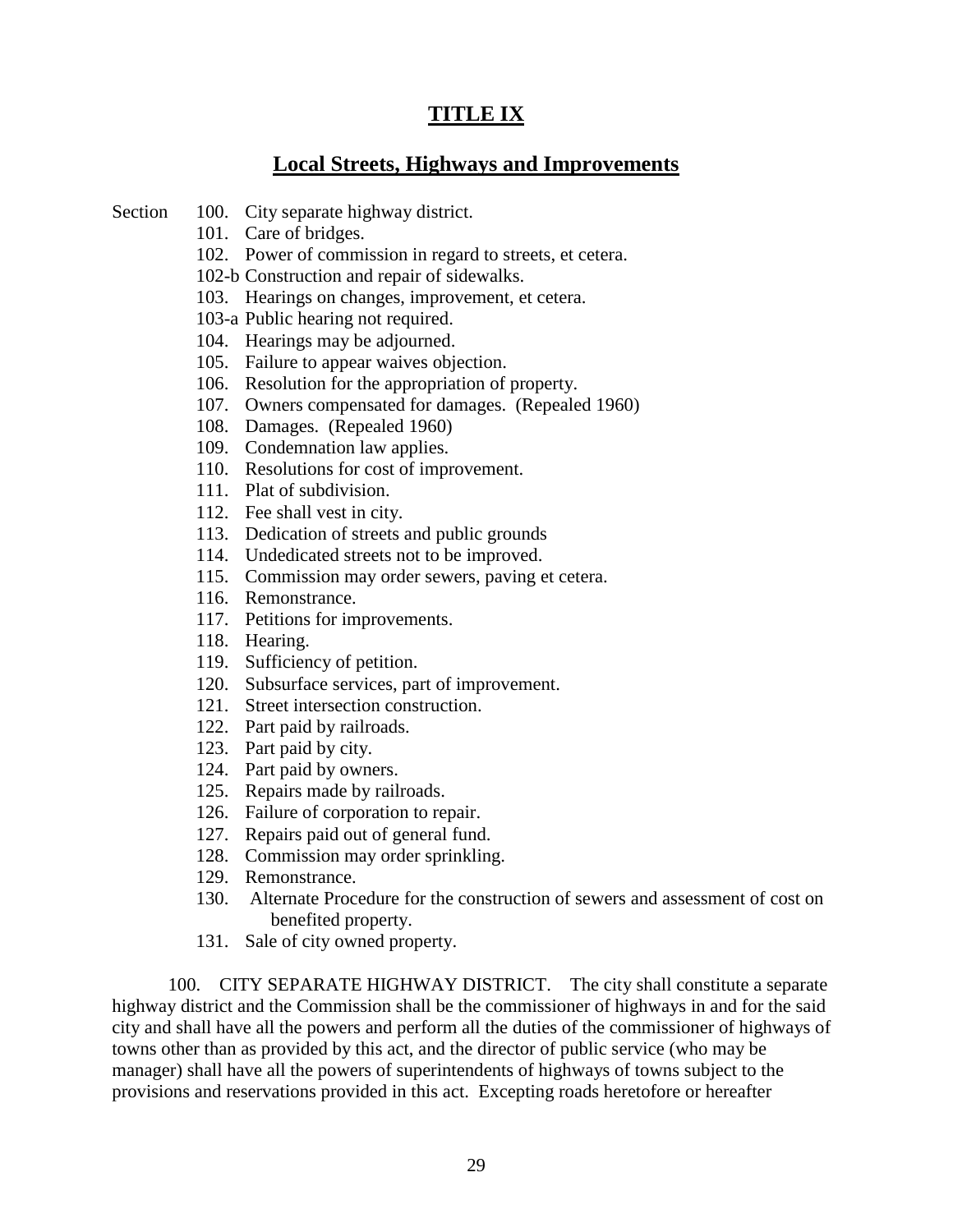constructed or maintained in whole or in part by the state or a county, the Commission is vested with the care, supervision, control and improvement of public highways, streets, avenues, alleys, sidewalks, public grounds and aqueducts with the city and shall cause them to be kept open, in repair, and free from nuisance.

101. CARE OF BRIDGES. Every public bridge within this city shall be under the control of the commissioners of highways of the town in which the bridge is wholly or partly situated, or such other officer as may be designated by special law, and the expense of constructing and repairing such bridge and the approaches thereto is a town charge, unless the city assumes the whole or part of such expense. The city may assume the control, care and maintenance of a bridge or bridges wholly within its boundaries, upon the adoption of a proposition therefor, at a city election; or a proposition may be adopted authorizing the commissioners to enter into an agreement with the commissioners of highways of a town, in which any part of such city is situated, to construct or repair a bridge in any part of the city included in such town, at the joint expense of the city and town, which agreement shall fix the portion to be paid by each.

102. POWERS OF COMMISSION IN REGARD TO STREETS, ET CETERA. The Commission may discontinue, lay out, widen, narrow, straighten, open, alter or change the grade of any roads, avenues, streets, alleys, public parks, squares, lanes, crosswalks and sidewalks within the city, excepting roads heretofore or hereafter constructed or maintained in whole or in part by the state or a county, and for that purpose may receive, accept, acquire, take and appropriate any land within the city excepting such as may have been acquired or are now used, held or owned for cemetery, railroad or other public uses and purposes, and may provide for construction, reconstruction, repair and maintenance by contract or directly by the employment of labor of all things in the nature of street or highway improvements and may build, lay or repair sidewalks, sewers and sewer connections, water or gas mains and connections and all of such other domestic or public services as may be or become necessary to install in, on or under the streets of said city for the health, convenience or pleasure of the inhabitants thereof and may compel the making, laying or repairing of any of the aforesaid at the times and in the manner hereafter provided, and may provide for the payment of any part of the cost of such improvement by levying and collecting special assessments upon abutting, adjacent and contiguous or other benefited property.

102-b. CONSTRUCTION AND REPAIR OF SIDEWALKS. The City Commission may construct and repair sidewalks along a street at the expense of the adjoining land owners in whole or in part, and may prescribe the manner of doing such work, and the kind of materials to be used therein. When the City Commission shall determine by resolution that a sidewalk shall be constructed or repaired, it shall cause to be served either personally or by regular mail upon the adjoining land owner a notice specifying the place and manner, and the time which shall not be less than forty-five (45) days in the case of a new sidewalk, or not less than forty-eight (48) hours in the case of repairs, within which the sidewalk is required to be constructed or repaired. If the said adjoining owner so notified shall not construct or repair the sidewalk as required by the notice, the City Commission may cause the same to be so constructed or repaired, and assess the expense thereof upon the adjoining land. Before constructing or repairing such sidewalk, the adjoining owner shall obtain the grade thereof and the specifications therefor from the City Engineer, and shall comply therewith. Assessments shall be made and collected as hereinafter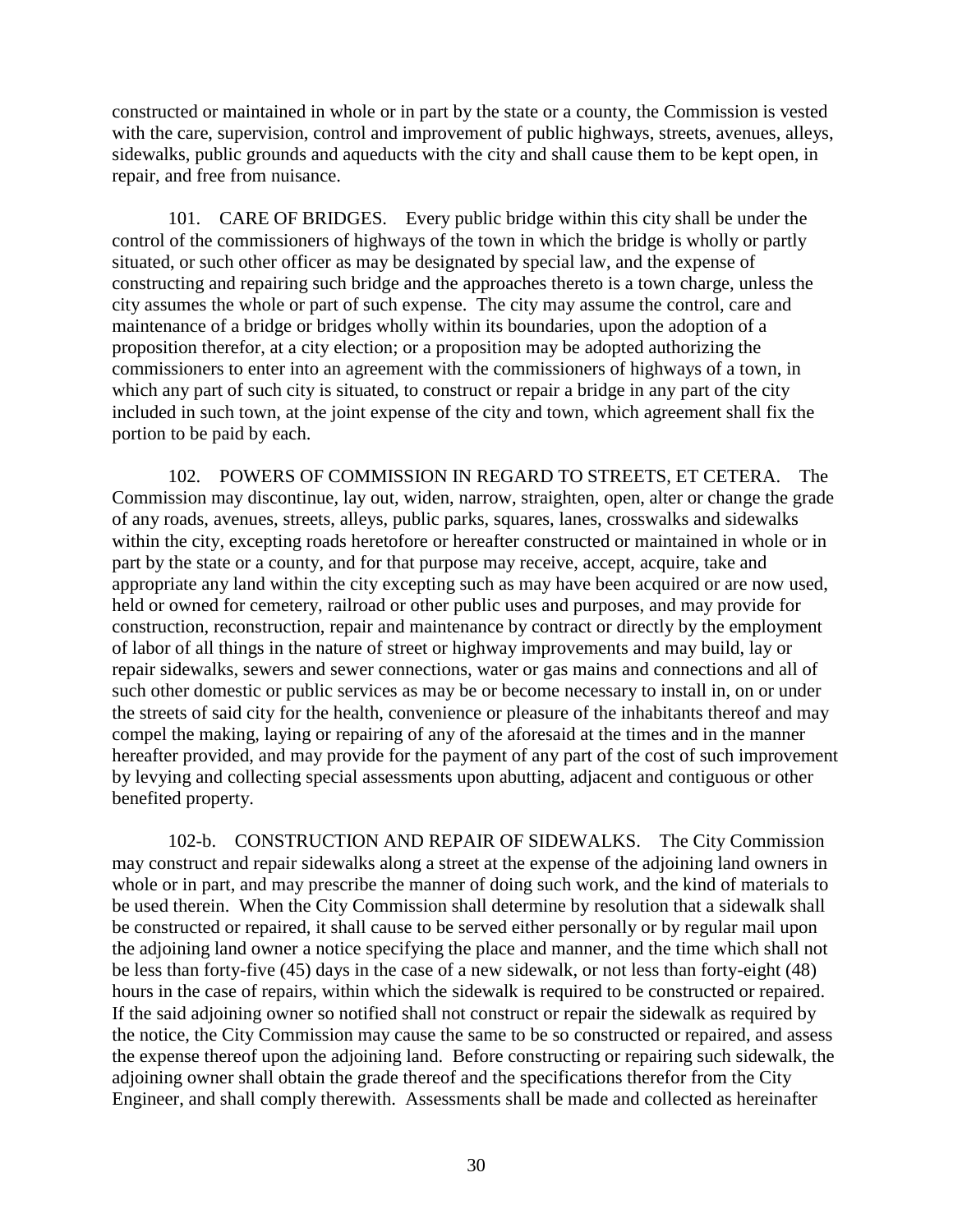provided. Where the work is done by the City, obligations may be issued pursuant to the provisions of the local finance law to defray the expense of any such work.

Where the work is done by the City, the City Commission shall cause a notice to be served on the adjoining land owner stating that such expenditure has been made, its purpose and amount, and that at a specified time and place it will meet to make an assessment of the expenditure upon such adjoining land, which notice shall be served either personally or by mail at least ten (10) days prior to such meeting. The City Commission shall meet at such time and place and shall hear and determine all objections that may be made to such assessment, including the amount thereof, and shall then assess upon the land the amount it may deem just and reasonable, not exceeding the amount stated in the notice.

If the amount so assessed shall not be paid within thirty (30) days of such assessment, the amount thereof shall be included in the next annual tax levy, or the Commission may divide such amount into two or more annual installments and include such installments in subsequent annual tax levies with interest on the unpaid balance computed from the date of such assessment. An application for a writ of certiorari to review the assessment may be made within fifteen (15) days and not otherwise. (As added by L.L. 1961, No. 3)

103. HEARINGS ON CHANGES, IMPROVEMENTS, ET CETERA. Whenever the Commission determines that any changes or improvements specified in the preceding section should be made, it shall fix a time when it will meet and consider objections to the making thereof and the taking of land, if any is to be taken, and it shall thereupon give notice of the time and place of such hearing. The notice must describe the changes or improvement to be made and the land to be taken, if any, the names of the owners thereof, when known, and the estate or interest to be acquired therein, and if a street is to be narrowed or discontinued, or the established grade changed, the names of the owner of the adjoining lands, when known, and the general purposes of the changes and improvements. Such notice must be duly published before the time fixed for such hearing. At least ten days before such hearing a copy of such notice must be duly served upon the owner or owners of such land, or in case of narrowing or discontinuing a street, or change of grade, upon such adjoining owners.

103-a. PUBLIC HEARING NOT REQUIRED. Notwithstanding any contrary provision of this Title, where the contemplated change or improvement:

(1) Does not involve the purchase or appropriation of land or rights in land, the discontinuance or change in grade of any street; and

(2) Does not involve the payment of any part of the cost of such change or improvement by special assessment on benefited property; and

(3) The maximum estimated cost of which does not exceed the sum of (One Hundred Thousand Dollars) \$100,000 (L.L. #2 1969) (Permissive Referendum over \$100,000)

(4) Where other provision of law required that a resolution for the financing of the cost thereof pursuant to the provisions of the Local Finance Law be subject to a mandatory referendum, the provisions of section 103, 104, 105, 106, 115 and 116 of this Charter shall not apply thereto.

Notwithstanding any contrary provision of this Title, the cost of any change or improvement may be financed pursuant to the provisions of the Local Finance Law. (As added by L.L. 1958, No. 2)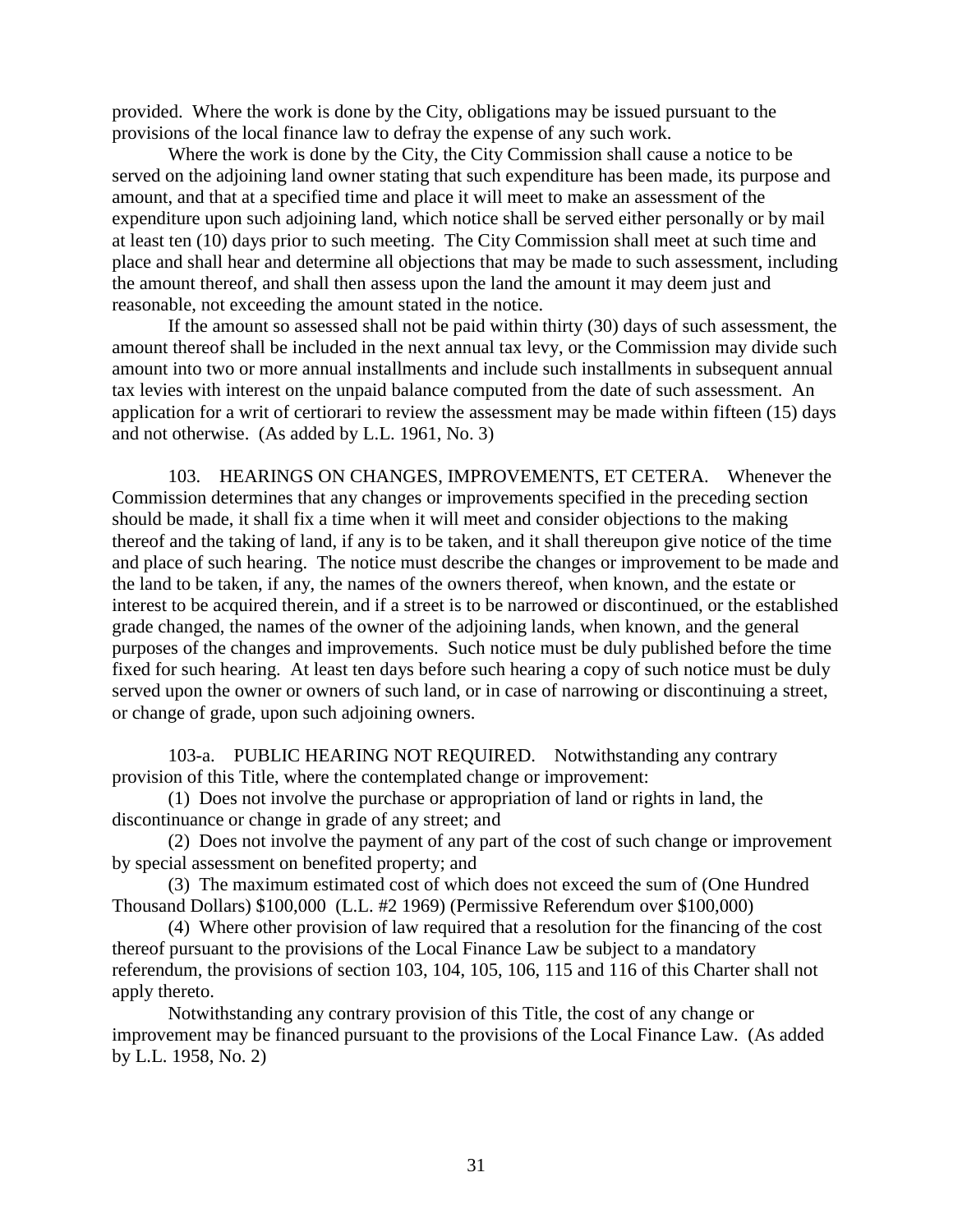104. HEARINGS MAY BE ADJOURNED. Any person interested may be heard, and introduce testimony before the Commission upon such hearing, and the Commission may adjourn such hearing from time to time as it shall deem necessary.

105. FAILURE TO APPEAR, WAIVES OBJECTION. Any person or persons upon whom a notice of the time and place of such hearing shall have been served must appear at the time specified and make his objections in writing to said proposition, and to said notice, as to its form or sufficiency or generally as to the proposed improvement, specifically pointing out the defects, omissions, or objections thereto, or he shall be deemed to have waived the same.

106. RESOLUTION FOR THE APPROPRIATION OF PROPERTY OR TO MAKE IMPROVEMENTS. If, after such proceeding the Commission shall determine to make such improvement or appropriate such land, it shall so declare by resolution to be entered in its minutes and may if it can agree with the owner upon the price to be paid for said property purchase the same. If the Commission shall be unable to agree with the owner upon the purchase price, the subsequent proceedings with regard thereto shall be in the manner provided in the general law for the condemnation of property by municipal corporations in the state of New York. The Commission shall determine by such resolution whether claims for damages on account of such improvement shall be allowed and paid, or judicially inquired into either before commencing or after the completion of the proposed improvement.

107. OWNERS COMPENSATED FOR DAMAGES. REPEALED BY L.L. 1960, No. 2.

108. DAMAGES. REPEALED BY L.L. 1960, No. 2

109. CONDEMNATION LAW APPLIES. All the provisions of the condemnation law in relation to the appointments of commissioners, their powers, duties, fees, and expenses, shall be applicable to the appointment of and to the powers, duties, fees, and expenses of the commissioners appointed in pursuance of the provisions hereof; but it shall be the duties of said commissioners in assessing and ascertaining the damages sustained by property owners adjoining such streets or highways to take into consideration and to ascertain the value of any benefits or advantages to such property in consequence of such improvement; and in all cases the value of such benefits or advantages shall be offset against and deducted from the damages; and no person or property owner shall be entitled to recover any damages who shall, in writing, request or assent that the said improvement be made.

All damages so ascertained and determined together with the costs of such proceedings shall be a charge when allowable upon the city, to be assessed and collected as herein provided. But the Commission may after the award of damages on account of such proposed improvement rescind the resolution to make the same, and in that event only the cost, if any, awarded the claimant and the fees and expenses of the commissioners shall be paid by said city.

The Commission may serve a written offer to compromise such damages upon the person or persons filling such claims before the application for the appointment of such commissioners, and in case such offer is not accepted, no costs shall be awarded in such proceedings to such person unless the amount of the damages awarded exceeds the amount of such offer.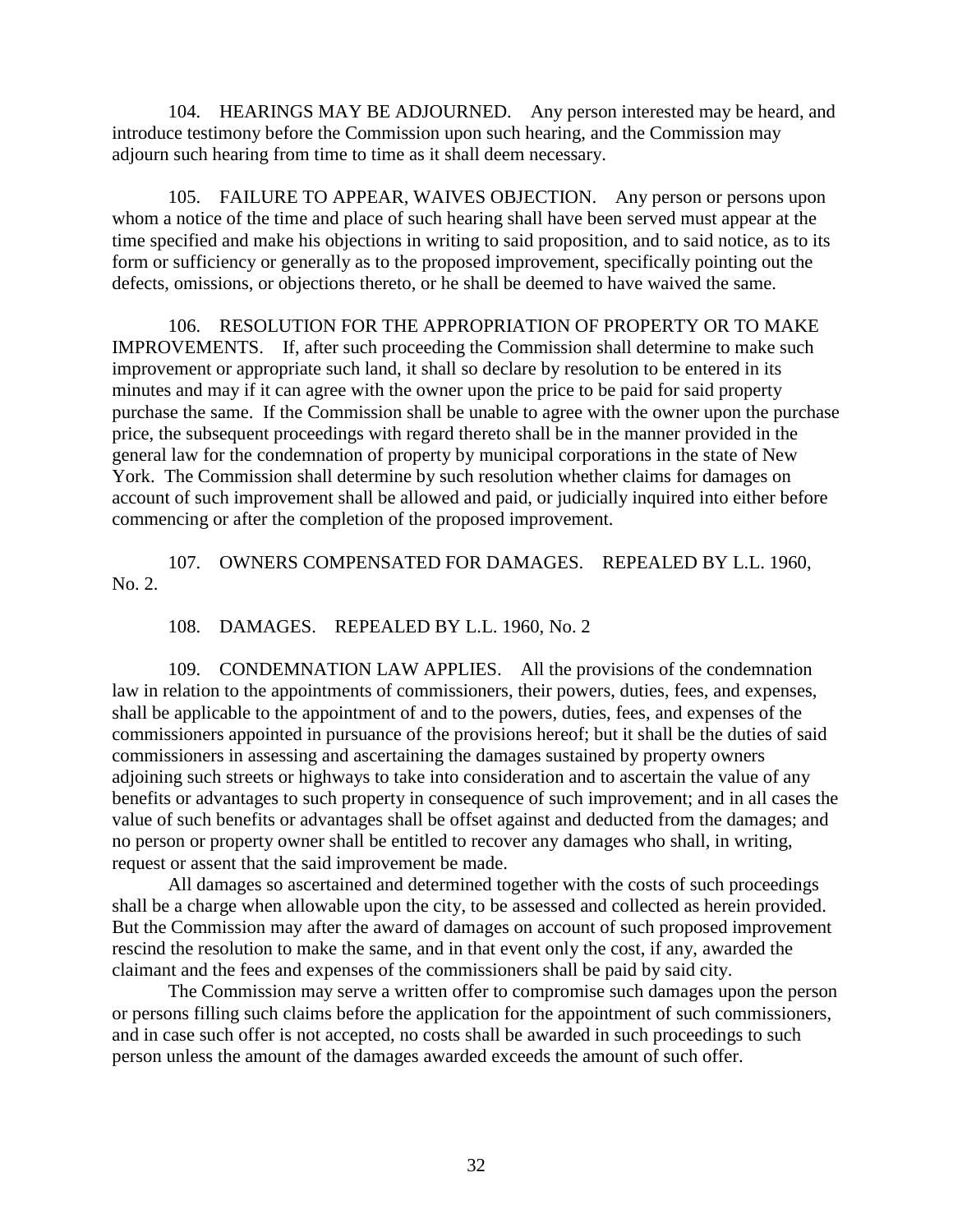110. RESOLUTION FOR COST OF IMPROVEMENT. The Commission shall have power by resolution to provide for the payment of any part of the cost and expense of any improvement, including all damages awarded on account of the construction thereof, out of the moneys raised for contingent expenses of the department of public service or for general purposes not included in the appropriation of a department in the annual appropriation ordinance, or by levying and collecting special assessments upon abutting, adjacent, contiguous or other benefited property. The amount assessed against the property benefited to pay for such improvement shall not exceed the amount of benefits accruing to such property.

111. PLAT OF SUBDIVISION. An owner of lots or grounds within the city who subdivides or lays them out for sale, shall cause to be made an accurate map or plat of such subdivision, describing with certainty all grounds laid out, or granted for streets, alleys, ways, commons or other public uses. Lots sold or intended for sale shall be numbered by progressive number, or described by the square in which situated, and the precise length and width shall be given of each lot sold or intended for sale. Such map or plat shall be subscribed by the owner and lien holders, the director of public service and duly acknowledged by them before an officer authorized to take the acknowledgment of deeds, and be filed in the office of the county clerk and a duplicate filed in the office of the city clerk.

112. FEE SHALL VEST IN CITY. The map or plat so recorded shall thereupon be a sufficient conveyance to vest in the city the fee of the parcel of land designated or intended for streets, alleys, ways, commons or other public uses, to be held in the corporate name in trust to and for the uses and purposes in the instrument set forth, expressed, designated or intended.

113. DEDICATION OF STREET AND PUBLIC GROUNDS. No street or alley or other public ground herewith dedicated to the public use by the proprietor of ground in the city shall be deemed a public street or alley or public ground or under the care and control of the Commission unless the dedication be accepted and confirmed by resolution of the Commission passed for such purpose, or unless the provisions hereof relating to subdivisions shall have been complied with.

114. UNDEDICATED STREETS NOT TO BE IMPROVED. No undedicated street or alley except those laid out on a plat bearing the approval of the director of public service as herein provided shall in any way be hereafter accepted nor shall any public funds be expended in the labor or the improvement thereof as public streets or alleys of the city.

115. COMMISSION MAY ORDER SEWERS, PAVING, ET CETERA. In case the Commission shall at any time deem it necessary that a sewer or drain shall be constructed or that any street or highway should be macadamized or paved, curbed, guttered or flagged, or otherwise improved, it may, without petition therefor, upon a four-fifth vote of its members, declare by resolution the necessity for such improvement, and its determination to have the same made. Such resolution shall particularly describe the streets or highways in which such sewer is to be constructed, or the streets or highway which is to be so improved and the cost of such improvement as previously estimated by the manager and be duly published.

116. REMONSTRANCE. A period of five days shall elapse after the passage and publication of such resolution before any further action shall be taken by the Commission in the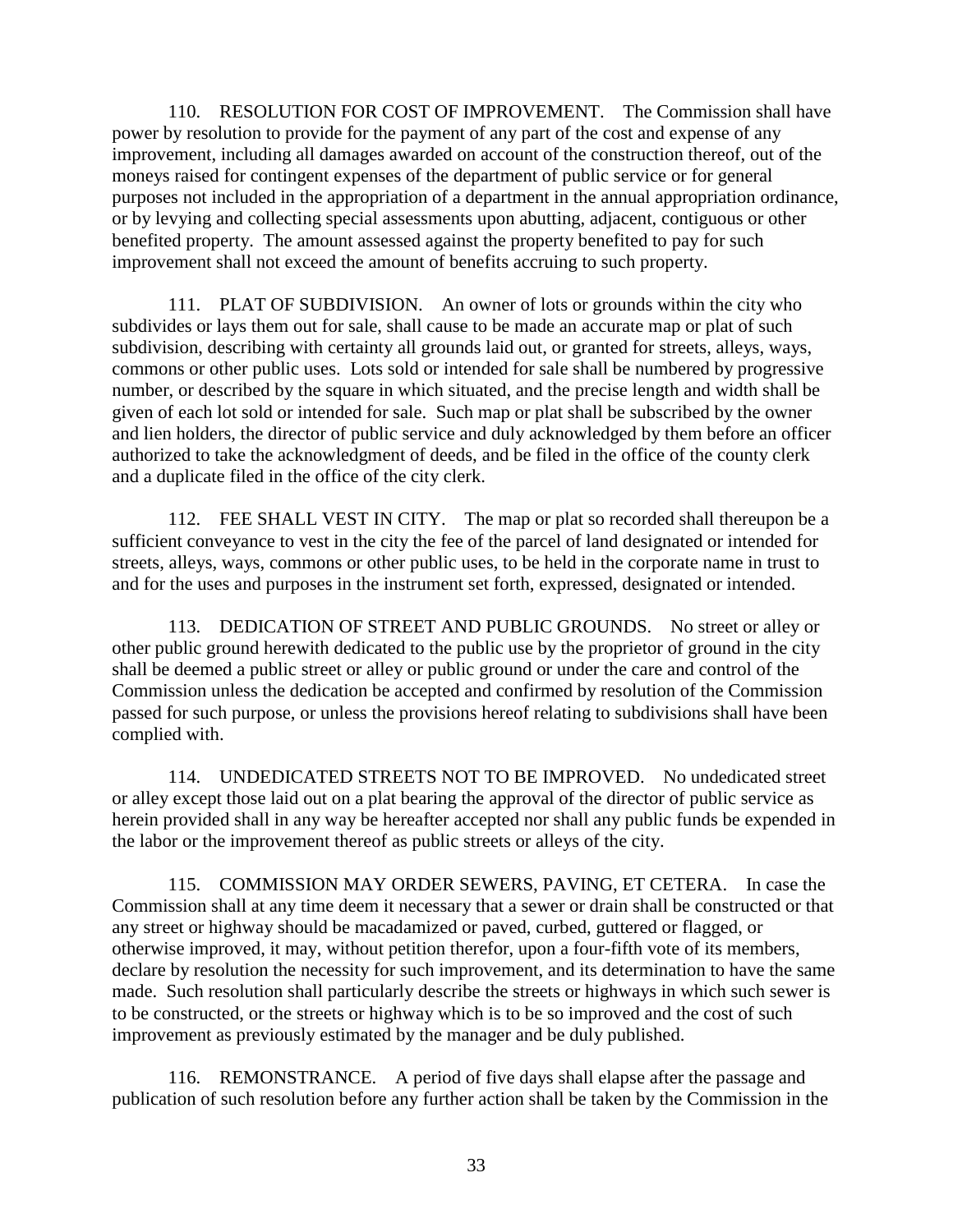matter of such improvement. If, within such period of five days a remonstrance against said improvement be filed with the city clerk signed by more than one-half of the owners owning more than one-half of the lineal foot frontage of property proposed to be assessed for such improvement, the Commission shall not make such improvement at the expense of the property adjoining the highway in which such improvement is proposed to be constructed within one year after such remonstrance is so filed. Unless the Commission, by the unanimous vote of all the members elected thereto, shall overrule such remonstrance, then they may cause the proposed improvement to be made in the same manner as if a remonstrance had not been filed.

117. PETITION FOR IMPROVEMENT. There may be filed at any time with the city clerk a petition signed by more than one-half of the owners owning more than one-half of the lineal foot frontage of the property proposed to be assessed for any such improvement asking that the improvement be made; and if after the hearing hereinafter provided the Commission determine that any such petition requesting that such improvement be made is sufficient it shall proceed in the same manner as if the Commission on its own initiative had determined to make such improvement.

118. HEARING. Whenever any such remonstrance or petition be filed with the city clerk, he shall fix a time and place when the Commission will meet to consider the same, and shall thereupon duly publish the same.

119. SUFFICIENCY OF PETITION. At the time and place so fixed and specified in such notice the Commission shall meet and consider the sufficiency of such petition of such remonstrance and may take testimony in relation to any matter affecting the sufficiency thereof.

In determining the sufficiency of any such remonstrance or petition only the names and property of the persons shall be considered who own real property to be taxed for such improvement.

Any person claiming that such petition or remonstrance is not sufficient in form or in the number of persons signing the same or in the amount of property represented by such petition or remonstrance shall appear at such hearing and file written objections, pointing out the specific objections to such petition or remonstrance and may be heard and introduce testimony thereon. Unless such objections shall be so made in writing they shall be deemed to be waived.

The Commission after such hearing shall determine whether such petition or remonstrance is sufficient and such determination shall be conclusive as to all persons who have not appeared and objected as herein provided.

120. SUBSURFACE SERVICE PART OF IMPROVEMENT. The Commission whenever it determines to make any such improvement may provide in the resolution therefor for the construction of service of\* branch sewers and service water pipes and other domestic service connections leading from the mains in the street to be improved to the adjoining lots at such intervals as the Commission may determine and the expense of constructing such branch service and connections from the mains to the lot lines shall be a part of the expense of such improvement and be assessed and levied and collected as part thereof.

121. STREET INTERSECTION AND CONSTRUCTION. The cost and expense of constructing that part of any such improvement within the lines of all intersecting streets shall \*So in original.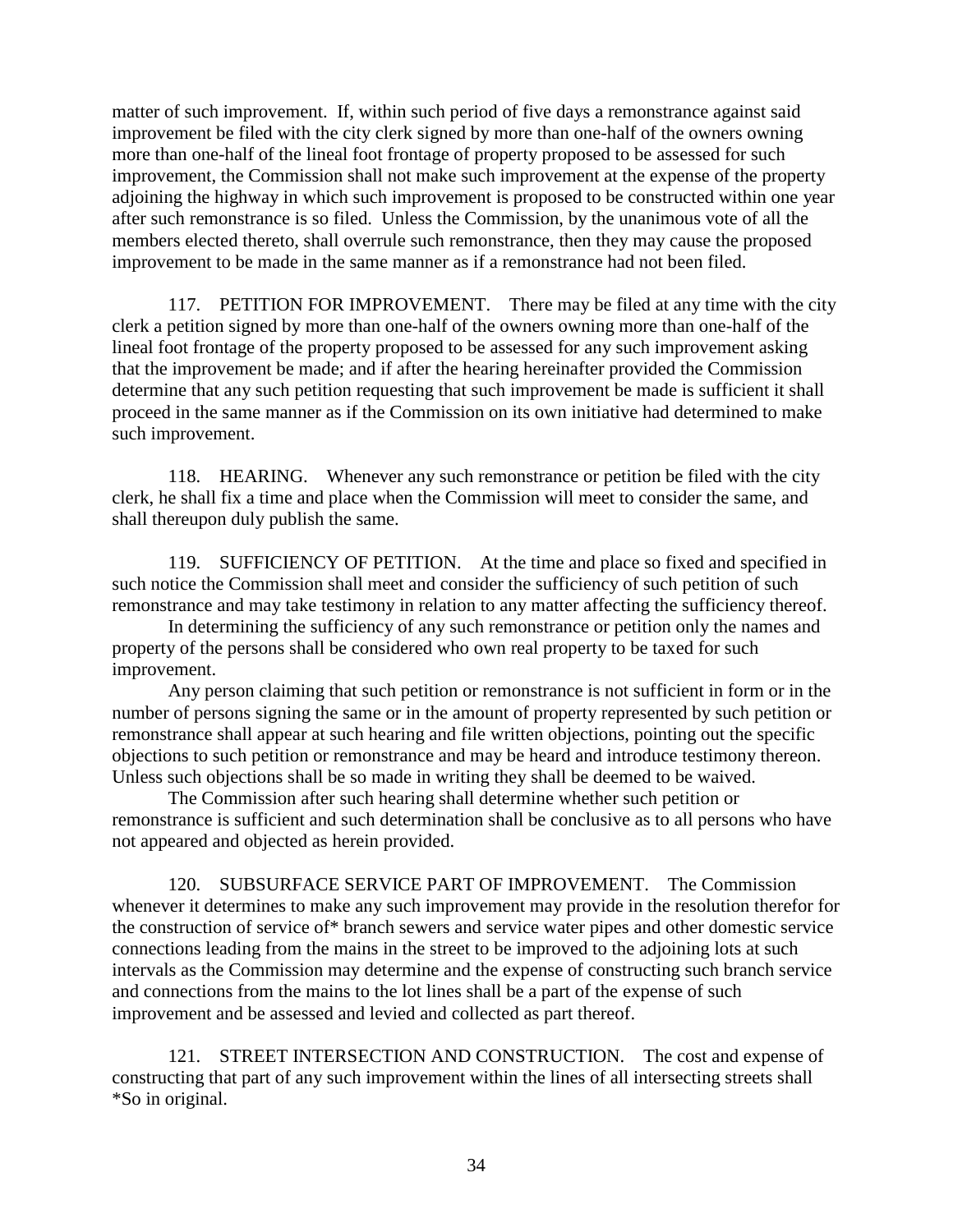not be assessed against the adjoining property but shall be paid out of the general funds of said city.

122. PART PAID BY RAILROADS. The cost and expense of constructing such improvement except sewers upon that part of any such highway occupied by the tracks of any railroad or street railroad together with a space extending two feet beyond each side of said tracks shall be paid by and assessed against the owner of such railroad or street railroad or the corporation operating the same.

123. PART PAID BY CITY. Either the whole or the remainder of the cost and expense of such improvement, after deducting the part thereof to be paid on account of intersecting streets and railroad tracks as herein provided, or such part thereof as the Commission shall provide by resolution, shall be borne by the city at large and such proportion shall not be less than one-fiftieth of such remainder. (As amended by L 1943, Ch. 710.)

124. PART PAID BY OWNERS. The cost and expense of such improvement after deducting the part thereof to be paid on account of intersecting streets and railroad tracks and the part thereof provided by the Commission to be paid out of the general funds of the city shall be paid by and assessed to the owners of the real property lying along and adjoining the highway or the portion of the highway in which such improvement is constructed on each side thereof, and each lineal foot of property shall pay its portion of such amount, and one lineal foot shall not be assessed a greater or less amount than another.

125. REPAIRS MADE BY RAILROADS. All repairs to that part of any such improvement occupied by any such railroad or street railroad shall be made by the owner of such railroad, street railroad or the company operating the same under the supervision of the director of public services (the manager) and in such manner as may be prescribed by the Commission.

126. FAILURE OF CORPORATION TO REPAIR. In case such owners or corporation shall fail to repair or relay such part of said improvement as herein provided for thirty days after the service of notice requiring the same upon the owner of or corporation operating such railroad or street railroad, the Commission may direct the same to be repaired or relaid by the manager and the cost and expense thereof shall be assessed to and paid by the owner of such railroad, street railroad or the corporation operating the same and collected by a warrant for the collectiion\* of such tax or the same may be recovered by action.

127. REPAIRS PAID OUT OF GENERAL FUNDS. All repairs or reconstruction of any such improvement shall be paid out of the general funds of said city except that part thereof, to be paid for and by, any railroad, street railroad or corporation operating the same as herein provided.

128. COMMISSION MAY ORDER SPRINKLING. The Commission may by resolution declare that certain specified highways or portions of streets shall be sprinkled. Upon the passage of such a resolution the same shall be duly published.

\*So in original. (Word misspelled.)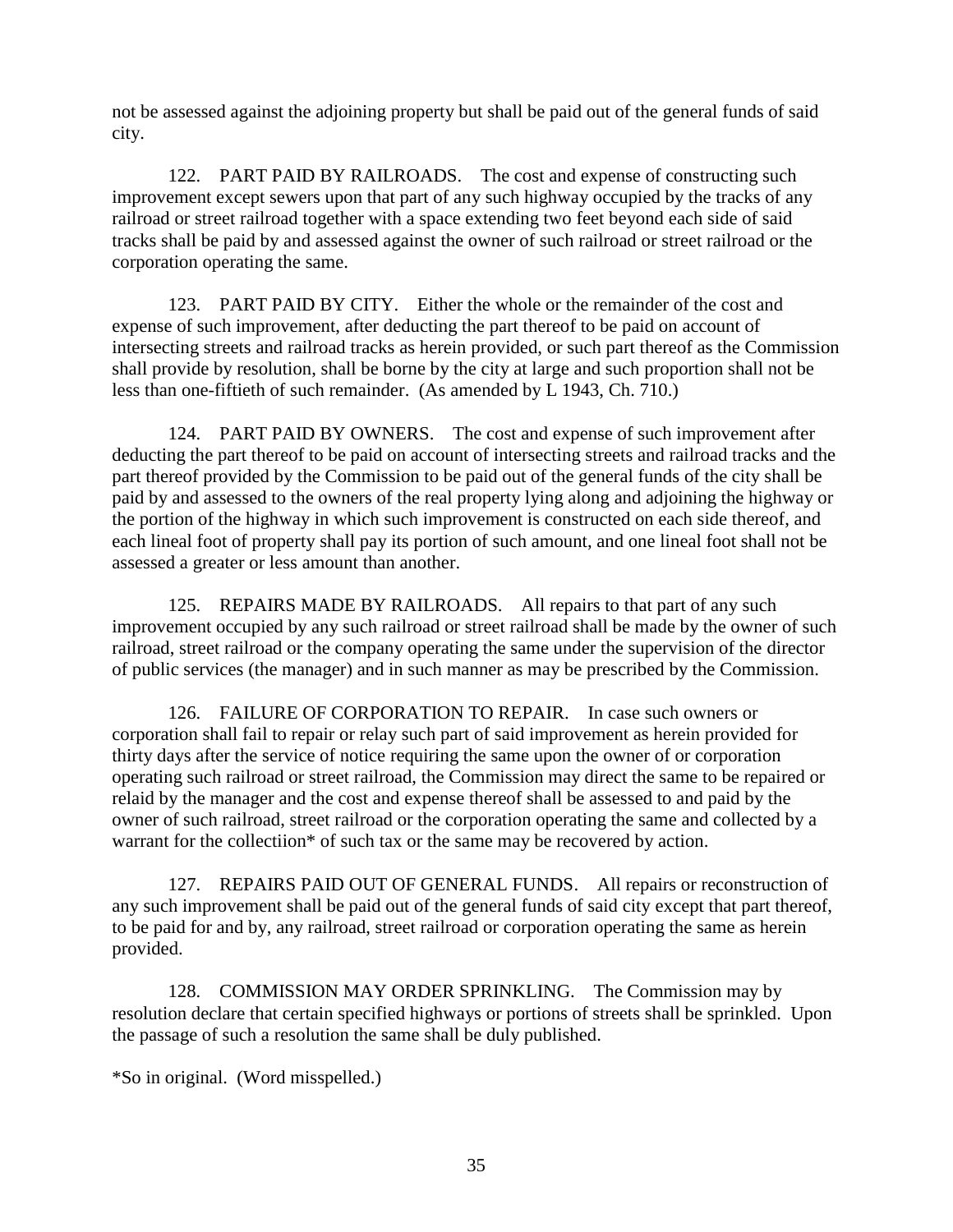129. REMONSTRANCE. If, within ten days after the completion of such publication a remonstrance against such sprinkling signed by the persons and in the number provided in this act in relation to the construction of sewers and pavements be not filed, the Commission may cause such sprinkling to be done.

The expense of sprinkling, including the cost of advertising, making measurements and assessments shall be paid by the owners of the real estate fronting, adjoining or abutting on such street or highway, or portion thereof, in proportion as they shall own feet fronting, adjoining or abutting thereon. The assessment for such expenses shall be made in the same manner as assessments for local improvements, stating the amount assessed for "street sprinkling," and collected in the same manner and by the same authority as general taxes in said city. The city may purchase and own one or more sprinklers, for the purpose aforesaid.

### 130. ALTERNATE PROCEDURE FOR THE CONSTRUCTION OF SEWERS AND ASSESSMENT OF COST ON BENEFITED PROPERTY.

a. The Commission, upon a four-fifths vote of its members, may by resolution, declare its intention to construct a sewer, including laterals, and to assess the cost thereof in whole or in part against property deemed benefited by the improvement. Such resolution shall describe the boundaries of the area which it is deemed will be benefited by the improvement, the nature of the improvement, and the maximum estimated cost thereof, and shall fix a time and place when the Commission will meet and hold a public hearing thereon.

b. A notice of such hearing shall be published once in the official newspaper of the City at least ten days prior to such hearing. The notice shall recite in general terms the adoption of the resolution, the boundaries of the area which it is deemed will be benefited by the improvement, the nature of the improvement, its maximum estimated cost (including the acquisition of land or easements therein), that the cost thereof may be assessed in whole or in part on property in the described area, and shall specify the time when and the place where the Commission will hold such public hearing.

c. Prior to the adoption of such resolution, the Commission shall cause to be prepared a preliminary map or sketch showing in a general way the location and nature of the proposed improvement, the boundaries of the area which it is deemed will be specially benefited by the improvement, any land or easements therein which it is proposed to acquire for the purpose of the sewer construction, and an estimate of the cost of the proposed improvement.

d. At the time and place specified in such notice, the Commission shall meet and conduct such public hearing. Following such hearing the Commission shall determine whether (a) it is in the public interest to make such improvement, (b) all property which will be specially benefited by the improvement is included in the description thereof, and (c) all property included in such description will be benefited by the improvement. If and when the Commission shall make these determinations in the affirmative, it shall adopt a resolution evidencing its determinations and shall publish same once in the official newspapers of the city.

e. Any person aggrieved by such determination may review the same by certiorari in the Supreme Court provided the application is made to the Court within fifteen days after the adoption of such resolution and the persons seeking the review files with the Court an undertaking in such amount and with sufficient sureties as the Court may approve, that in the event of failure to modify such determination, the person claiming to be aggrieved will pay to the city all costs and expenses incurred by it in such certiorari proceedings.

f. If the sewer mains are to be located elsewhere than in the public streets or in other City owned property, the City shall acquire the necessary property or permanent easements therein for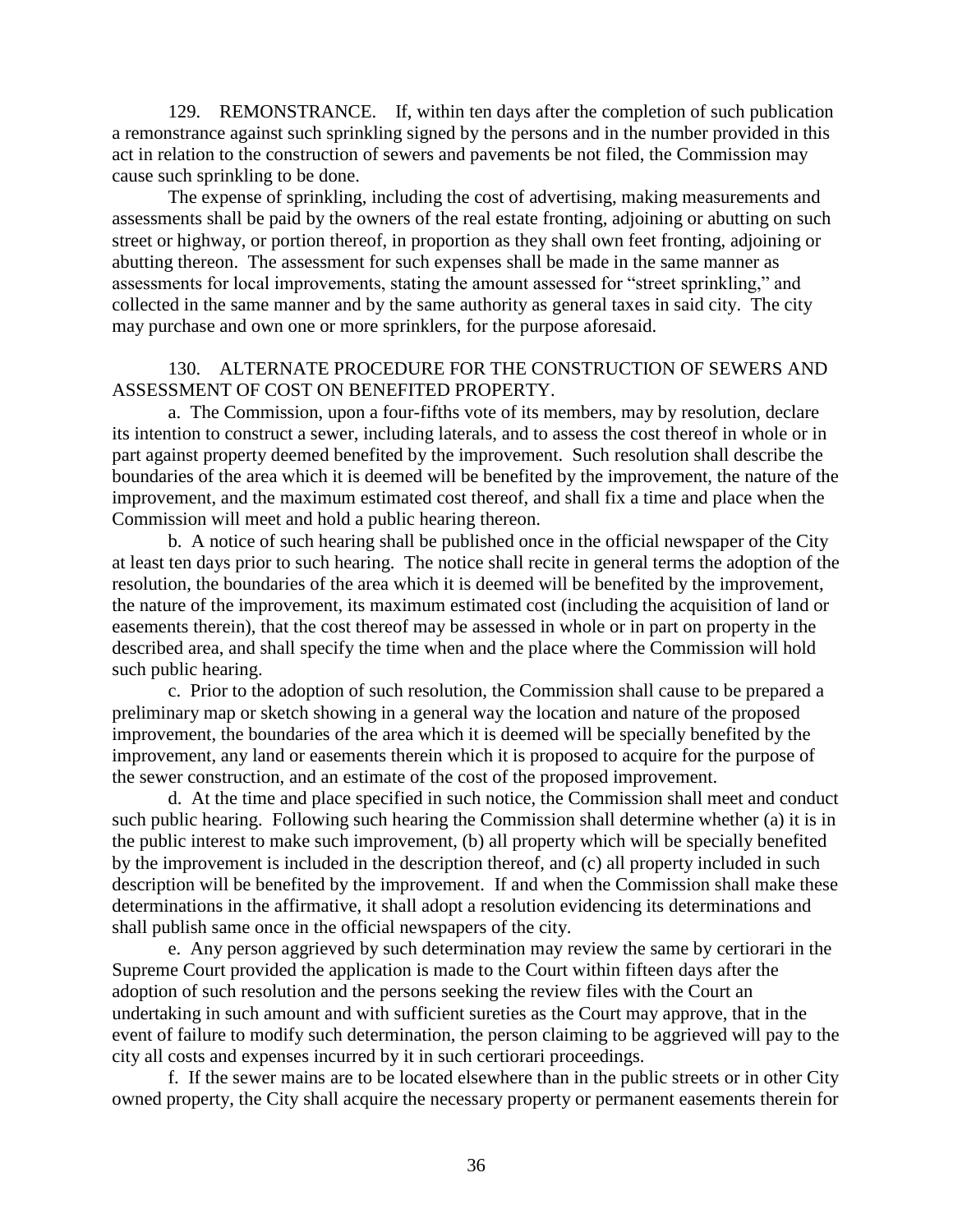the installation, repair and maintenance of such sewer mains before proceeding with the construction thereof, and the cost of acquiring such property or easements therein shall be included in the cost of the improvement.

g. The payment of the cost of such improvement may be provided for in accordance with the provisions of the Local Finance Law of the State of New York.

h. Upon completion of detailed plans, specifications and cost estimates, the City Commission, upon approval of the same, may invite sealed bids for the performance of the work, by publishing a notice thereof in the official newspaper of the City at least once not less ten days prior to the date specified for opening such bids. A certified check or bond in the amount of at least five per cent of the amount of the bid shall accompany each bid.

i. The City Commission shall determine the lowest responsible bidder and shall award the contract to him, unless it shall determine that it is in the best interests of the City to reject all bids. No contract shall be awarded if the expense of the improvement shall exceed the maximum amount stated in the petition.

j. Upon completion of the improvement, the Commission shall determine the cost thereof, including all expenses incidental to the making of the improvement, and, except as hereinafter provided, shall assess the same on an ad'valorem basis on all property deemed specially benefited by the improvement. The Commission, in its discretion, may determine that a portion of such cost shall be borne by the City at large, and shall then assess the remainder of such cost on specially benefited by property as aforesaid.

k. Except as otherwise provided herein such assessments shall be made, levied and collected in the same manner prescribed in Title X of this Charter, except that where the assessment is divided into annual installments, the same need not be equal, but there shall be levied annually a special benefit tax computed on an ad valorem basis sufficient to meet the annual cost of debt service on obligations of the City issued to finance such improvement less the portion thereof which the Commission has determined to be borne by the City at large, and such special benefit tax shall be in addition to the general City tax, if any, on such specially benefited property, and shall be levied and collected in the same manner and at the same time as general City taxes.

l. It is intended that this Local Law shall provide a complete alternate procedure for the authorization and construction of sewer improvements in the City of Sherrill and Sections 103- 106, both inclusive and Section 115-119, both inclusive, and Sections 121-124, both inclusive, of Article IX of the Charter of the City of Sherrill shall not apply to proceedings hereunder. (Added by L.L. 1960, No. 1)

131. SALE OF CITY OWNED PROPERTY. Notwithstanding any contrary provision of the Charter of the City of Sherrill (Local Law #1 of 1925 of the City of Sherrill) and Section 23 of the General City Law, the City Commission may authorize the sale of any city owned real property no longer needed for municipal purposes. Such real property may be sold at public or private sale for a fair and adequate consideration as the City Commission may determine. Where the use of the real property to be sold as part of the public street has been discontinued by the City Commission, the property shall first be offered to the abutting owner. (Added by L.L. 1980, No. 2)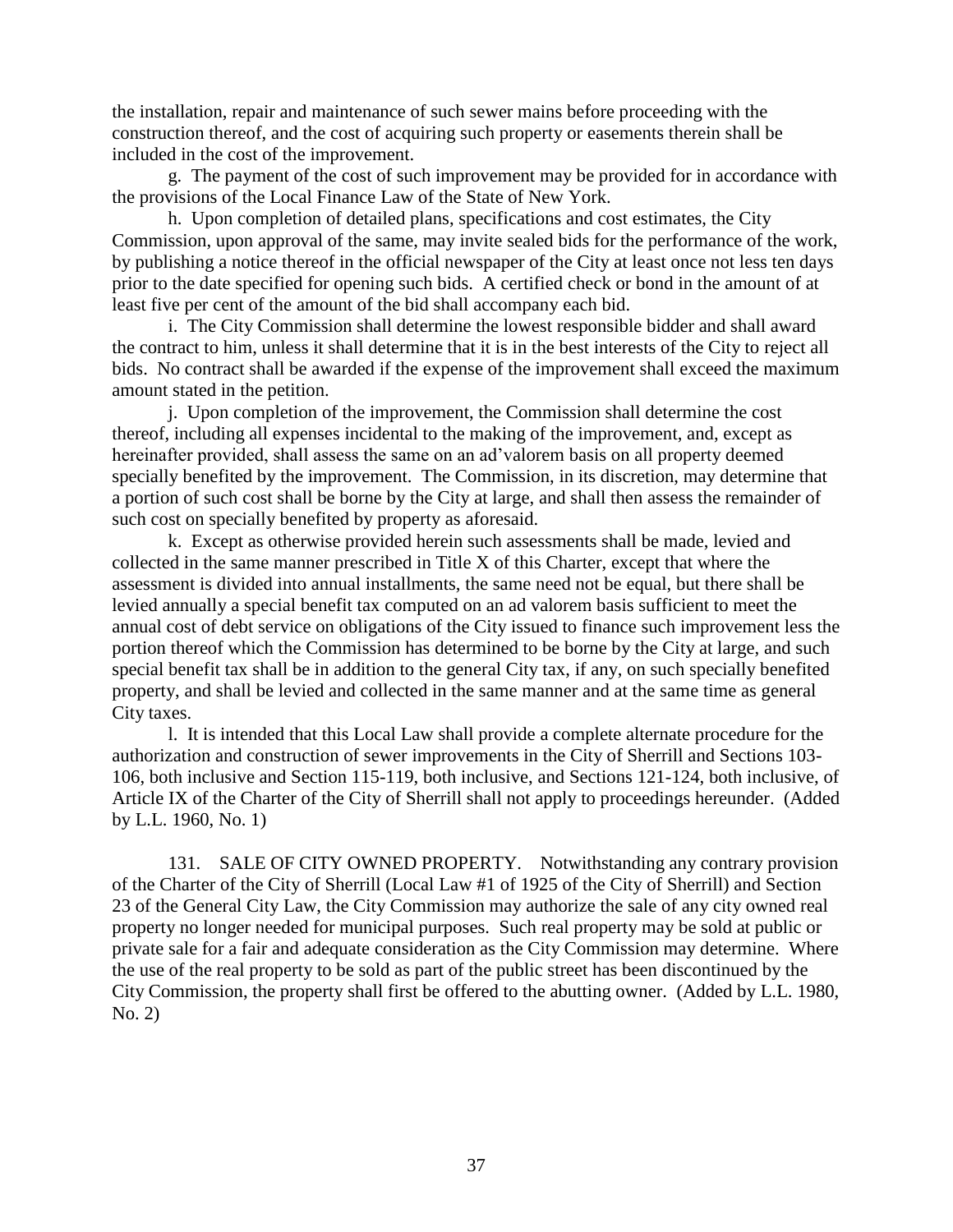# **TITLE X**

### **Assessments for Local Improvements and Bonds Therefor**

- Section 140. Assessments for local improvements.
	- 141. Appeals from assessments.
	- 142. Collection of assessments.
	- 143. Collection of certain assessments.
	- 144. Other local improvements. Assessments, taxes, collections thereof, et cetera.
	- 145. Penalty for non-payment.
	- 146. Taxes and assessments, liens of.

140. ASSESSMENTS FOR LOCAL IMPROVEMENTS. When work of any local improvement has been complete, the Commission shall immediately assess the cost and expense, including surveying, advertising, inspection and assessment of such local improvement, upon the property lying within the district of assessment as heretofore provided, separately assessing and stating the amount assessed for "paving," "sewer" or "sidewalk," respectively, and also stating the amount to be paid by the City by a general tax upon said corporation tax district, separately stating the amount for "paving," "sewer" or "sidewalks." It shall make an assessment roll and set the amount of the tax assessed for each of said improvements opposite the name of the person, corporation, association and property assessed, which property shall be briefly described by number of lot or otherwise, so that it may be located and identified. When completed, said assessment roll shall be deposited in the office of the city clerk and the city clerk shall give notice by duly publishing the same that such assessment roll has been prepared and will remain at said office for ten days from the date of said notice, during which time any person interested may examine such roll. On the day and hour specified in such notice the Commission shall hear and consider any objections to said assessment and shall decide upon the same and shall, if need be, alter and correct said assessment roll and when completed the chairman and clerk shall sign the same and file it with the city clerk.

141. APPEALS FROM ASSESSMENTS. Within ten days after the assessment roll is completed, signed and filed, any party thinking himself aggrieved may file with the city clerk a written appeal therefrom, to the Commission, briefly stating the grounds of such appeal. The Commission shall thereupon proceed to hear and determine such appeal or appeals upon view of the property assessed, or upon evidence, or upon both, and may affirm or reverse or modify the assessment, and for each purpose may by subpoena compel the attendance of witnesses and production of papers. In case of affirmance the proceedings thereafter to collect the said assessment shall remain the same as if no appeal had been taken; in case of reversal the Commission shall appoint three disinterested freeholders of the city who shall proceed in like manner and for such purpose be vested with the power to make a new assessment; they shall make their tax roll in the same manner and sign the same and file it with the city clerk and it shall be conclusive upon all parties; such freeholders shall receive three dollars per day for their services to be paid by the city unless the assessment of the appellants, as determined by said freeholders, shall be no more favorable to them than the assessment appealed from, in which case the fees of the freeholders shall be paid by the appellants and added to the amount of their tax respectively by said freeholders in proportion to the amount thereof.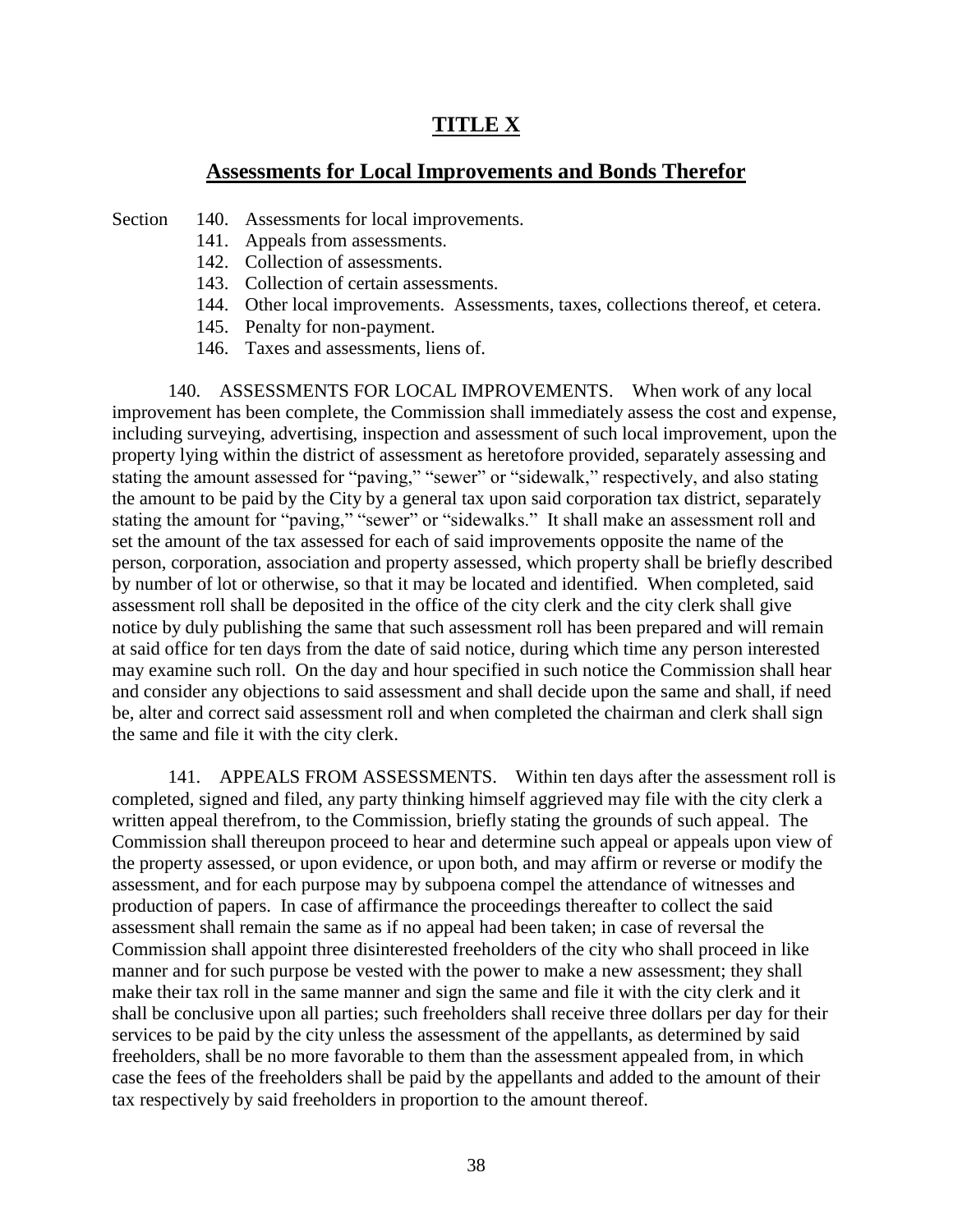142. COLLECTION OF ASSESSMENTS. If no appeal is taken from the first assessment roll filed with the city clerk, or if an appeal be taken therefrom and such assessment be affirmed, the city clerk shall give notice by due publication that he will receive said assessment for thirty days from the date of the first publication of such notice and the city clerk shall receive such assessment within said time without fees. If an appeal be taken from said first assessment and the same be reversed, the Commission shall cause a second assessment roll filed by such freeholders to be delivered to the city clerk, thereupon he shall give notice by due publications thereof that he will receive said assessment, assessments or taxes for thirty days from the date of the first publication of such notice and he shall receive said assessment without fees within said time. In case such local improvements be other than paving or repaving or construction of a sewer and the amount of assessment be not paid within thirty days, the amount thereof, with interest at fifteen per centum per annum, shall be added to the amount assessed against such land for the next general city tax, and the whole amount of such assessment and interest shall be collected in the same manner as general city taxes.

143. COLLECTION OF CERTAIN ASSESSMENTS. In case the work the work\* shall be the paving or repaving of a street, or the construction of a sewer, upon the making and delivering to the city clerk of the assessment-roll as provided in the three preceding sections of this title, and giving notice by due publication thereof that the city clerk will receive such assessments of taxes for thirty days from the date of the first notice, the said city clerk shall receive said assessments without fees. Upon the expiration of said period of thirty days the city clerk shall certify to the Commission the whole amount unpaid upon said assessments and thereupon the Commission shall determine the number of equal annual installments in which assessments may be made payable, which in no event shall exceed the periods for which serial bonds are issued or might be issued to finance the cost of the improvement pursuant to the provisions of the Local Finance Law. If bonds are issued to finance all or part of such improvement, such assessments shall bear the same rate of interest as such bonds. Otherwise, the Commission shall fix the rate of interest on such installments. Interest on such installments shall be computed from the date of filing the assessment rolls with the city clerk; the first annual installment with interest for the full year to become due on the first day of December next succeeding the date on which such assessments were made payable in installments, and a like annual payment with interest to become due on the first day of December each year thereafter until all the installments are paid, and such installments to be subject to the said penalties and all provisions for the enforcement and collection of said assessments. In the event of any such annual installment not being paid within ten days after the same shall become due, the amount thereof shall be placed on the next city tax roll and shall be added to the amount assessed against such land for the next general city taxes as provided in this act. No action or proceeding to set aside, cancel or annul any assessment made under the provisions of this title shall be maintained by any person, unless such action or proceeding shall have been commenced within thirty days after the delivery to the city clerk of Sherrill of the assessment-rolls, and unless within said thirty days of competent jurisdiction, an injunction shall have been procured by such person from a court of competent jurisdiction restraining the Commission from issuing obligations for such improvement. The moneys received by the city clerk from the collection of such assessments or

\*So in original.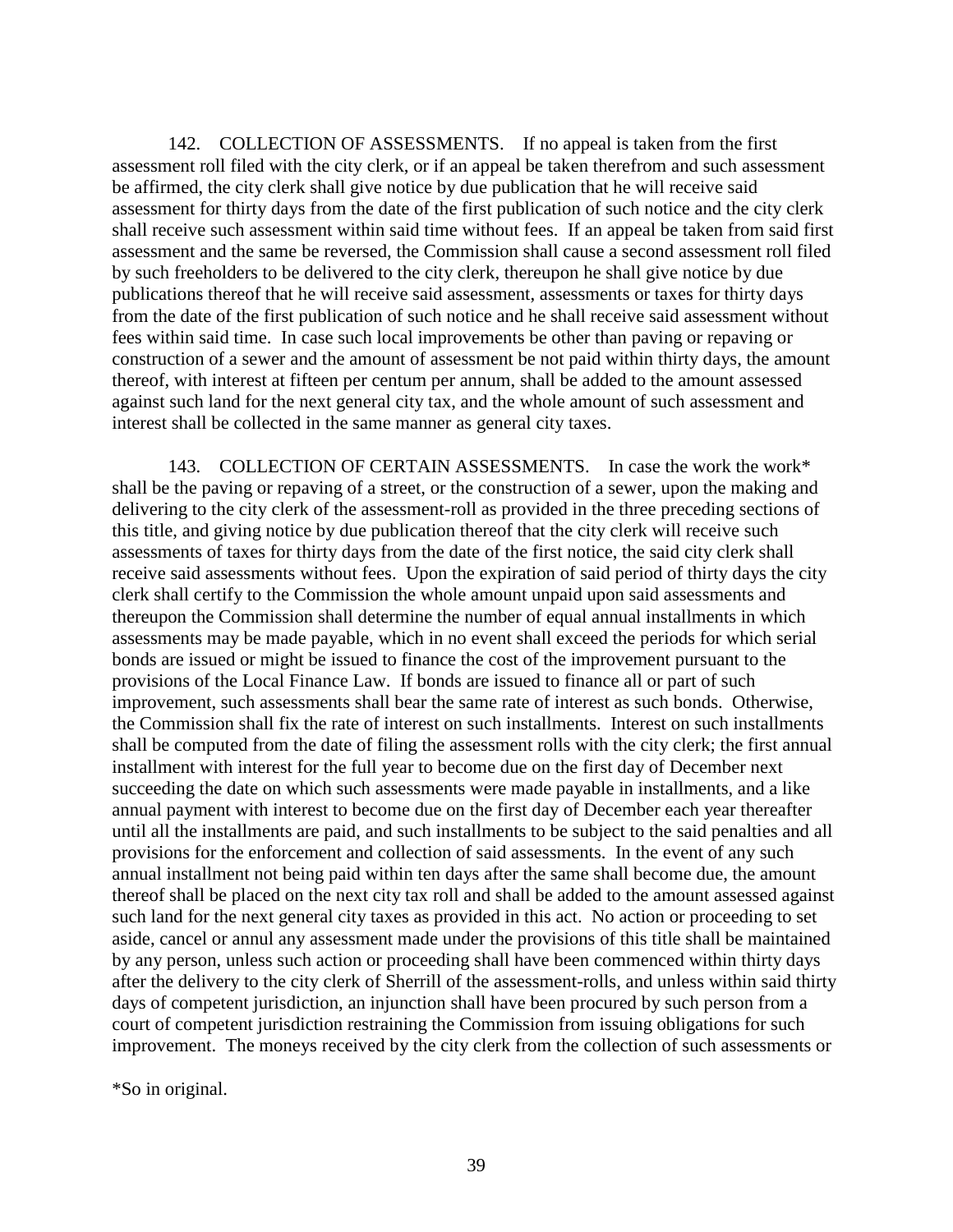installments thereof shall be used in paying the cost and expense of the local improvement for which the assessments were levied and in paying the portion of such obligations which shall have been applied to the financing of the share of the cost and expense of such improvement which was locally assessed. (As amended by L. 1943, Ch. 710; L.L. 1956, No. 4)

144. OTHER LOCAL IMPROVEMENTS. ASSESSMENTS, TAXES, COLLECTIONS THEREOF, ET CETERA. Upon receiving said assessment-rolls with the warrant or authority to collect assessments other than those provided for in the last preceding section of this title, the city clerk shall duly publish a notice of the receipt by him of such assessment-rolls and warrants and that all persons named therein are required to pay their taxes at his office on or before the expiration of thirty days from the date of said first publication. During said thirty days every person may pay his taxes, assessments and installments to said clerk without fees.

145. PENALTY FOR NON-PAYMENT. In case said taxes, assessments or installments remain unpaid after the foregoing proceeding shall have been taken, the amount thereof, with interest at the rate of fifteen per centum per annum from the time of the expiration of said thirty days, shall be added to the amount assessed against such land for the next general city tax, and the whole amount of such assessment and interest shall be collected in the same manner as general city taxes, and all proceedings and provisions in the same manner as general city taxes, and all proceedings and provisions for the enforcement of such general city taxes shall be applicable thereto.

146. TAXES AND ASSESSMENTS, LIENS OF. Every tax and assessment imposed under any of the provisions of this title shall be a lien upon all real estate against which the same shall be assessed, from the filing of such assessment-roll until the same has been paid, superior to any mortgage, judgment or other lien of any nature, except general city and school taxes affecting the same and shall have priority thereto, or to any conveyance thereof, and notice to the occupant or tenant shall be held to be deemed a notice to the owner or owners of said real estate. No error or mistakes in the name of any owner or occupant of any lot or parcel of land assessed for a local improvement, or the fact that the person as owner or occupant is not the owner or occupant of such lot or parcel, or that a clerical or immaterial error has been made, shall invalidate said assessment-roll or the assessments therein. In case any tax or assessment shall be void or shall have failed for want of jurisdiction or for any irregularity in the levying or assessing thereof under this title, the Commission shall have power and it shall be its duty to cause the same to be reassessed in a proper manner; if any person shall have paid on a former assessment the same shall be credited; or in case the payment exceed the amount reassessed the surplus shall be refunded. In case the amount assessed in any local improvement shall not be sufficient to defray the expenses of such improvement the Commission shall cause the amount of the deficiency to be assessed as hereinbefore provided. (As amended by L. 1943, Ch. 710)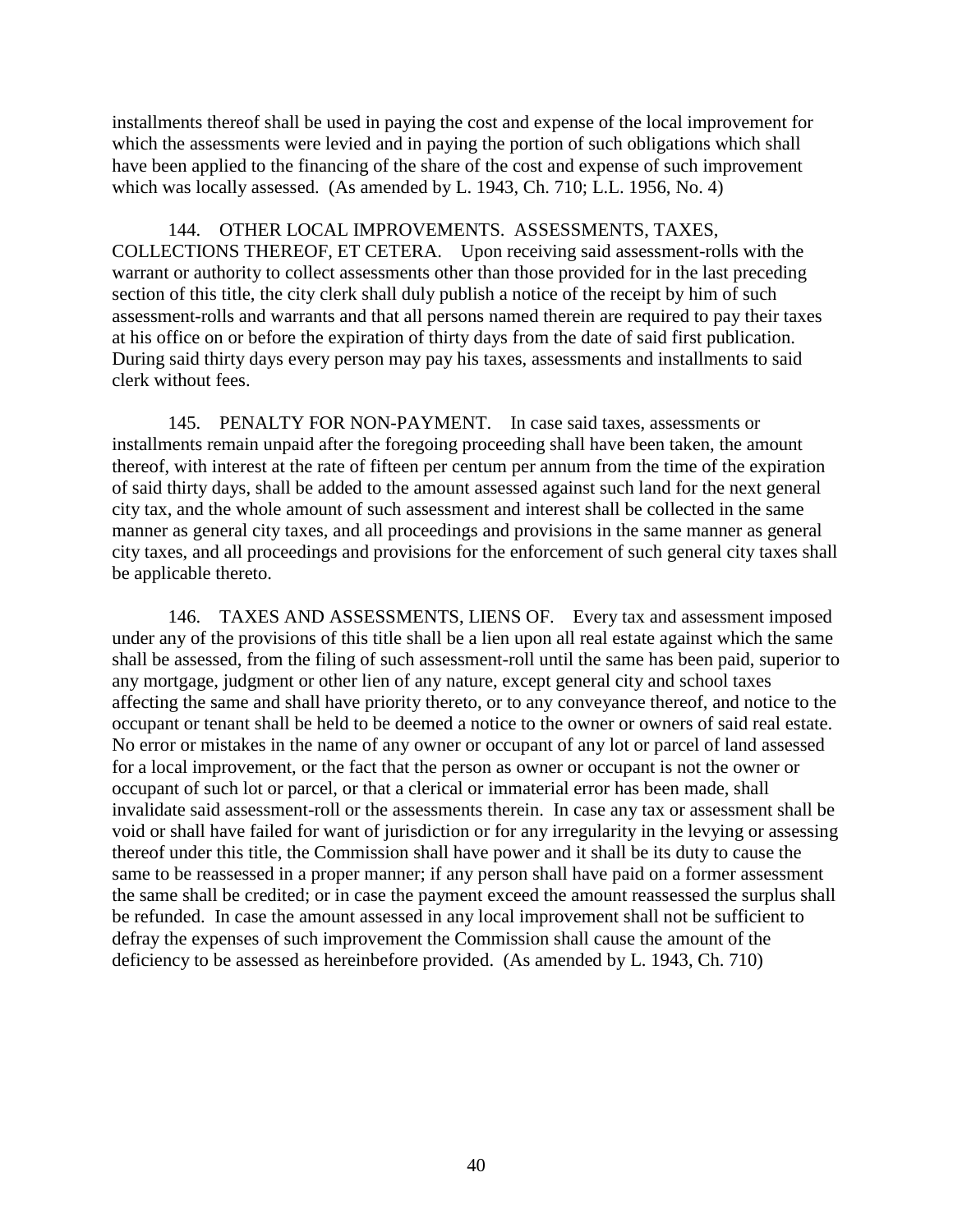# **TITLE XI**

## **Public Buildings and General City Improvements**

Section 150. Public buildings and general city improvements.

- 151. Time of submitting question.
- 152. Object of tax specified.
- 154. Referendum.
- 155. Eligible voters.
- 156. Ballots and tally sheets.
- 157. How and where referendum shall be conducted.
- 158. Votes canvassed by Commission.
- 159. Majority vote required.
- 160. Penal provisions.
- 161. Improvements by contract or direct labor.
- 162. Alterations or modifications in contract.

150. PUBLIC BUILDINGS AND GENERAL CITY IMPROVEMENTS. The Commission may cause to be levied and collected upon the tax roll such further sum, to be expended during the fiscal year for which such tax is to be levied, as they may require to provide for the cost of the purchase of land, of the construction or reconstruction of any public building or any public improvement providing a majority of the eligible voters of said city shall by vote approve such additional tax in the manner herein provided. (As amended by L. 1943, Ch. 710)

151. TIME OF SUBMITTING QUESTION. Whenever the Commission determines that such an election should be held, it shall so declare by resolution and such resolution shall fix a time and a place at which such an election will be held for submitting to the taxable inhabitants of said city the approval of such tax, which time shall not be less than twenty days after the adoption of such resolution. (As amended by L. 1943, Ch. 710)

152. OBJECT TO TAX SPECIFIED. Such resolution shall specify the objects for which said tax is proposed to be levied and the sum proposed to be raised for each separate object. (As amended by L. 1943, Ch. 710)

154. REFERENDUM. Upon the adoption of such resolution the city clerk shall duly publish a notice of such resolution and the time and place when such election will be held.

155. ELIGIBLE VOTERS. At such election every qualified elector who is the owner of property within such territory which was assessed upon the last assessment-roll of the city may vote at such election.

156. BALLOTS AND TALLY SHEETS. The city clerk shall provide the ballots in the number and in the form prescribed by the election law for the submission of questions to voters and tally sheets, returns and all other stationery and supplies necessary for the conduct of such election. Upon such ballots each separate object and the amount of the tax proposed to be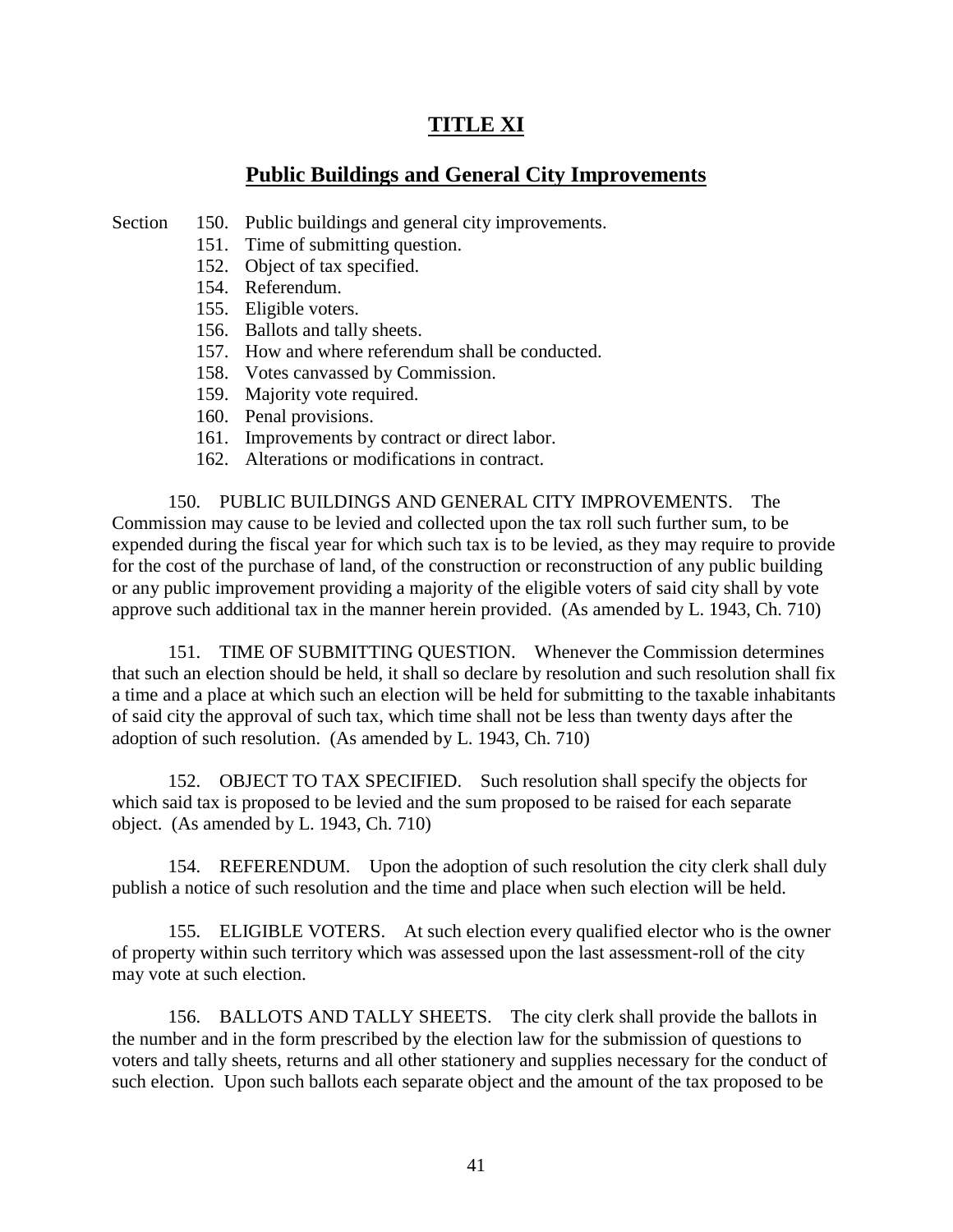levied therefor shall be stated as separate propositions and separately voted upon. (As amended by L. 1943, Ch. 710)

157. HOW AND WHERE REFERENDUM SHALL BE CONDUCTED. Such election shall be held during a time and at places fixed by the Commission and shall be conducted by three electors qualified to vote thereat, to be appointed by the Commission, and the city clerk shall act as clerk thereof. The polls at such referendum shall be kept open during the hours specified and such election shall be conducted in accordance with the provisions of the election law so far as the same are applicable thereto, except that such election may be held at one place for all of the qualified electors of the city. The electors conducting such election shall make a return of the vote cast thereat to the city clerk immediately upon the completion of such vote.

158. VOTES CANVASSED BY COMMISSION. The Commission shall meet on the next succeeding day after such election and canvass the result of such vote according to the returns made by the electors appointed to conduct the same and such result shall be declared by resolution.

159. MAJORITY VOTE REQUIRED. Each proposition which shall receive the affirmative vote of a majority of the votes cast at such election shall be approved and the Commission may thereupon raise the sum approved for each object so approved by taxation. (As amended by L. 1943, Ch. 710)

160. PENAL PROVISIONS. All of the provisions of the penal law relating to crimes against the elective franchise shall apply to questions submitted to taxpayers as provided in this act so far as the same are applicable and the ballots cast upon such vote may be judicially investigated and any errors in the canvass on such vote corrected by writ of mandamus in the manner provided by the election law.

161. IMPROVEMENTS BY CONTRACT OR DIRECT LABOR. Improvements as aforesaid may be made either by direct employment of the necessary labor and the purchase of the necessary labor and the purchase of the necessary supplies and materials, with separate accounting as to each improvement so made, or by contract duly let after competitive bidding, either for a gross price, or upon a unit basis for the improvement, or by contract containing a guarantee maximum and stipulating that the city will pay within such maximum the cost of labor and materials, plus a fixed percentage of profit to the contractors. The Commission shall determine by which of the foregoing methods improvements shall be made. Contracts may provide a bonus per day for completion of the contract prior to a specified date, and liquidated damages to the city to be exacted in like sum for every day of delay beyond a specified date.

162. ALTERATIONS OR MODIFICATIONS IN CONTRACT. When it becomes necessary in the prosecution of any work, or improvement under contract, to make alterations or modifications in such contract, such alterations or modifications shall be made only upon resolution of the Commission. No such order shall be effective until the price to be paid for the work and material, or both, under the altered or modified contract, shall have been agreed upon in writing and signed by the contractor and the manager upon authority of the Commission.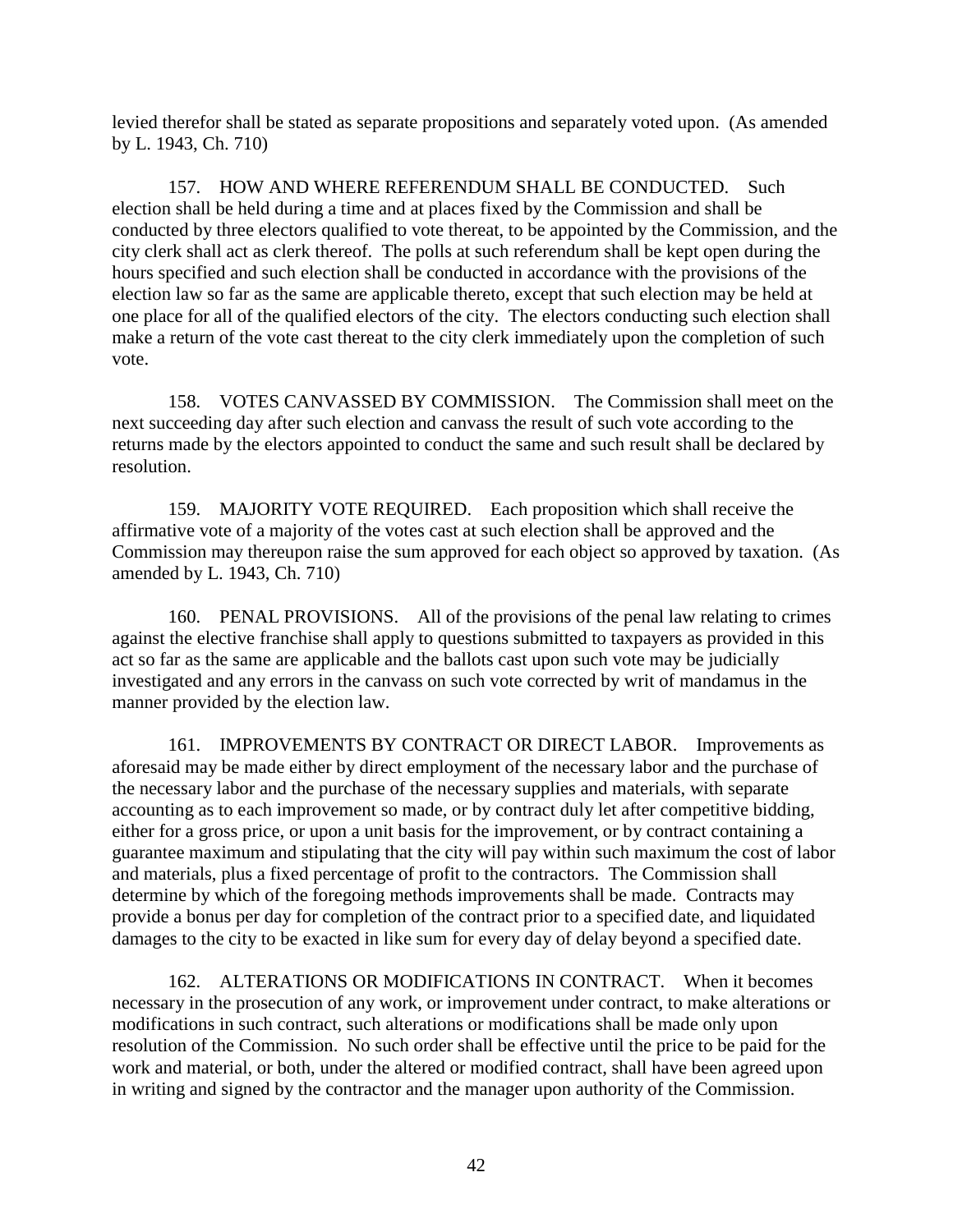# **TITLE XII**

## **Appropriations**

Section 170. The estimate.

171. Appropriation resolution.

173. Transfer of funds.

170. THE ESTIMATE. The fiscal year of the city shall begin on the first day of January. On or before the first day of November of each year the manager shall submit to the Commission an estimate of the expenditures and revenues of the city departments for the ensuing year. This estimate shall be compiled from detailed information obtained from the several departments on uniform blanks to be furnished by the city clerk. The classification of the estimate of expenditures shall be as nearly uniform as possible for the main functional divisions of all departments, and shall give in parallel columns the following information:

(a) A detailed estimate of the expense of conducting each department as submitted by the directors of the several city departments;

(b) Expenditures for corresponding items for the last two fiscal years;

(c) Expenditures for corresponding items for the current fiscal year, including adjustments due to transfers between appropriations plus an estimate of expenditure necessary to complete the current fiscal year;

(d) Amount of supplies and materials on hand at the date of the preparation of the estimate;

(e) Increase or decrease of estimates compared with corresponding appropriations for the current year;

(f) Such other information as is required by the Commission or that the manager may deem advisable to submit;

(g) The recommendation of the manager as to the amounts to be appropriated with reasons thereof\* in such detail as the Commission may direct.

Sufficient copies of such estimate shall be prepared and submitted, that there may be copies on file in the office of the city clerk for inspection by the public.

171. APPROPRIATION RESOLUTION. Upon receipt of the required estimates the Commission shall prepare an appropriation resolution in such form as may be prescribed by it. Before finally acting upon such tentative appropriation the Commission shall fix a time and a place for holding public hearings upon the tentative appropriation, and shall duly bulletin notice of such hearing.

173. TRANSFER OF FUNDS. At any time prior to the close of the current fiscal year the Commission may transfer any part of an unencumbered balance of an appropriation to a purpose or object for which the appropriation for the current year has proved insufficient, or may authorize a transfer to be made between items appropriated to the same office or department at the close of the fiscal year.

\*So in original.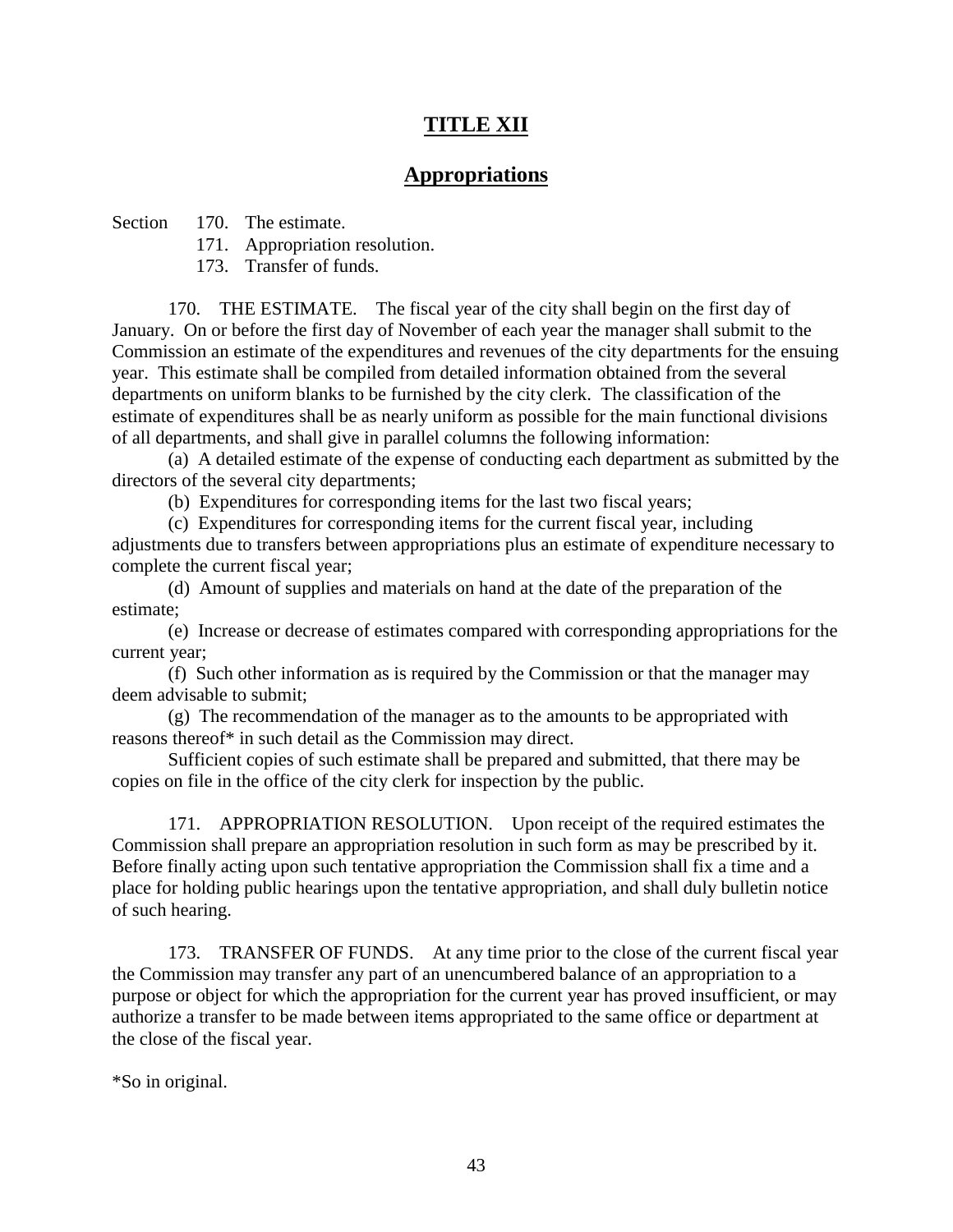Any accruing revenue of the city, not appropriated as herein provided, and any balances at any time remaining after the purposes of the appropriation shall have been satisfied or abandoned, shall be appropriated by the Commission to the general city fund to be reappropriated for the ensuing year; or the Commission may appropriate the whole or any part of such revenue or unexpended balances for the purpose of creating a reserve fund.

Any reserve fund heretofore or hereafter established shall be governed by the provisions of the General Municipal Law of the State of New York. (As amended by L.L. 1961, No. 2)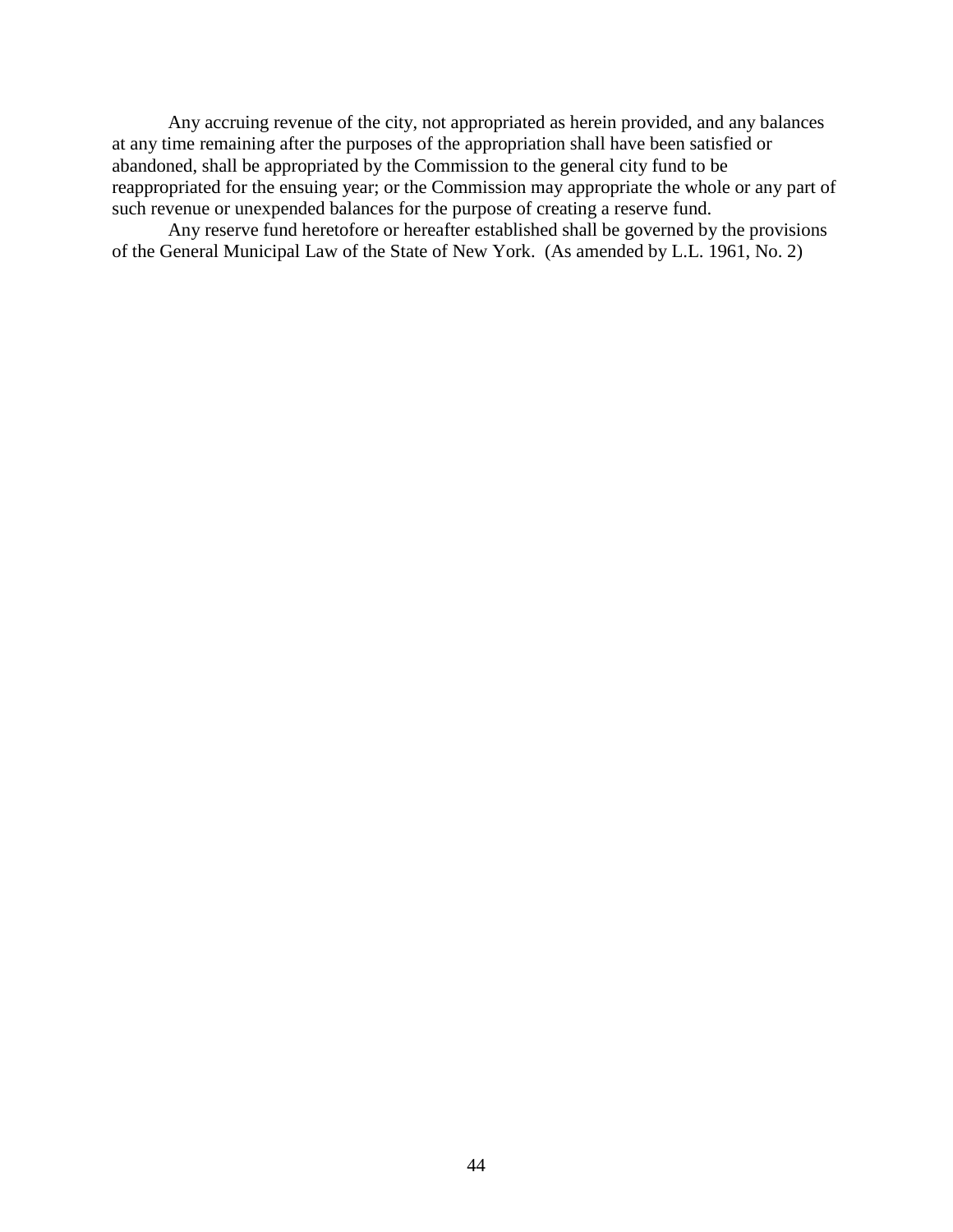# **TITLE XIII**

## **The City Court and Police Department**

Section 180. Jurisdiction of violations of ordinances.

- 181. Disposition of penalties; fees of justices.
- 182. Criminal jurisdiction of city judge.
- 183. Records of city court. (Repealed 2002)
- 184. Compensation of city judge. (Repealed 2002)
- 185. Accounts, reports and payments of fees and fines. (Repealed 2002)
- 186. Civil jurisdiction of city judge.
- 187. Practice, et cetera. (Repealed 2002)
- 188. Acting city judge. (Repealed 2002)
- 189. Judgments, executions and transcripts. (Repealed 2002)
- 190. Rooms and supplies. (Repealed 2002)
- 191. Police department.

180. JURISDICTION OF VIOLATIONS OF ORDINANCES. Jurisdiction to hear, try and determine charges of violations of city ordinances is hereby conferred upon magistrates as follows:

1. A city judge has exclusive jurisdiction, in the first instance; (As amended L.L. 2002, No. 1)

2. In case of absence or inability to act of the city judge, a justice of the peace of a town including any part of the city has jurisdiction exclusive of any other justice of the peace; (As amended L.L. 2002, No. 1)

3. In cases not provided for in the foregoing subdivisions, any justice of the peace has jurisdiction.

181. DISPOSTION OF PENALTIES; FEES OF JUSTICES. Every penalty imposed for the violation of a city ordinance shall be paid to the city comptroller. In such cases the fees of the justices are a city charge. (As amended L.L. 2002, No. 1)

182. CRIMINAL JURISDICTION OF CITY JUDGE. The city judge may hold a court of special sessions therein and shall have in the first instance exclusive jurisdiction to hear, try and determine the charges of a misdemeanor committed within such city and triable by a court of special sessions, subject to the right of removal, as provided by the code of criminal procedure, to a court having authority to inquire by the intervention of a grand jury into offenses committed within the county. Such city judge shall have exclusive jurisdiction to take the examination of a person charged with a commission in said city of a crime not triable by a court of special sessions; and also to hear, try and determine charges against a person of being a vagrant or disorderly conduct therein; and to take such proceedings in either of such cases as may be taken by a justice of the peace, with all the powers and subject to all the duties and liabilities, of a justice of the peace in respect thereto. Such city judge shall have all the power and authority, and be subject to all the duties and liabilities, of a justice of the peace in issuing warrants for the arrest of a person charged with the commission of a crime or disorderly conduct, in a county including any portion of such city, but if the offense is charged to have been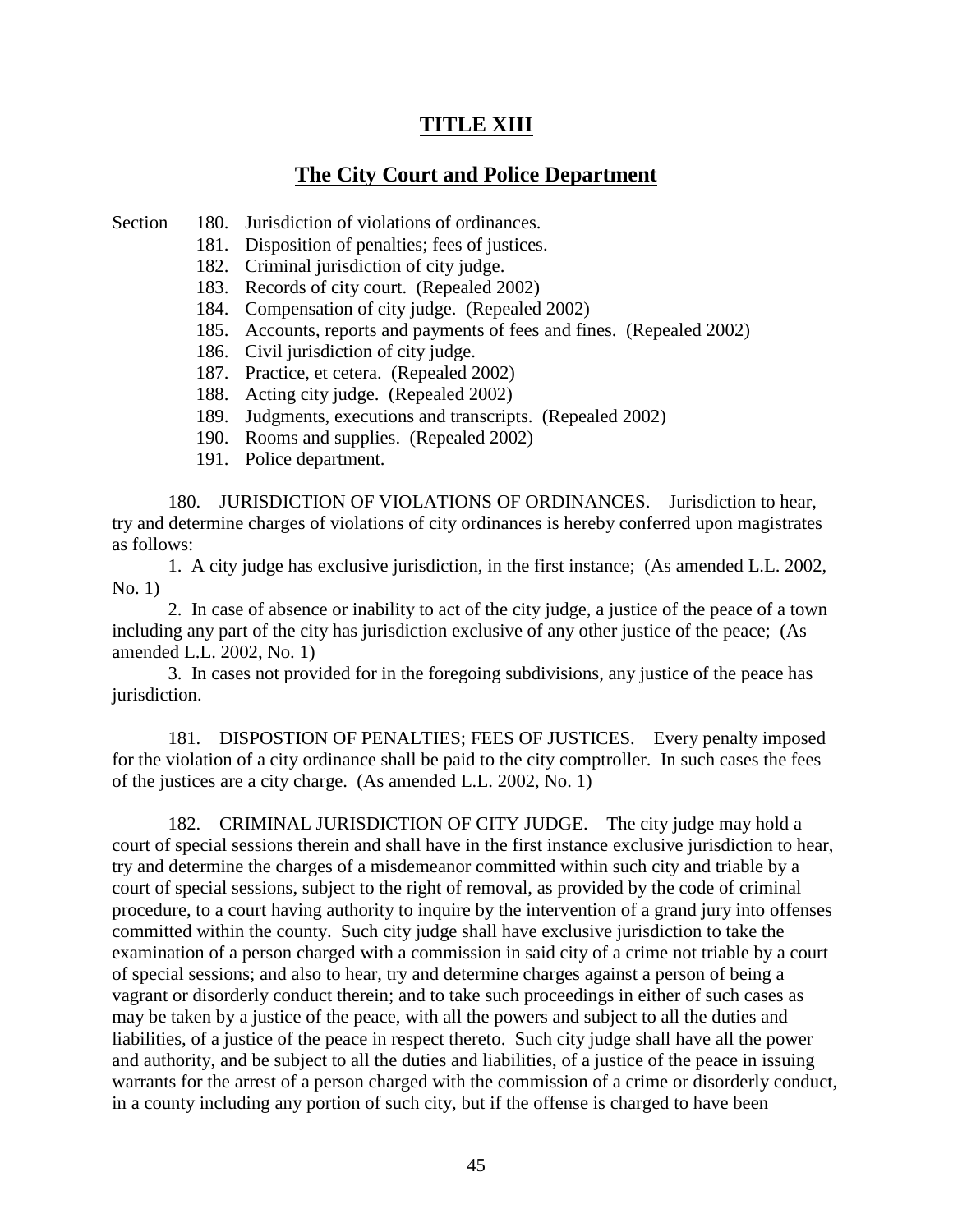committed outside of the city, the person arrested by such process shall be taken before another magistrate of the town in which such offense is charged to have been committed, and the papers upon which the process was issued delivered to him, who shall proceed thereon as though such warrant had been issued by him upon such papers. A person arrested upon a criminal warrant issued by a justice of the peace upon a charge of committing a crime or an offense of a criminal nature within the city, shall be taken before the city judge of such city, and the papers upon which the process was issued delivered to him, who shall proceed thereon as though such warrant had been issued by him upon such papers. The term "proceeding" as used in this article also includes a special proceeding of a criminal nature.

183. RECORDS OF CITY COURT. REPEALED BY L.L. 2002, No. 1

#### 184. COMPENSATION OF CITY JUDGE. REPEALED BY L.L. 2002, No. 1

184-a. RESIDENCE OF CITY JUDGE. Notwithstanding the provisions of the public officers law or of any general, special or local law to the contrary, the city judge need not be a resident of the city of Sherrill. (As added by L. 1964, Ch. 32)

185. ACCOUNTS, REPORTS, ET CETERA. REPEALED BY L.L. 2002, No. 1

186. CIVIL JURISDICTION OF CITY JUDGE. The city judge shall have the same jurisdiction as a justice of the peace of a town in all civil actions in which the defendant is a resident of the city. The town clerk of the town of Vernon shall furnish jury lists in the same manner as to the justices of the peace of his town.

187. PRACTICE, ET CETERA. REPEALED BY L.L. 2002, No. 1

188. ACTING CITY JUDGE. REPEALED BY L.L. 2002, No. 1

189. JUDGMENTS, EXECUTIONS AND TRANSCRIPTS. REPEALED BY L.L. 2002, No. 1

190. ROOMS AND SUPPLIES. REPEALED BY L.L. 2002, No. 1

191. POLICE DEPARTMENT. In the event of a vacancy in the office of the chief of police the city manager shall be the chief of police, until such time as a chief of police shall be appointed by the Commission.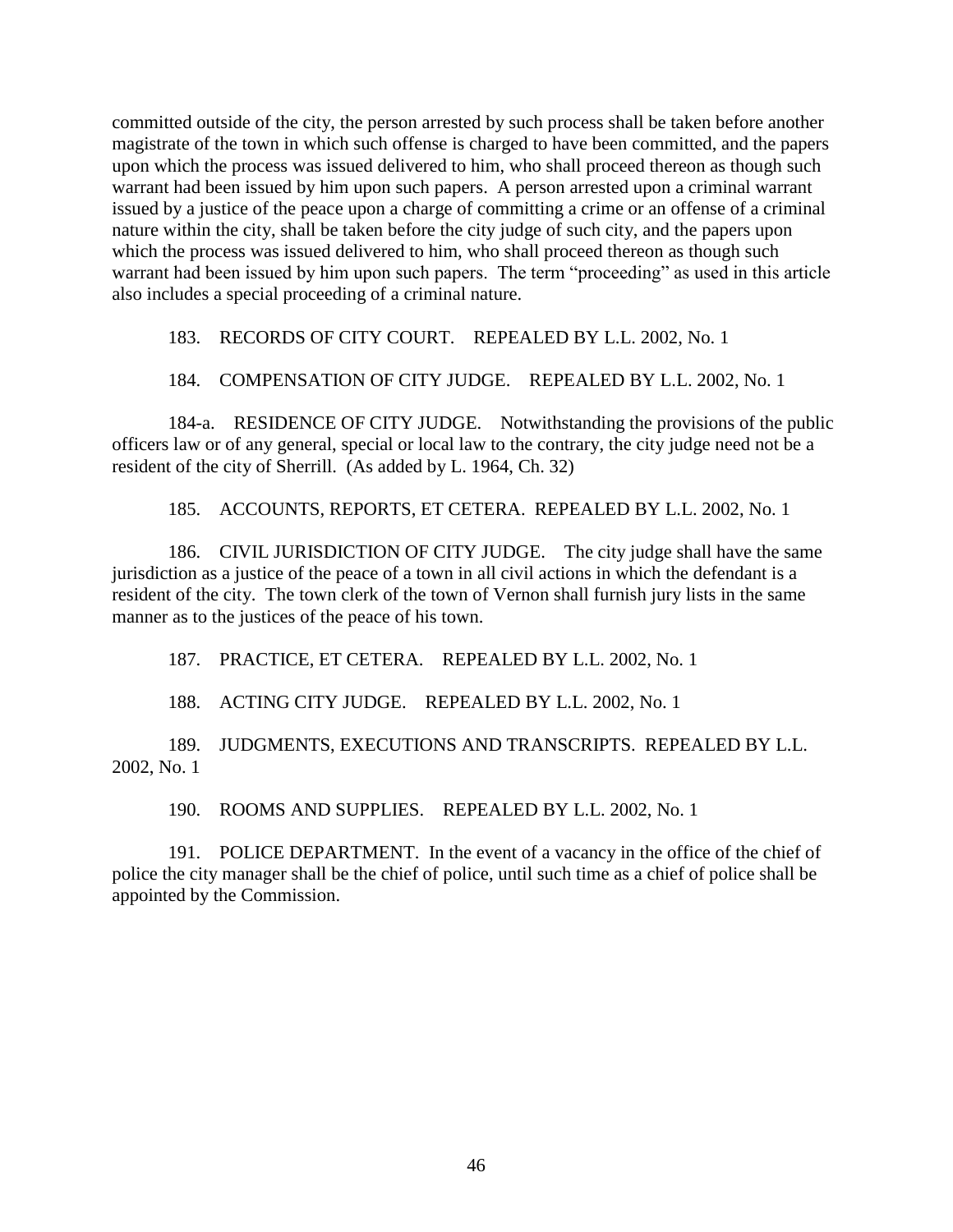# **TITLE XIV**

### **Election Provisions**

Section 200. Municipal primary election.

- 201. Municipal election.
- 202. Nominations.
- 203. Vacancies.
- 204. Special elections.
- 205. Election supplies.
- 206. Form of ballots.
- 207. Conduct of elections and canvass of votes.
- 208. Board of canvassers.
- 209. Voting machines.
- 210. Absentee voting at city elections. (eff. 5/31/90)

200. MUNICIPAL PRIMARY ELECTION. The primary election for the nomination of all city officers to be elected by the electors of the city of Sherrill as herein provided shall be held at the same time as provided by the general election law for holding of primary elections for the nomination of candidates in cities formerly classified as cities of the third class. Such primary election shall be held at the same places in the city of Sherrill as are designated voting places for the holding of a primary election, and shall be conducted by inspectors of election duly appointed pursuant to the provisions of this act.

In the month of January of each year, or as soon thereafter as practicable, the Commission shall appoint the same number of election inspectors and ballot clerks for the conduct of its municipal and primary elections as are provided for by the general election law for general elections, who shall hold office for one year following such appointment.

201. MUNICIPAL ELECTIONS. The bi-annual municipal election for the purpose of electing city officers to be elected as provided for in this act shall be held at the same time and places in the city of Sherrill as the general election and shall be conducted by the inspectors of election duly appointed pursuant to the provisions of this act.

202. NOMINATIONS. (1) Candidates for Commissioners under the provisions of this act shall be nominated at the primary election in the following manner: the name of any qualified elector shall be printed upon the primary ballot when a petition in the form herein prescribed shall have been filed in his behalf with the city clerk and such petition shall have been signed by at least two per centum of the total number of qualified electors residing within the city limits as proposed.

(2) The signatures to a nominating petition need not all be appended to one paper, but to each separate paper there shall be attached an affidavit of the circulator thereof, stating the number of signers of such paper and that each signature appended thereto was made in his presence and is the genuine signature of the person whose name it purports to be. Each signer of a petition shall sign his name in ink or indelible pencil, and shall place on the petition after his name his place of residence by street and number.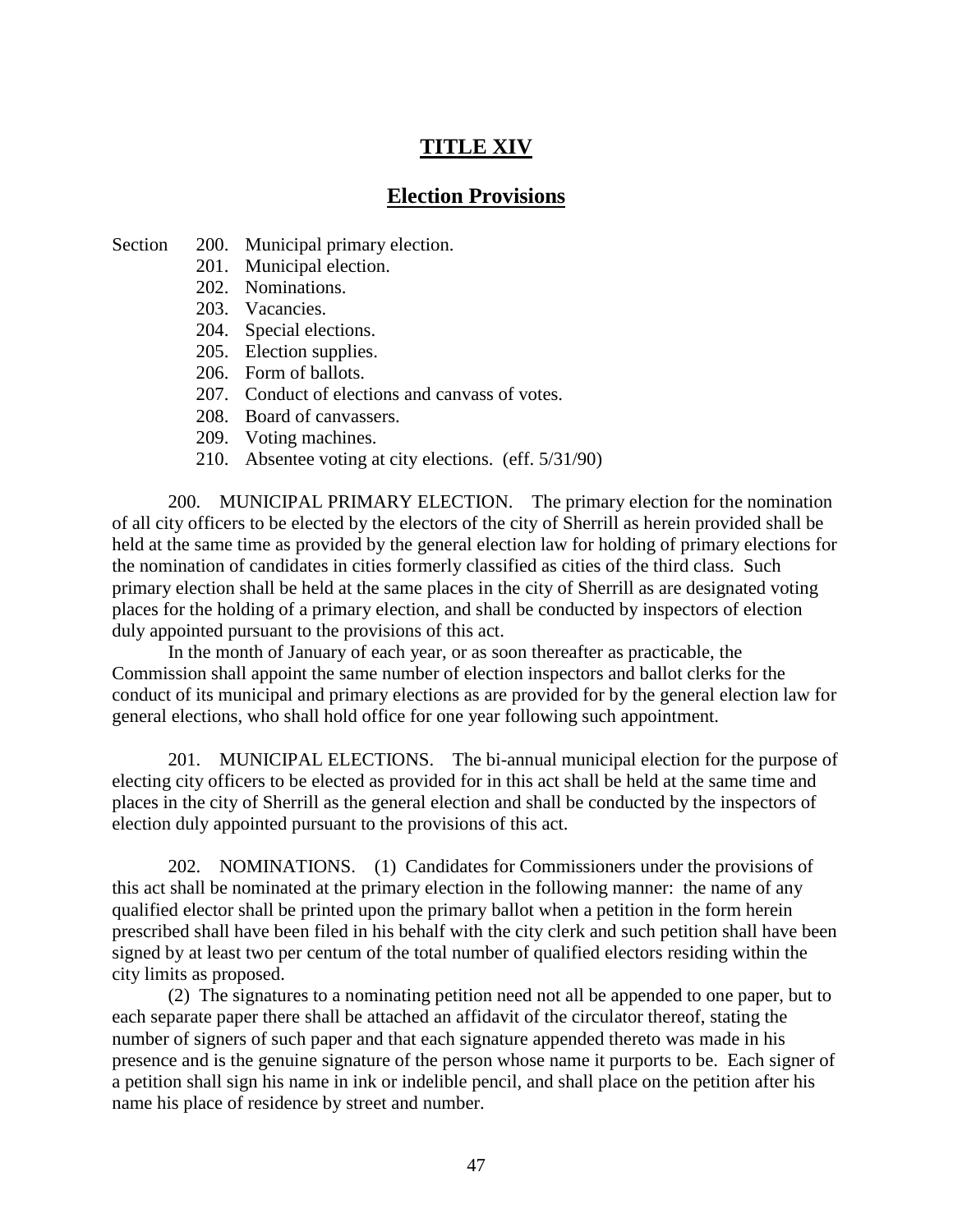#### (3) Petition papers shall be in substantially the following form: FORM OF PETITION PAPER.

We, the undersigned, hereby present  $\dots \dots$  whose residence is  $\dots \dots \dots$  as a candidate for nomination to the office of . . . . . . . . to be voted upon at the primary election, to be held on the ... . day of ... ..., 19..., and we individually certify that we have not signed similar petitions greater in number than the number of officers to be chosen at the next general municipal election, and not more than one for any one candidate, and we do hereby appoint (here insert the names and addresses of at least three persons) as a committee to fill vacancies in accordance with the provisions of the general election law.

| Date.                    | Name. | Residence. | Election district<br>of ward. |
|--------------------------|-------|------------|-------------------------------|
| ONEIDA COUNTY,           |       |            |                               |
| STATE OF NEW YORK ) ss.: |       |            |                               |

. . . . . . . . . . . . . . . . . . , being duly sworn, deposes and says that he is the circulator of the foregoing petition paper containing . . . . signatures, and that the signatures appended thereto were made in his presence on the date above stated and are the signatures and the places of residence of the persons whose names they purport to be.

(Signed) . . . . . . . . . . . . . . . . . . . . . . . .

Subscribed and sworn to before me this . . . . . day of . . . . . . . . . . . . , 19 . . . .

> . . . . . . . . . . . . . . . . . . . . . . . . . . . . . . . . Notary Public

(4) All nominating papers comprising a petition shall be assembled and filed with the clerk as one instrument, at least thirty days prior to the date of holding the primary election with respect to which such petition is filed, except as herein provided.

(5) Unless a person whose name has been submitted for candidacy by any such petition shall file his declination of such candidacy with the clerk not later than twenty days before the day of the primary election, the name of such candidate shall appear on the ballot.

203. VACANCIES. Vacancies caused by the death or disqualification of a candidate nominated as herein provided may be filled by the committee named in such certificate of nomination in the manner provided by the general election law.

204. SPECIAL ELECTIONS. The Commissioners shall cause to be held special or referendum elections upon all matters which are reserved herein for the approval of the qualified electors of the city, or upon petition as hereinafter specified of certain electors, and such special elections shall be held at the time and place designated and in the manner as provided by the Commission.

205. ELECTION SUPPLIES. The clerk shall cause to be prepared the necessary ballots and tally sheets and other election paraphernalia and supplies, such as poll books,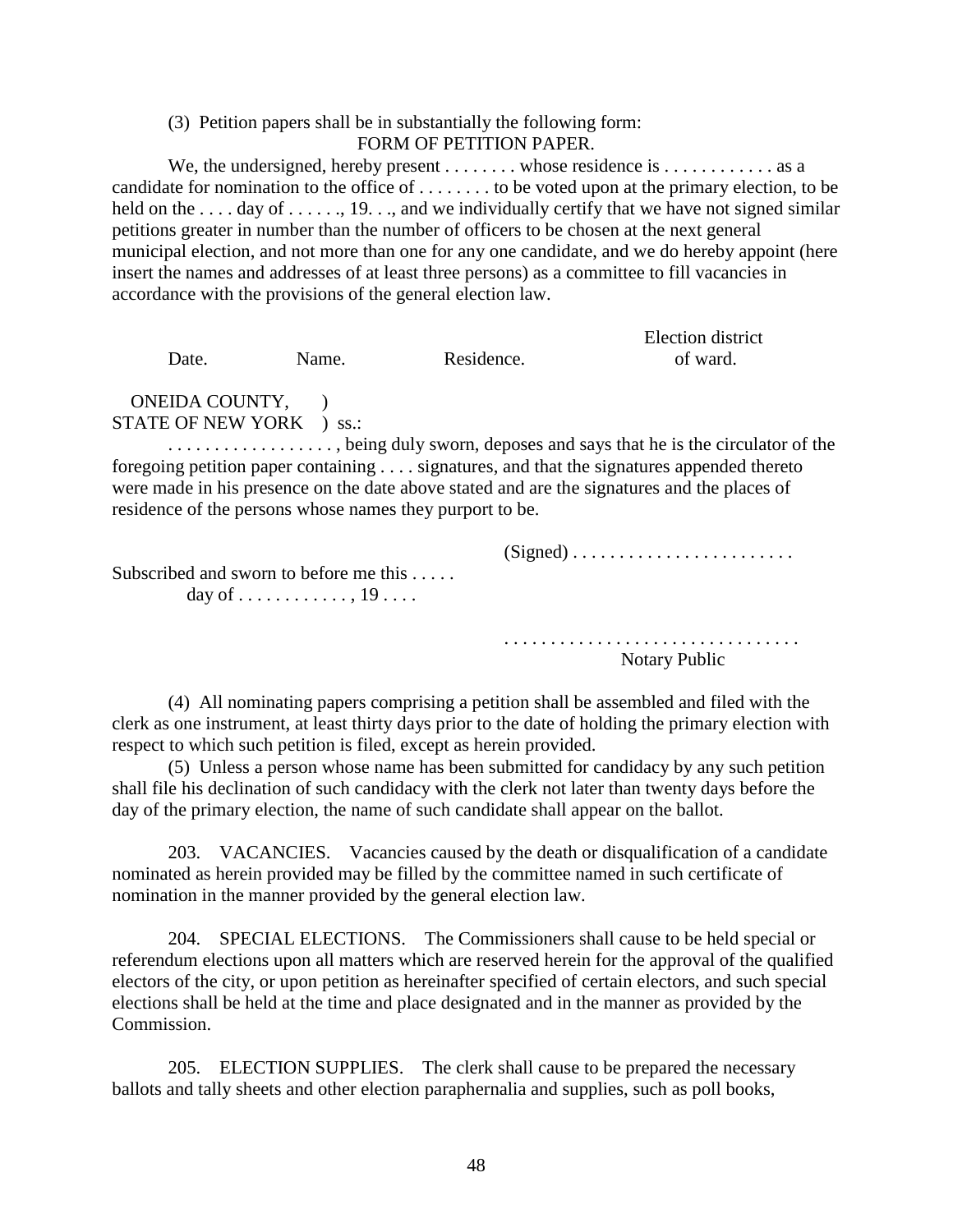distance markers, tally sheets, inspectors and ballot clerks' return blanks, pens, penholders, pencils and such other articles of stationery as may be necessary for the conduct of elections, and shall deliver the same to the properly qualified inspectors of election at the time and place designated for holding the said elections. The tally sheets shall be in substantially the same form as provided by the general election law and the returns provided for by the election law shall show the number of votes cast for each candidate respectively and the number of blank votes.

206. FORM OF BALLOTS. All ballots used in all elections held under authority of this act shall be supplied by the said clerk and be without party mark or designation. The primary ballots shall be substantially as herein provided. Primary, regular and special election ballots provided under authority of this act for the nomination or election of Commissioners shall not bear the name of any person or persons or any issue other than those candidates for nomination or election to the office of Commissioner.

\* \* \* \*

Form of Primary ballot. Vote for not more than \_\_\_\_\_\_\_. (Insert here a number equal to the number of persons to be elected to the office of commissioner at the regular municipal election.)

If you wrongly mark, tear or deface this ballot, return it and obtain another.

CANDIDATES FOR NOMINATION TO THE OFFICE OF COMMISSIONER.

| <b>JOHN DOE</b>      |
|----------------------|
| <b>RICHARD ROE</b>   |
| <b>HENRY SMITH</b>   |
| <b>GEORGE JONES</b>  |
| <b>JAMES RICHARD</b> |
|                      |

The candidates for nomination to the office of Commissioner who shall have received the greatest vote in such primary election shall be placed on the ballot at the next regular municipal election, in number not to exceed double the number of vacancies in the offices to be filled.

Ballots for regular municipal elections shall be similar in form to those of primary ballots, except that the words "Regular Ballot, Municipal Election" shall appear at the top of such ballot, and immediately over the names of the regularly nominated candidates for the office of Commissioner shall appear the words "For commissioner." All ballots shall contain in addition to the names of the regularly nominated candidates for office and the squares for designation of choice, blank spaces equal in number to the number of officers to be elected, and it shall be proper for electors to write in the blank spaces so provided the names of qualified electors for whom they wish to vote. (As amended by L.L. 1969, No. 1)

207. CONDUCT OF ELECTIONS AND CANVASS OF VOTES. Municipal elections shall be conducted in the same manner as provided by the general election law except as herein otherwise provided and all provisions of law relating to the conduct of general elections not inconsistent with the provisions of this act and all provisions of law relating to the conduct of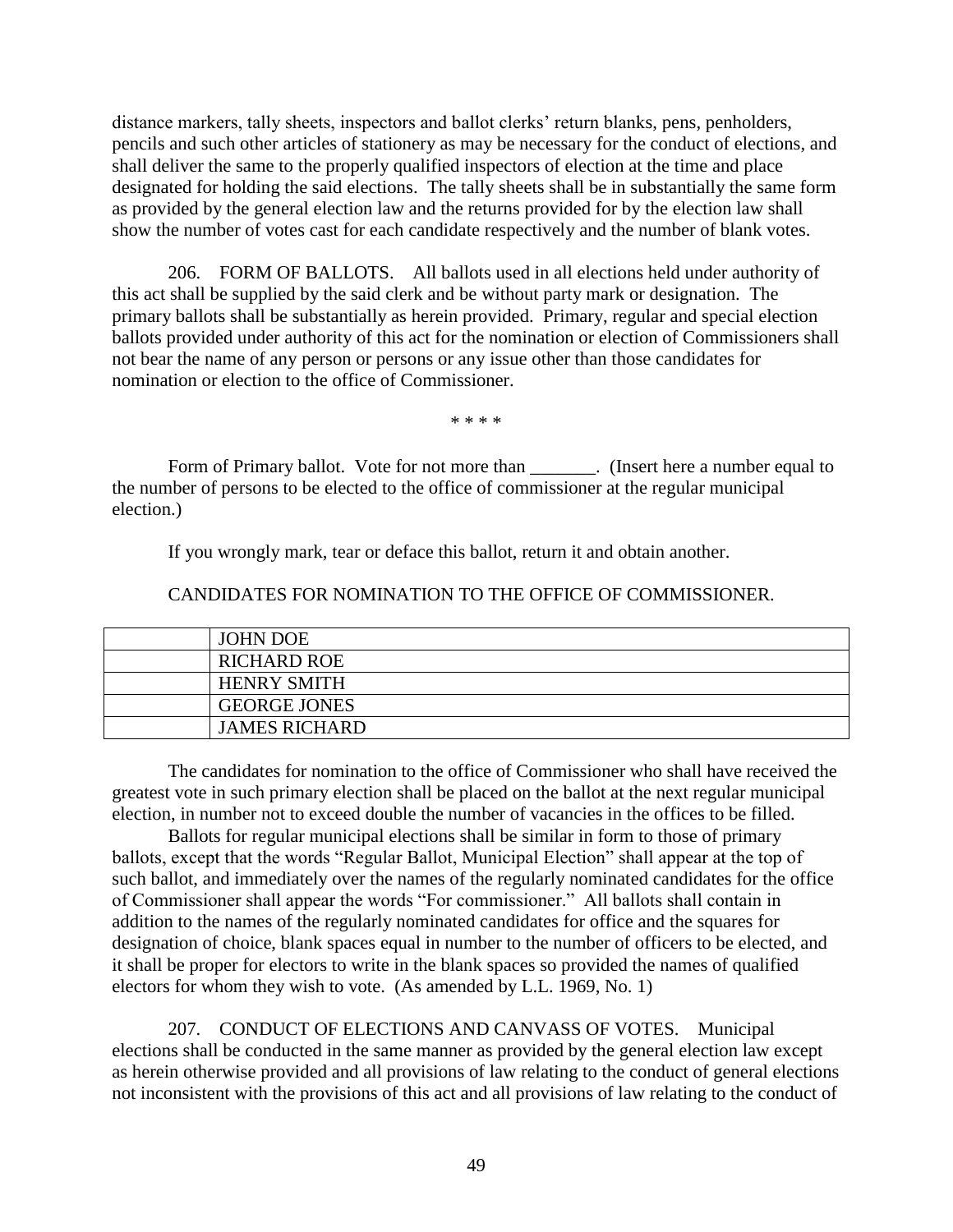general elections not inconsistent with the provisions of this act and all provisions of law for the punishment of offenses against the elective franchise shall apply to all elections pursuant to the provisions of this act. At the close of each election the election officers shall proceed to count and canvass the votes cast in the manner provided by the election law except as in this act otherwise provided.

No information in conducting municipal elections shall invalidate the name if they be conducted fairly and in substantial conformity with the requirements of this act. Upon the completion of the canvass the inspectors of election shall make and sign an original statement thereof as provided by the general election law and such statement and other matters required to be returned shall be filed with the city clerk.

208. BOARD OF CANVASSERS. The Commissioners of the city shall be the board of canvassers in all municipal elections held under the provisions of this act and they shall meet the day next succeeding each municipal election and from the statements filed with the city clerk by the inspectors of election as herein provided proceed to canvass the votes cast in such election in the manner herein provided, and declare elected the persons found to be elected according to the provisions hereof. The city clerk shall notify the several persons so elected of their election within five days thereafter. In case the day succeeding any such election shall fall upon Sunday or a legal holiday such Commission shall meet as a board of canvassers on the next succeeding business day thereafter.

209. VOTING MACHINES. In case the Commission shall at any time deem it practicable to use at municipal elections voting machines used at general elections in said city, it may by resolution, duly passed, provide for the use of such voting machines in the place of ballots as hereinbefore provided and the return of the votes cast by such machines shall be made to the city clerk by the inspectors of election in the same manner as if the voting had been by ballot.

210. ABSENTEE VOTING AT CITY ELECTIONS. a. A qualified elector of the city may vote as an absentee voter at any primary, general or special city election.

b. Absentee voting at any city election shall be governed by the provisions of the election law of the State of New York applicable to absentee voting at village elections, except to the extent that such provisions may be inconsistent with the provisions of this charter. For purposes of this section, all references in the relevant provisions of the election law to a village, village election and village clerk, shall be deemed to mean the city, city election and city clerk, as the case may be. (As added L.L. 1990, No. 2)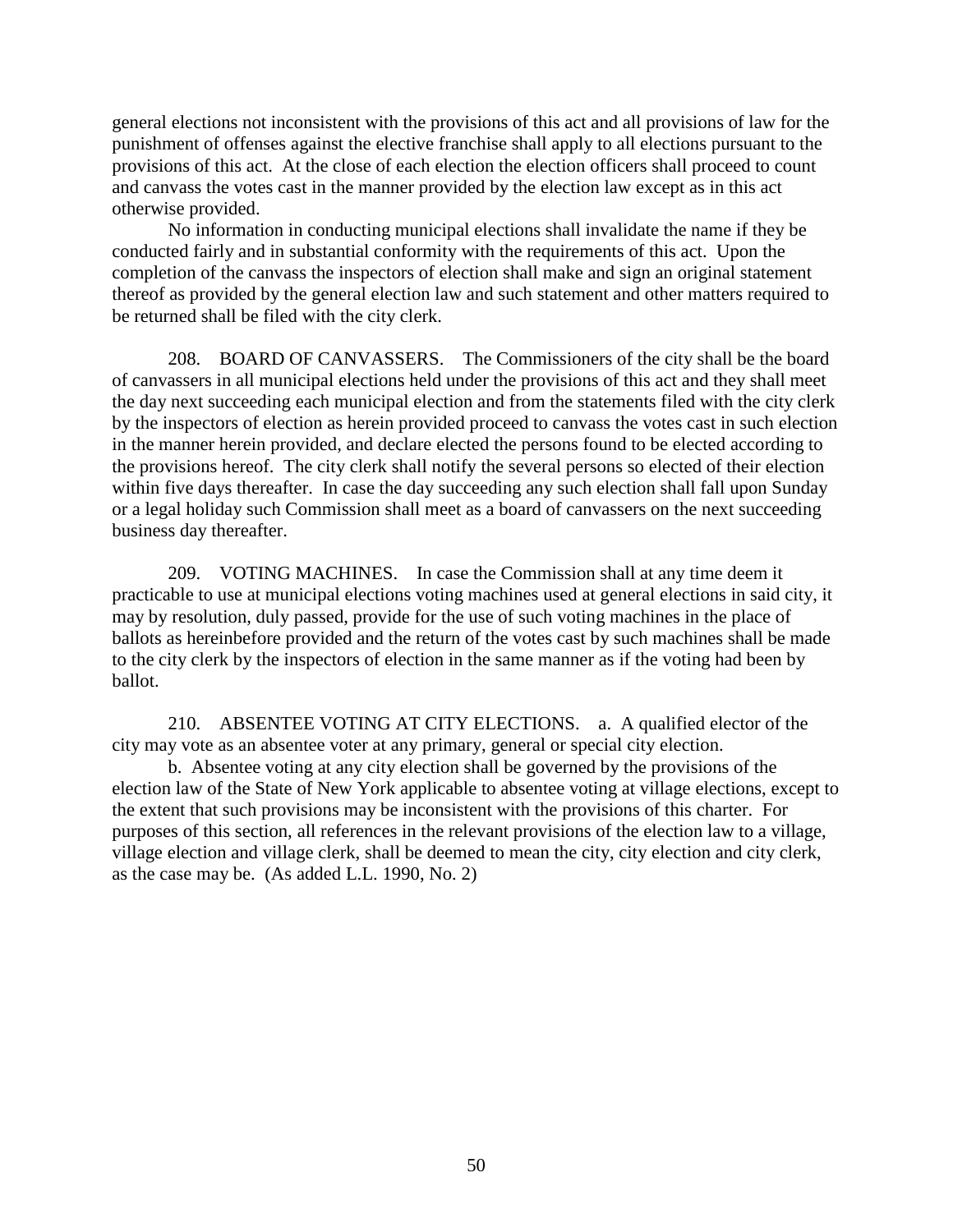# **TITLE XV**

## **Miscellaneous Provisions**

Section 220. Compensation of officers and employees.

- 220a. Employee Residency Requirement. (Repealed 1988)
- 221. Taxes levied prior to incorporation to be collected.
- 222. Notices.
- 223. Writ of certiorari.
- 224. Who are property owners.
- 225. Definitions.
- 226. School districts. (Repealed 1953)
- 227. Water works.
- 228. Sewer system.
- 229. Limitations of actions against city.

220. COMPENSATION OF OFFICERS AND EMPLOYEES. The Commission may fix by resolution the salary for compensation of the heads of departments, and the city clerk; and except as is provided by this act, the manager shall determine the salaries or compensation of all employees. All such salaries and rates of pay shall be reported to the Commission forthwith. All fees and moneys received or collected by officers and employees shall be paid into the city treasury.

220a. EMPLOYEE RESIDENCY REQUIREMENT. (As added by L.L. 1986, No. 1; as amended by L.L. 1987, No. 1) (Repealed Local Law No. 2, 1988)

221. TAXES LEVIED PRIOR TO INCORPORATION TO BE COLLECTED. All taxes levied or assessed prior to the taking effect of this act which have not become due, shall be collected and applied in the manner provided by the law under which such taxes were levied or assessed.

222. NOTICES. The return or certificate of the city clerk as to the service or publication of any notice provided for in this act shall be presumptive evidence of such service at the time and in the manner specified in such return or certificate.

223. WRIT OF CERTIORARI. A petition may be presented and writ of certiorari may be granted in the manner provided by the tax law, to review any assessment provided for by this act either for general purposes or for special or local assessments and such tax and assessment and all the proceedings preliminary thereto, including all proceedings relating to any improvement or work for which such assessment is made, may be reviewed thereby in the same manner as provided by law.

224. WHO ARE PROPERTY OWNERS. In any case where it is provided in this act that a petition or remonstrance shall be signed by persons owning real property and such real property shall be owned by two or more persons jointly or as tenants in common, all of such tenants in common or joint tenants shall be deemed to be one person. The guardian of an infant,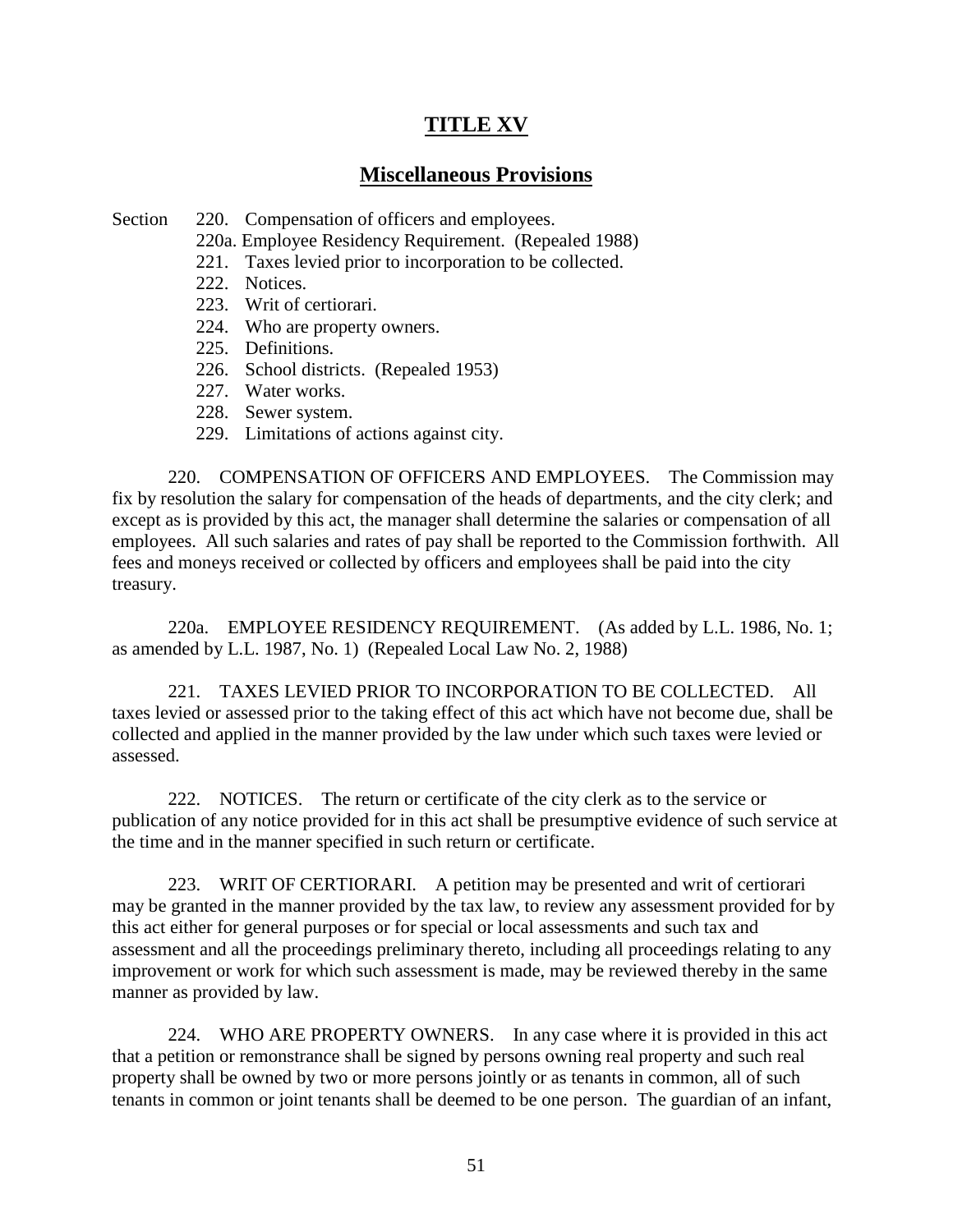the committee of an incompetent, the trustees of a bankrupt or a trustee appointed by will or deed shall for the purpose of such petition or remonstrance be considered the owner of any such real property owned by such infant or incompetent or by such trustees for the benefit of another.

225. DEFINITIONS. a. The term "duly published" as used in this act, except as hereinafter provided, means the publication of any notice required herein at least once a week for two successive weeks in a paper of general circulation in the city, designated by the Commission as an official paper, and such publication shall be deemed complete on the third day following the last publication of said notice.

The term "duly published" as the same relates to the publication of a proposed ordinance and public hearing thereon means the publication once in the official newspaper of the city of a notice setting forth the title and a brief summary of the subject matter of the proposed ordinance, that a copy of said proposed ordinance has been filed with the city clerk and is open to inspection by any interested person, that copies of said proposed ordinance are available from the city clerk on request, fixing a time and place not less than 7 nor more than 14 days thereafter at which a public hearing thereon will be held, and that after such hearing the ordinance will be acted upon for adoption or rejection. (Section 225, subdivision a, only, as amended by L.L. 1956, No. 3, Section 1)

b. The term "bulletined," as used in this act, means the posting of any notice either in printed, written or typewritten form, upon an official bulletin board of the city, which shall have been previously designated by the Commission as such, and the same shall be deemed complete upon the expiration of five days from such posting.

c. The word "person" as used in this act, shall be construed to include all persons, firms, corporations and associations. The term "resolution" as used in this act, includes all motions, orders, rules, regulations and by-laws other than ordinances. The term "streets" as used in this act, includes highways, roads, avenues, lanes or alleys or any section thereof which the public have a right to use. The term "pavement" includes macadam, telford, asphalt, brick or other similar or improved roadbeds and also curbed gutters, drains and storm sewers. The term "his" includes the words "her," "its" or "theirs." The word "material" shall be held to include supplies, stationery, books, tools and furniture.

d. The term "duly served," as used in this act, means that such service shall be made either upon the owner or occupant by delivering the same to him personally or by leaving the same, in his absence, with some member of his family or person of suitable age residing with him. In case the land is unoccupied, or the owner is a non-resident, such service may be made upon the agent of such owner, if known to the Commission, or by depositing the same in the post office, property inclosed and the postage thereon prepaid, and directed to such owner at his place of residence. In case such owner or his place of residence is unknown, and there is no resident agent or occupant to the knowledge of the Commission, such service may be made by affixing a copy of such order and notice upon a conspicuous part of said premises. When corporations, associations or copartners are to be served with a notice under any provisions of this title or under the direction of the Commission it shall be deemed sufficient, valid and legal service of such notice to serve a copy thereof upon the president, cashier, treasurer or managing agent of such corporation or association or upon one of the copartners; and whenever any real estate in said city shall be owned by two or more persons jointly, or as tenants in common, a notice served on one of such persons shall be sufficient notice to all for any purpose requiring notice under this act or direction of the Commission. Affidavits or the service of such order shall be filed or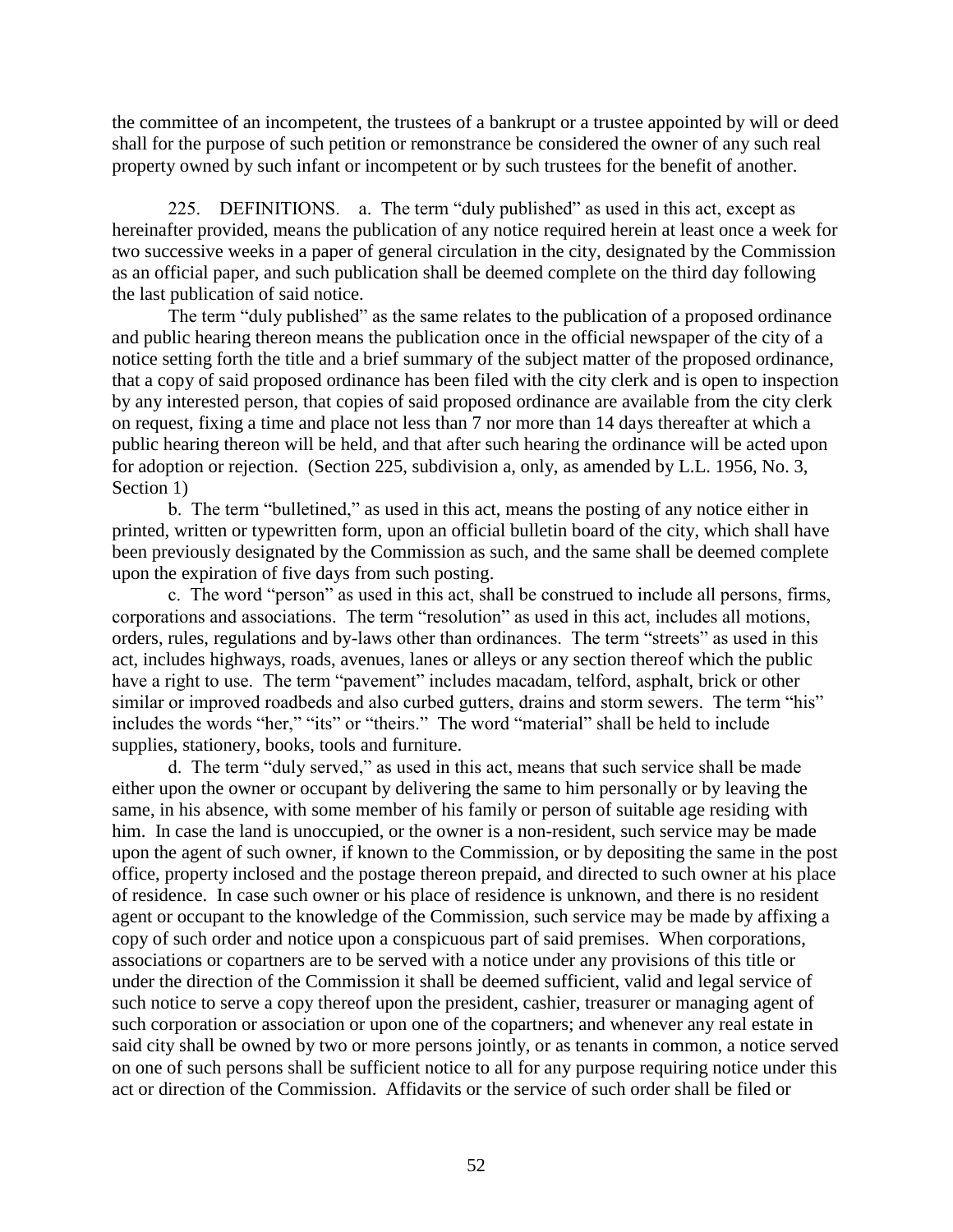recorded, or both, in the office of the city clerk of such city, and the affidavit or the record thereof, of\* a certified copy of either, shall, in all courts and places, actions and proceedings be prima facie evidence of the facts stated therein.

226. SCHOOL DISTRICT. Repealed by L. 1953, Ch. 878, Section 325 (2) Schedule  ${}^{\alpha}A$ ".

227. WATER WORKS. The City Commission shall have power and authority to contract with any municipality owning a water system for water for general city purposes and for the benefit of its inhabitants.

228. SEWER SYSTEM. The Commission may investigate the needs of the city with regard to the construction of sewers both trunk and out-fall and the matter of sewage disposal. It shall avail itself as far as possible of the existing surveys and plans for sewers and disposal plants and if it finds said plans adequate may adopt them as the official sewer plans for the city, and thereupon the same proceeding may be had as provided in sections one hundred and fifty to one hundred and fifty-nine, inclusive, of this act, or it may finance such improvements, in whole or in part, pursuant to the local finance law. (As amended by L. 1943, Ch. 710)

229. LIMITATIONS OF ACTIONS AGAINST CITY. No action or proceeding to recover or enforce any claim, debt or demand against the city shall be brought until the expiration of thirty days after the claim, debt or demand shall have been presented to the Commission for audit. All actions brought against the city upon any contract liability, express or implied, must be commenced within one year from the time that the cause of action accrued, or if for injuries to the person or property caused by negligence, within one year from the time of receiving the injuries, and in other cases within six months after the refusal of the Commission to allow the claim. Said city shall not be liable for damages or injury to persons or property alleged to have arisen or been sustained from or in consequence of a defective or unsafe condition of any sidewald\*, street, highway, crosswalk, grating, opening, bridge or culvert, drain or sewer, unless previous to the occurrence resulting in such damages or injuries written notice of the defective or unsafe condition was actually given to the City Manager and there was a failure or neglect within a reasonable time after the receipt of such written notice to repair, remedy or remove the defect, danger or obstruction complained of. All claims against the city shall, without delay, and within sixty days after the happening of such damage or injury, be presented by or in behalf of the claimant to the manager or Commission in writing, signed by the claimant and duly verified by him or her, describing the time and particular location of the place where said injury occurred, and the cause, nature and extent of the injury or damage, and unless such claim is so presented, as aforesaid, within sixty days, the claimant shall be forever barred and estopped from bringing or maintaining any action or proceeding against the city to recover for such injury or damage. No such action for such damage or injury shall be maintained against the city in any event, unless brought within one year from the happening of same. Every process commencing an action against the city shall be served on the chairman of the Commission or city clerk and not otherwise. (As amended by L.L. 1958, No. 1)

\*So in original.